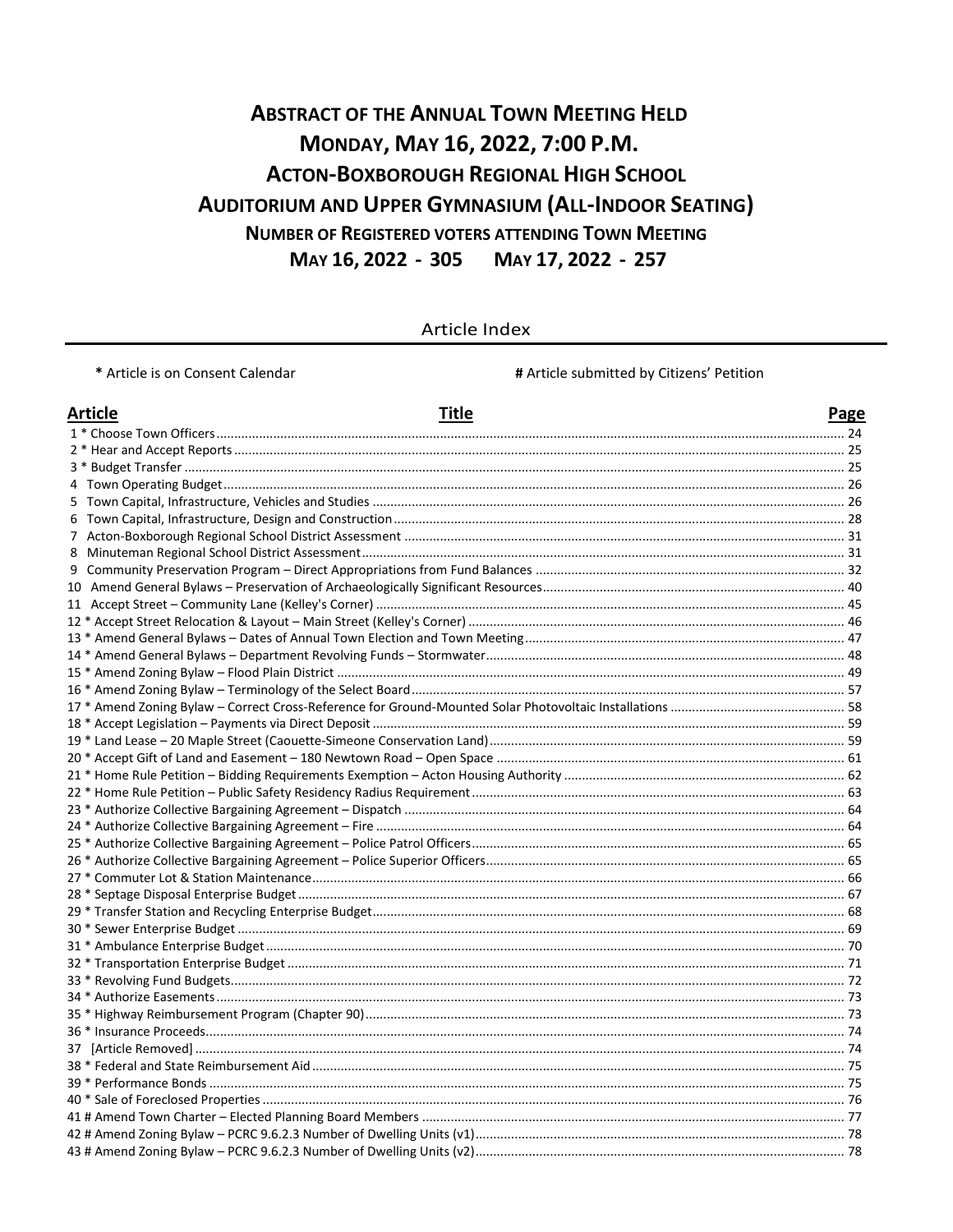#### **May 16, 2022**

The Moderator, Ms. Jo-Ann Berry, called the Annual Town Meeting to order on Monday, May 16, 2022, at 7:00 PM.

The Moderator had a request to have a moment of silence for those that were killed over the weekend. "It is by actively speaking and acting that we will be silent against hate and bigotry that will make this happen."

The Moderator thanked the Town and School staff for the set up of this meeting.

Ms. Berry also thanked Bill Mullin and Pat Clifford for serving as deputy Moderators in the Gym.

Ms. Berry gave an overview of the process for Town Meeting.

The Moderator gave a presentation on the iClicker, the Electronic Voting equipment that we will use at this Town Meeting.

The Moderator asked Town Meeting to vote to allow Non-Resident Town and Regional School Staff, to speak to the Articles of this Annual Town Meeting if needed. Motion carries to allow speakers.

Ms. Berry introduced the chair of the Select Board, David Martin, who then introduced the members at the table. Dean Charter, Fran Arsenault, Himaja Nagireddy and Jim Snyder-Grant. In addition, Town Manager – John Mangiaratti, Nina Pickering Cook - Town Counsel, and Eva Szkaradek - Town Clerk.

The Moderator introduced the Chair of the Finance Committee Christine Russell, who then introduced the members at the table, Adam Nolde, Stephen Walsh, Christi Andersen, Esha Gangolli, Steve Noone, Michael F. Majors, Roland Bourdon, Avi Patil, Jason Cole and Dave Wellinghoff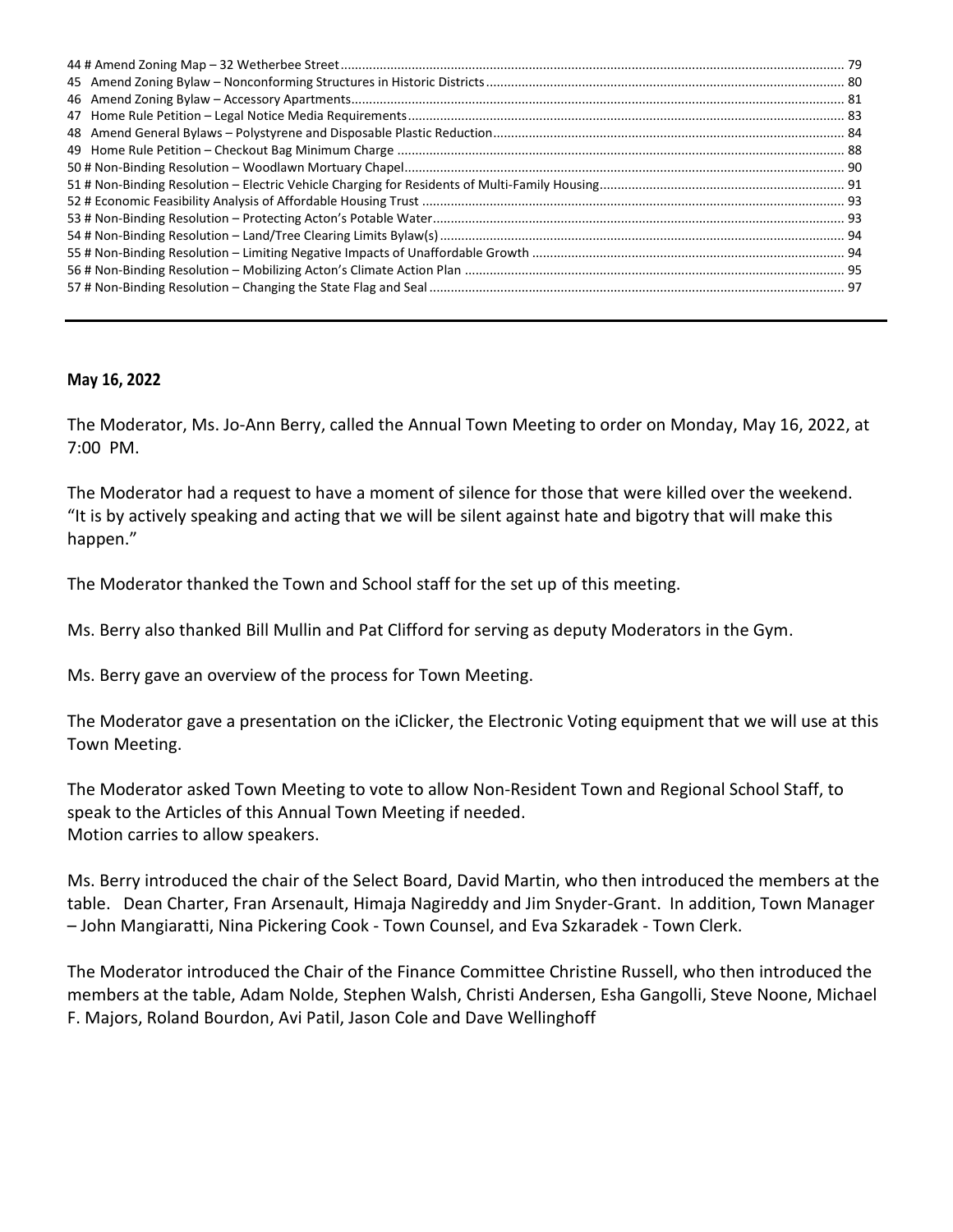Consent (Two-thirds Vote)

**MOTION:**

Mr. Martin moves that the Town take up 29 articles in the Consent Calendar of the Warrant: Articles 1, 2, 3, 12 through 23 inclusive, 26 through 36 inclusive, 38, 39 and 40.

Hold from Consent - Article 15 Amend Zoning Bylaw – Flood Plain District

Hold from Consent - Article 28 Septage Disposal Enterprise Budget

Hold from Consent - Article 30 Sewer Enterprise Budget

# **REMAINING CONSENT MOTION CARRIES Declared 2/3 by Moderator\***

\*Town of Acton has accepted MGL CH 39 Sec 15 at its Annual Town Meeting April 2001, Article 43 and the amended Bylaw 5A was approved by the Attorney General on Aug. 6, 2001. (The Town Meeting Moderator is not required to count a 2/3 required vote.)

# **Article 1 \* Choose Town Officers**

(Majority vote)

To choose all necessary Town Officers and Committees and to fix the salaries and compensation of all the elective officers of the Town as follows:

| Moderator            | \$ 20.00 per Town Meeting session |
|----------------------|-----------------------------------|
| Select Board, Chair  | $$750.00$ per year                |
| Select Board, Member | $$650.00$ per year                |

, or take any other action relative thereto.

### **MOTION:**

Mr. Martin moves that the Town fix the compensation for elected officers as shown in the Article.

# **CONSENT MOTION CARRIES**

Mr. Martin nominates William Mullin of 9 Wilson Lane, Acton, for the position of Temporary Moderator, term to expire 2023.

### **CONSENT MOTION CARRIES**

Dorothy Curtis, Trustee of the West Acton Citizens' Library, nominates Tara J. Leuci of 4 Wingate Lane, Acton, for the position of Trustee of the West Acton Citizens' Library, term to expire 2025.

# **CONSENT MOTION CARRIES**

Michael Gowing, Trustee of the Elizabeth White Fund, nominates Lauren E. Richardt of 220 Arlington Street, Acton, for the position of Trustee of the Elizabeth White Fund, term to expire 2024.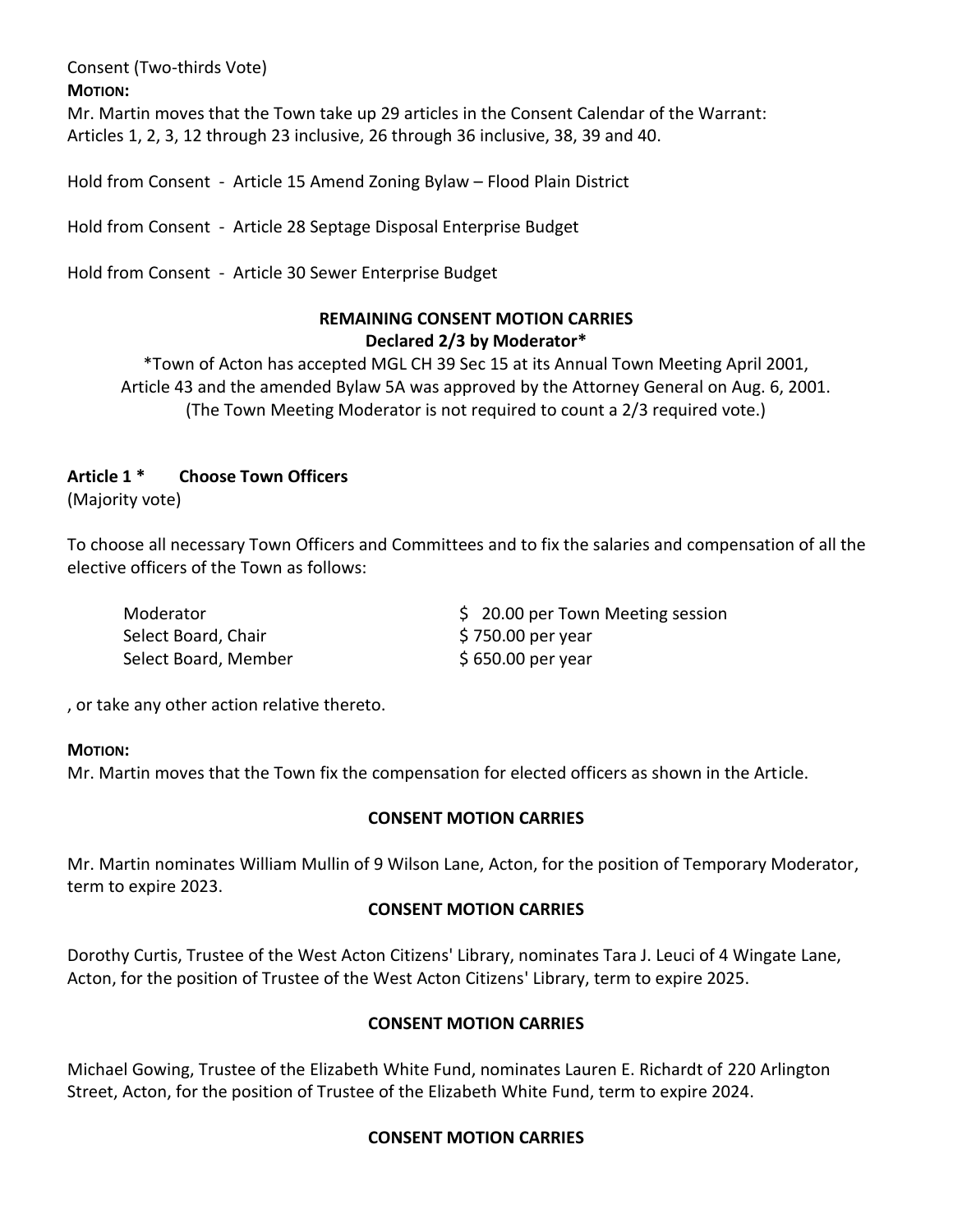Michael Gowing, Trustee of the Elizabeth White Fund, nominates James J. Wood of 4 Redwood Road, Acton, for the position of Trustee of the Elizabeth White Fund, term to expire 2025.

## **CONSENT MOTION CARRIES**

Thomas Matthews, Trustee of the Acton Firefighters' Relief Fund, nominates Robert Vanderhoof, of 55 Wood Lane, for the position of Trustee of the Acton Firefighters' Relief Fund, term to expire 2025.

## **CONSENT MOTION CARRIES**

Jennifer Smith, Trustee of the Charlotte Goodnow Fund, nominates Sheryl M. Ryder, of 5 Old Oregon Trail, Acton, for the position of Trustee of the Charlotte Goodnow Fund, term to expire 2025.

## **CONSENT MOTION CARRIES**

## **Article 2 \* Hear and Accept Reports**

(Majority vote)

To see if the Town will accept reports and hear and act upon the report of any committee chosen at any previous Town Meeting that has not already reported, or take any other action relative thereto.

#### **MOTION:**

Mr. Martin moves that the Town accept the reports of the various Town Officers and Boards as set forth in the 2021 Town Report and that the Moderator call for any other reports.

### **CONSENT MOTION CARRIES**

# **Article 3 \* Budget Transfer**

(Majority vote)

To see if the Town will appropriate from available funds a sum of money to defray necessary expenses above the amount appropriated at the 2021 Annual Town Meeting, or take any other action relative thereto.

### **MOTION:**

Mr. Martin moves that the Town take no action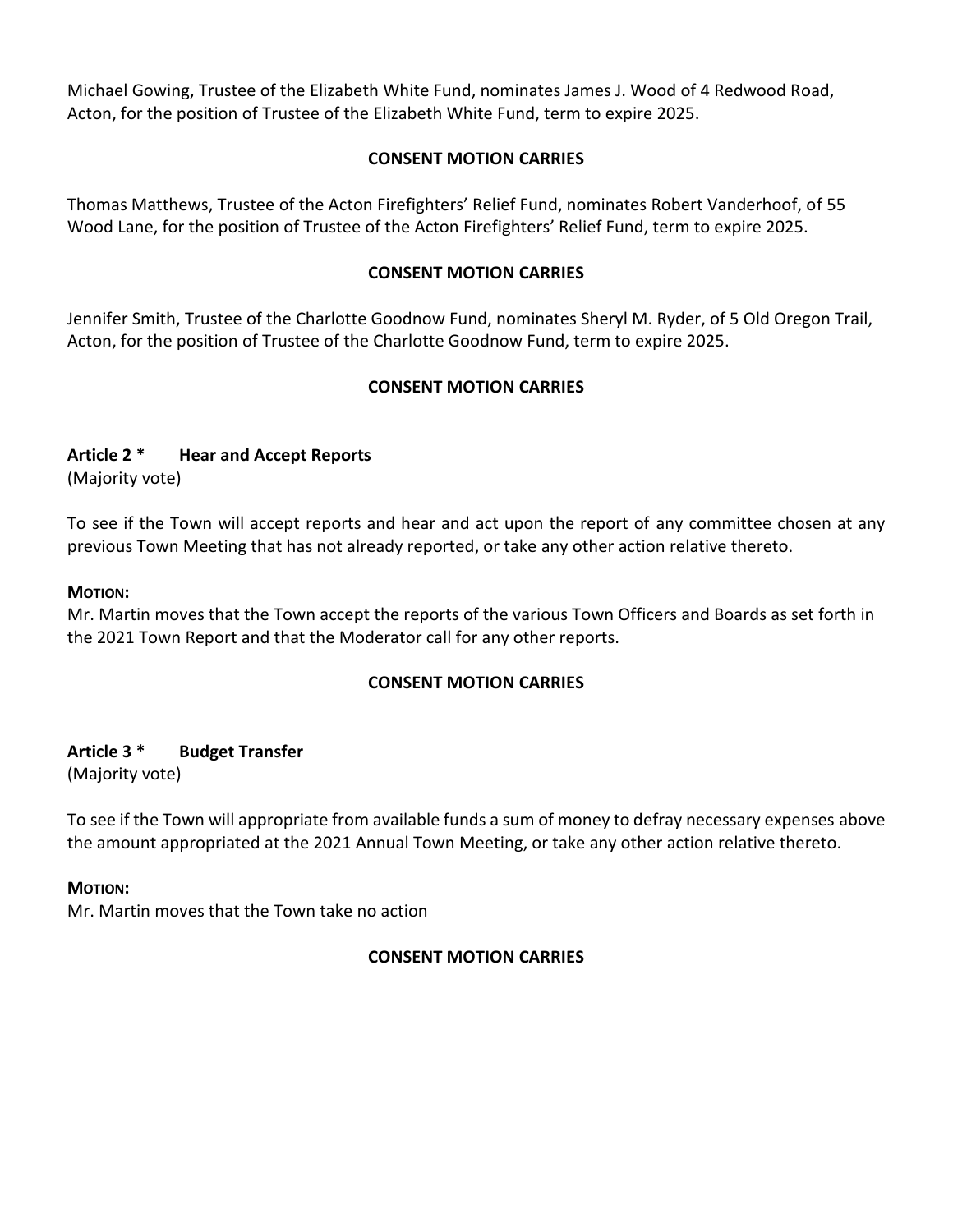# **Article 4 Town Operating Budget**

(Majority vote)

To see if the Town will raise and appropriate, transfer and/or appropriate from available funds, the sum of \$37,722,544 to defray the necessary expenses of the departments, offices and boards of the Town, exclusive of the Regional Schools' budgets, or take any other action relative thereto.

## **MOTION:**

Mr. Martin moves that the Town appropriate \$37,722,544 to be expended by the Town Manager to fund the fiscal year 2023 municipal budget, and

To meet this appropriation, \$37,592,698 be raised from General Revenues and \$129,846 be transferred from Free Cash, and

That the Town authorize the Town Manager to lease on such terms and conditions as he may determine vehicles and equipment for a period not to exceed five years, and to sell, trade or otherwise dispose of vehicles and equipment being replaced and to expend any proceeds so received.

# **MOTION CARRIES**

# **Article 5 Town Capital, Infrastructure, Vehicles and Studies**

(Majority vote)

To see if the Town will raise and appropriate, and/or appropriate from available funds a sum of money to be expended by the Town Manager for the purchase, replacement, study, design or implementation of programs, vehicles, equipment, improvement of facilities or infrastructure as listed below, including related incidental costs, or take any other action relative thereto.

| А. | Stormwater Management - EPA MS4 Compliance (DPW-19)            | \$75,000  |
|----|----------------------------------------------------------------|-----------|
| В. | Asset Management - Data Collection, Infrastructure (DPW-20)    | \$50,000  |
| C. | Net Zero Vehicle Replacement Program (DPW-10)                  | \$44,000  |
| D. | Fire Station 3 (West Acton) Tight Tank (Fac-43)                | \$35,000  |
| Е. | Fire Stations 1 (Acton Center) & 3 Fire Alarm Systems (Fac-44) | \$30,000  |
| F. | Public Shade Tree Assessment Program (DPW-13)                  | \$30,000  |
| G. | Design, Repair, Maintain - Dam Management Program (DPW-21)     | \$25,000  |
| Н. | Develop Public Art Plan (TM-01)                                | \$15,000  |
|    | Total                                                          | \$304,000 |

# **MOTION:**

Mr. Charter moves that the Town transfer from Free Cash and appropriate \$304,000 for the purposes set forth in the Article, including costs incidental and related thereto, and that the Town authorize the Town Manager to lease on such terms and conditions as he may determine vehicles and equipment for a period not to exceed five years, and to sell, trade or otherwise dispose of vehicles and equipment being replaced and to expend any proceeds so received.

### **MOTION CARRIES**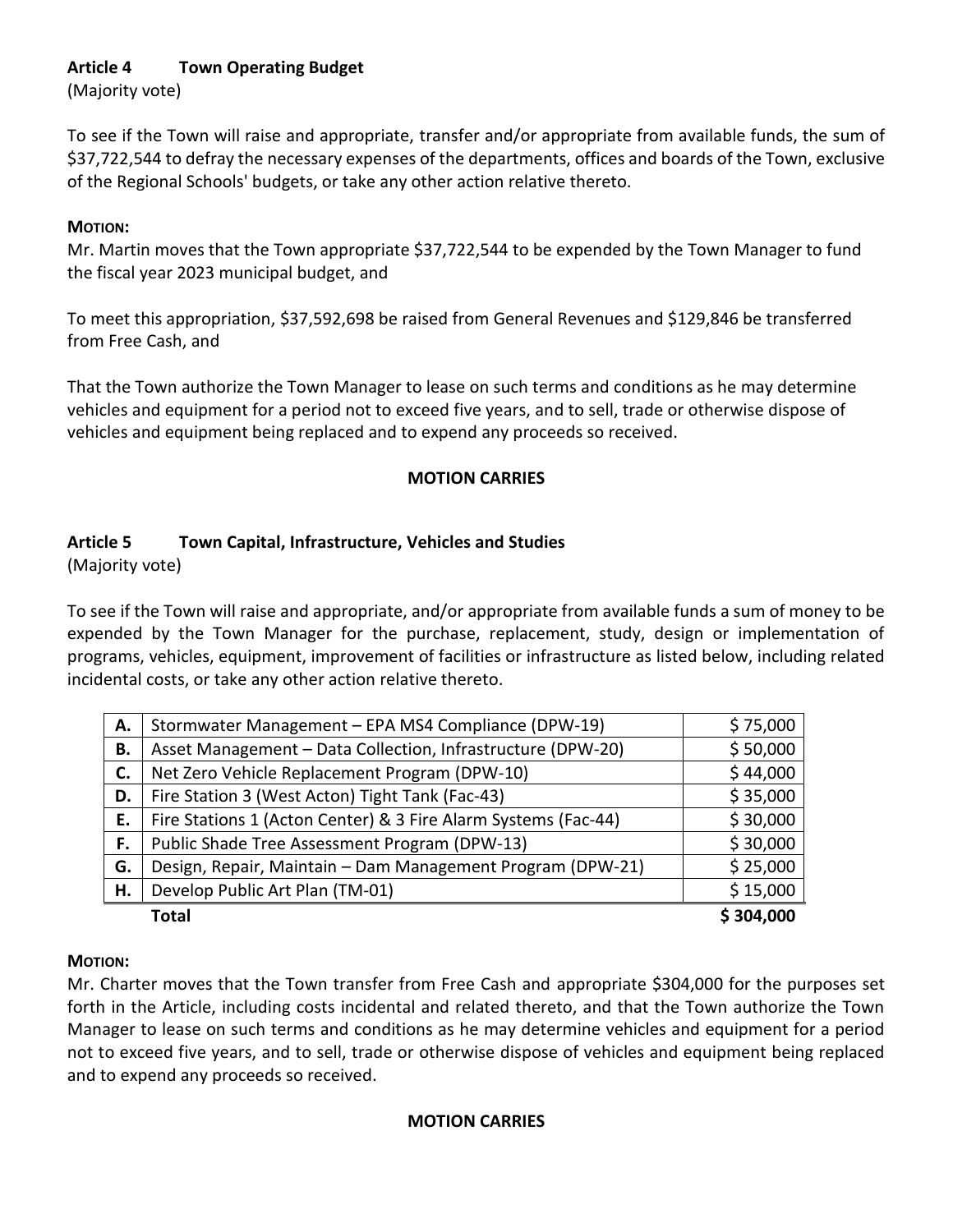# **Article 6 Town Capital, Infrastructure, Design and Construction**

(Two-thirds vote)

To see if the Town will raise and appropriate, appropriate from available funds and/or borrow a sum of money to be expended by the Town Manager for the purchase, replacement, study, design or implementation of programs, improvement of facilities or infrastructure as listed below, including related incidental costs, or take any other action relative thereto.

| А. | Sidewalk Program - New Construction (DPW-16) | \$750,000   |
|----|----------------------------------------------|-------------|
| В. | River Street Dam Project (TM-05)             | \$750,000   |
|    | Bridge Design / Construction (DPW-23)        | \$640,000   |
| D. | Complete Streets and Intersections (DPW-15)  | \$220,000   |
|    | Total                                        | \$2,360,000 |

## **MOTION:**

Mr. Charter moves that the Town:

- 1. Appropriate \$2,360,000 to be expended by the Town Manager for the purposes set forth in the Article, including all costs incidental and related thereto; that to meet this appropriation, the Treasurer, with the approval of the Select Board, is authorized to borrow \$2,360,000 pursuant to Massachusetts General Laws Chapter 44, Sections 7 and 8, or pursuant to any other enabling authority, and to issue bonds or notes of the Town therefor; and
- 2. Appropriate and transfer from Free Cash \$366,154 for the payment of the first year of debt service and underwriting costs on such borrowing.

## **MOTION CARRIES**

### **Declared 2/3 by Moderator\***

\*Town of Acton has accepted MGL CH 39 Sec 15 at its Annual Town Meeting April 2001, Article 43 and the amended Bylaw 5A was approved by the Attorney General on Aug. 6, 2001. (The Town Meeting Moderator is not required to count a 2/3 required vote.)

# **Article 7 Acton-Boxborough Regional School District Assessment**

(Majority vote)

To see if the Town will raise and appropriate, transfer and/or appropriate from available funds, the sum of \$69,689,255 to defray the necessary expenses of the Acton-Boxborough Regional School District, or take any other action relative thereto.

### **MOTION:**

Dr. Petersen moves that the Town raise and appropriate \$69,689,255 to be expended by the Superintendent of Schools to fund the fiscal year 2023 assessment of the Acton-Boxborough Regional School District.

Mr. Kadlec moves to amend the motion to decrease Acton's assessment from \$ 69,689,255 to \$68,189,255.

Clicker vote on Amendment Yes 112 No 169 **MOTION TO AMEND FAILED**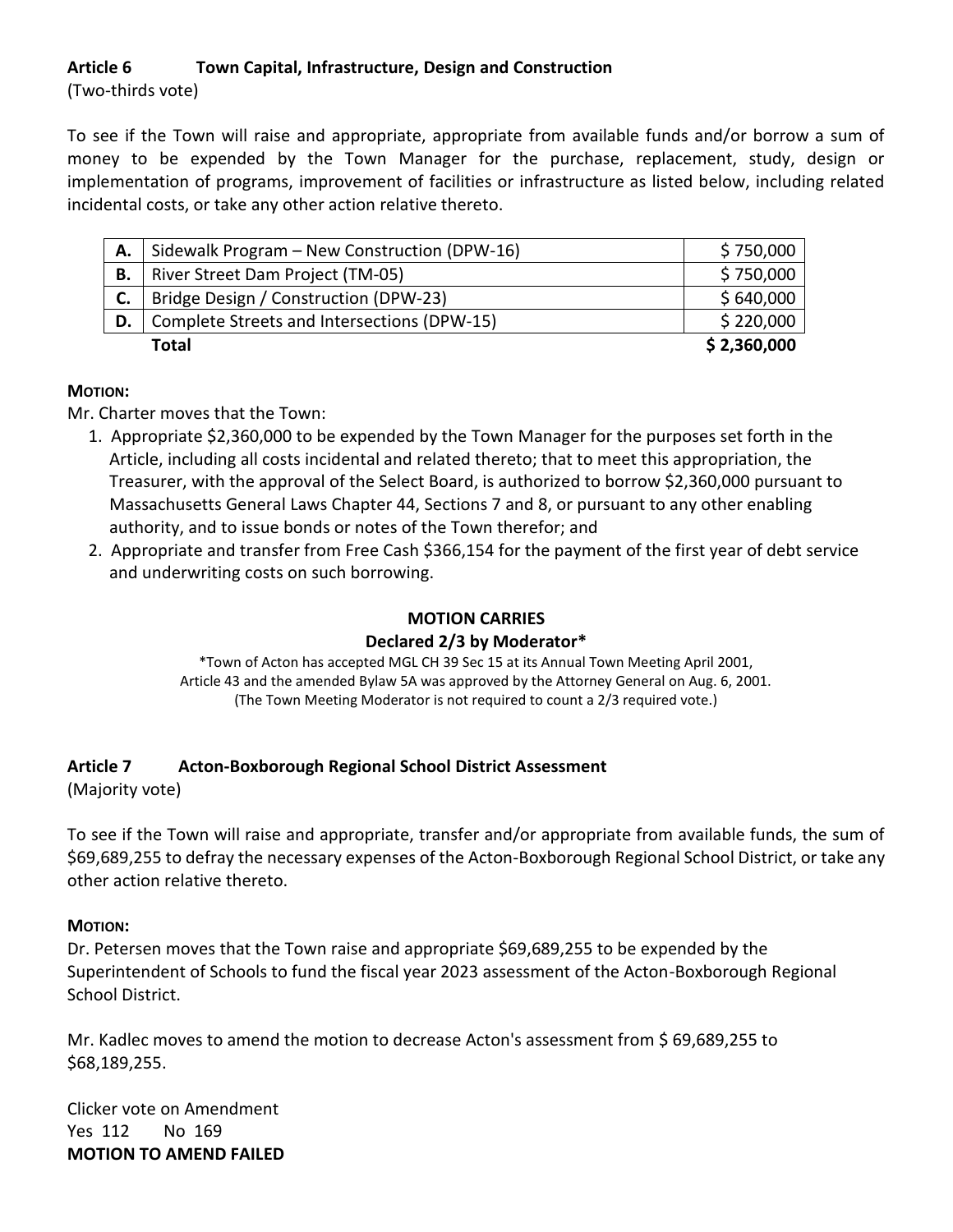## Clicker vote to cut off debate Yes 216 No 60 **MOTION TO CUT OFF DEBATE CARRIES**

Clicker vote on original Motion Yes 189 No 85

## **ORIGINAL MOTION CARRIES**

Mrs. Nourse recognized Dr. Ed Bouquillon, Superintendent of for his 15 years of service to the Minuteman Schools. He will be retiring in June. He will be remembered by his dedication to the students at the school.

## **Article 8 Minuteman Regional School District Assessment**

(Majority vote)

To see if the Town will raise and appropriate, transfer and/or appropriate from available funds, the sum of \$2,841,323 to defray the necessary expenses of the Minuteman Regional Vocational Technical School District, or take any other action relative thereto.

### **MOTION:**

Mrs. Nourse moves that the Town appropriate \$2,726,154 to fund the fiscal year 2023 assessment of the Minuteman Regional School District and to meet this appropriation, \$2,391,323 be raised from General Revenues and \$450,000 be transferred from Free Cash.

Mrs. Nourse moves that the Town correct the total amount appropriate to \$2,841,323 to fund the fiscal year 2023 assessment of the Minuteman Regional School District. Motion to correct the total amount carries

# **MOTION CARRIES**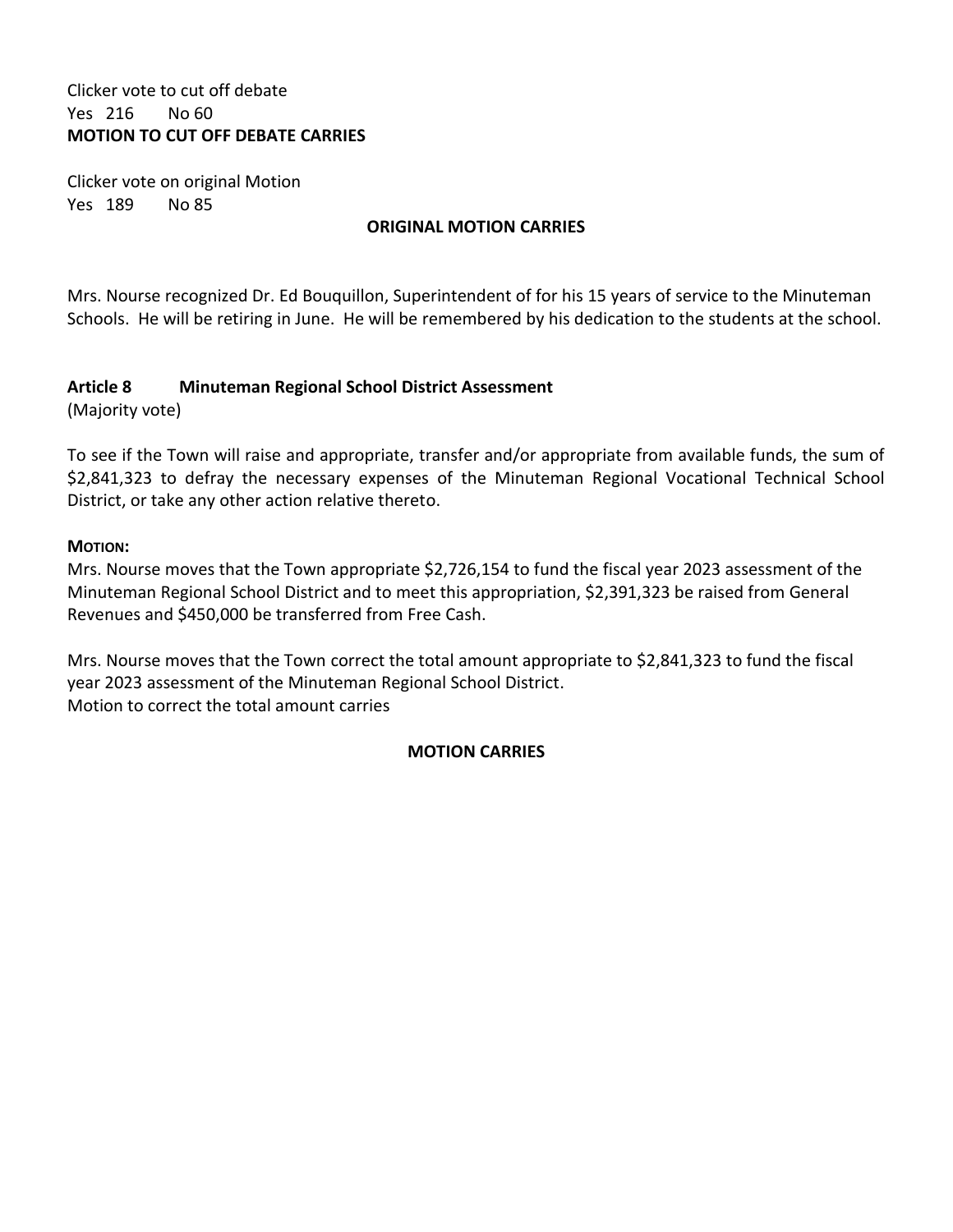# **Article 9 Community Preservation Program –** (Majority vote) **Direct Appropriations from Fund Balances**

To see if the Town will appropriate or set aside for later appropriation, and authorize and direct the Select Board and the Town Manager to expend or set aside, from the FY 2021 Community Preservation Fund balances as set forth herein, the amounts listed below for community preservation purposes, with such expenditures to be subject to conditions listed in the Article's Summary and to be further specified in award letters from the Community Preservation Committee, with each item considered a separate appropriation;

| FY 2021 COMMUNITY PRESERVATION FUND BALANCES                                  |                                 |                |
|-------------------------------------------------------------------------------|---------------------------------|----------------|
| FY 2021 Community Preservation Fund Revenues                                  |                                 |                |
| Community Preservation Fund Surcharge Collected in FY 2021                    | \$                              | 1,161,044      |
| State Community Preservation Trust Fund Receipt, 2021                         | $\overline{\xi}$                | 508,998        |
| <b>Other FY 2021 Community Preservation Fund Components</b>                   |                                 |                |
| Interest Earned in FY 2021 (less abatements and exemptions)                   | \$                              | 32,934         |
| Unencumbered FY 2021 Fund Balance                                             | \$                              | 252            |
| Recapture of unspent previous years' project appropriations                   | \$                              | 60,341         |
| <b>Total - FY 2021 Community Preservation Fund Balance</b>                    | $\overline{\boldsymbol{\zeta}}$ | 1,763,569      |
|                                                                               |                                 |                |
| FY 2021 Open Space Set-Aside                                                  |                                 |                |
| Set-Aside Fund Balance from appropriations for the Acquisition, Creation,     | \$                              | 930,082        |
| and Preservation of Open Space and its Rehabilitation and Restoration         |                                 |                |
| Total FY 2021 Open Space Set-Aside Fund Balance                               | \$                              | 930,082        |
|                                                                               |                                 |                |
| FY 2021 Historic Resources Set-Aside                                          |                                 |                |
| Set-Aside Fund Balance from appropriations for the Acquisition, Preservation, |                                 | \$             |
| Rehabilitation and Restoration of Historic Resources                          |                                 | 88,317         |
| <b>Total FY 2021 Historic Resource Set-Aside Fund Balance</b>                 | \$                              | 88,317         |
|                                                                               |                                 |                |
| FY 2021 Community Housing Set-Aside                                           |                                 |                |
| Set-Aside Fund Balance from appropriations for the Acquisition, Creation,     | \$                              | 0              |
| Preservation, and Support of Community Housing                                |                                 |                |
| <b>Total FY 2021 Community Housing Set-Aside Fund Balance</b>                 | \$                              | $\mathbf 0$    |
| <b>APPROPRIATIONS FROM FY 2021 COMMUNITY PRESERVATION FUND</b>                |                                 |                |
| <b>BALANCE</b>                                                                |                                 |                |
| <b>Purposes</b>                                                               |                                 | Recommended    |
|                                                                               |                                 | <b>Amounts</b> |
| <b>Set-Aside Appropriations for</b>                                           |                                 |                |
| A. Acquisition, Creation and Preservation of Open Space, and its              | \$                              | 600,000        |
| <b>Rehabilitation and Restoration</b>                                         |                                 |                |
| <b>Spending Appropriations</b>                                                |                                 |                |
| B. Asa Parlin - Phase 2 Stabilization                                         | \$                              | 161,684        |
| C. Shoddy Mill (53 River Street)                                              | \$                              | 182,450        |
| D. Revolutionary War Gravestone Restoration                                   | \$                              | 50,000         |
|                                                                               |                                 |                |
| E. Iron Work Farm - Storm Windows at Jones Tavern                             | \$<br>$\overline{\xi}$          | 19,012         |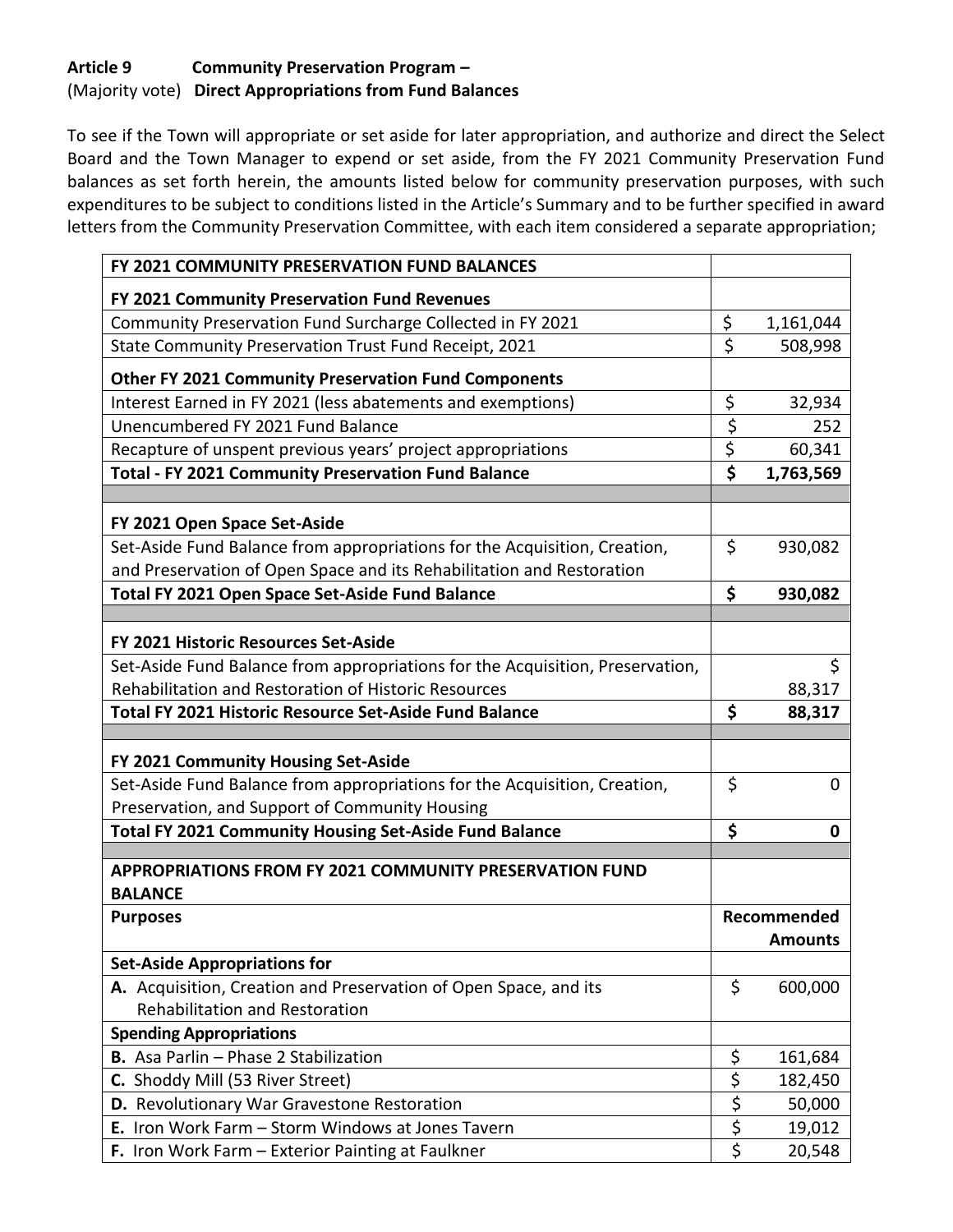| $\overline{\xi}$<br>H. Elm Street Tennis Courts<br>165,000<br>$\overline{\xi}$<br>38,000<br>I. Heath Hen Meadow Boardwalk<br>\$<br>J. Acton Housing Authority - Windsor Green Window Replacement<br>270,023<br>$\overline{\boldsymbol{\zeta}}$<br>K. Regional Housing Services Program<br>35,000<br>$\overline{\xi}$<br>L. Habitat for Humanity $-26$ Carlisle Road<br>40,000<br>$\overline{\boldsymbol{\zeta}}$<br>50,000<br>M. Acton Community Housing Corporation - Community Housing Program<br>Fund<br><b>Administrative and Operating Expenses</b><br>\$<br>N. A fund for Community Preservation Committee (CPC) direct expenses and<br>61,154<br>for reimbursing the Town of Acton for administrative services and operating<br>expenses provided in support of the CPC<br><b>Total Recommended Appropriations from FY 2020 Community Preservation</b><br>\$<br>1,762,871<br><b>Fund Balance</b><br><b>APPROPRIATION FROM OPEN SPACE SET-ASIDE FUND BALANCE</b><br>\$<br><b>O.</b> Wright Hill Open Space Land Acquisition - Debt Service<br>74,400<br>\$<br>P. Piper Lane Open Space Land Acquisitions - Debt Service<br>57,900<br>\$<br>Total Recommended Appropriations from the Open Space Set-Aside Fund<br>132,300<br><b>APPROPRIATION FROM COMMUNITY HOUSING SET-ASIDE FUND BALANCE</b><br>\$<br>0<br>$\overline{\boldsymbol{\zeta}}$<br>Total Recommended Appropriations from the Community Housing Set-<br>Ω<br><b>Aside Fund</b><br><b>APPROPRIATION FROM HISTORIC RESOURCES SET-ASIDE FUND BALANCE</b><br>\$<br>Q. Asa Parlin - Phase 2 Stabilization<br>88,317<br>$\overline{\boldsymbol{\zeta}}$<br>Total Recommended Appropriations from the Historic Resources Set-Aside<br>88,317 |
|----------------------------------------------------------------------------------------------------------------------------------------------------------------------------------------------------------------------------------------------------------------------------------------------------------------------------------------------------------------------------------------------------------------------------------------------------------------------------------------------------------------------------------------------------------------------------------------------------------------------------------------------------------------------------------------------------------------------------------------------------------------------------------------------------------------------------------------------------------------------------------------------------------------------------------------------------------------------------------------------------------------------------------------------------------------------------------------------------------------------------------------------------------------------------------------------------------------------------------------------------------------------------------------------------------------------------------------------------------------------------------------------------------------------------------------------------------------------------------------------------------------------------------------------------------------------------------------------------------------------------------------------------------------------------------------------------------|
|                                                                                                                                                                                                                                                                                                                                                                                                                                                                                                                                                                                                                                                                                                                                                                                                                                                                                                                                                                                                                                                                                                                                                                                                                                                                                                                                                                                                                                                                                                                                                                                                                                                                                                          |
|                                                                                                                                                                                                                                                                                                                                                                                                                                                                                                                                                                                                                                                                                                                                                                                                                                                                                                                                                                                                                                                                                                                                                                                                                                                                                                                                                                                                                                                                                                                                                                                                                                                                                                          |
|                                                                                                                                                                                                                                                                                                                                                                                                                                                                                                                                                                                                                                                                                                                                                                                                                                                                                                                                                                                                                                                                                                                                                                                                                                                                                                                                                                                                                                                                                                                                                                                                                                                                                                          |
|                                                                                                                                                                                                                                                                                                                                                                                                                                                                                                                                                                                                                                                                                                                                                                                                                                                                                                                                                                                                                                                                                                                                                                                                                                                                                                                                                                                                                                                                                                                                                                                                                                                                                                          |
|                                                                                                                                                                                                                                                                                                                                                                                                                                                                                                                                                                                                                                                                                                                                                                                                                                                                                                                                                                                                                                                                                                                                                                                                                                                                                                                                                                                                                                                                                                                                                                                                                                                                                                          |
|                                                                                                                                                                                                                                                                                                                                                                                                                                                                                                                                                                                                                                                                                                                                                                                                                                                                                                                                                                                                                                                                                                                                                                                                                                                                                                                                                                                                                                                                                                                                                                                                                                                                                                          |
|                                                                                                                                                                                                                                                                                                                                                                                                                                                                                                                                                                                                                                                                                                                                                                                                                                                                                                                                                                                                                                                                                                                                                                                                                                                                                                                                                                                                                                                                                                                                                                                                                                                                                                          |
|                                                                                                                                                                                                                                                                                                                                                                                                                                                                                                                                                                                                                                                                                                                                                                                                                                                                                                                                                                                                                                                                                                                                                                                                                                                                                                                                                                                                                                                                                                                                                                                                                                                                                                          |
|                                                                                                                                                                                                                                                                                                                                                                                                                                                                                                                                                                                                                                                                                                                                                                                                                                                                                                                                                                                                                                                                                                                                                                                                                                                                                                                                                                                                                                                                                                                                                                                                                                                                                                          |
|                                                                                                                                                                                                                                                                                                                                                                                                                                                                                                                                                                                                                                                                                                                                                                                                                                                                                                                                                                                                                                                                                                                                                                                                                                                                                                                                                                                                                                                                                                                                                                                                                                                                                                          |
|                                                                                                                                                                                                                                                                                                                                                                                                                                                                                                                                                                                                                                                                                                                                                                                                                                                                                                                                                                                                                                                                                                                                                                                                                                                                                                                                                                                                                                                                                                                                                                                                                                                                                                          |
|                                                                                                                                                                                                                                                                                                                                                                                                                                                                                                                                                                                                                                                                                                                                                                                                                                                                                                                                                                                                                                                                                                                                                                                                                                                                                                                                                                                                                                                                                                                                                                                                                                                                                                          |
|                                                                                                                                                                                                                                                                                                                                                                                                                                                                                                                                                                                                                                                                                                                                                                                                                                                                                                                                                                                                                                                                                                                                                                                                                                                                                                                                                                                                                                                                                                                                                                                                                                                                                                          |
|                                                                                                                                                                                                                                                                                                                                                                                                                                                                                                                                                                                                                                                                                                                                                                                                                                                                                                                                                                                                                                                                                                                                                                                                                                                                                                                                                                                                                                                                                                                                                                                                                                                                                                          |
|                                                                                                                                                                                                                                                                                                                                                                                                                                                                                                                                                                                                                                                                                                                                                                                                                                                                                                                                                                                                                                                                                                                                                                                                                                                                                                                                                                                                                                                                                                                                                                                                                                                                                                          |
|                                                                                                                                                                                                                                                                                                                                                                                                                                                                                                                                                                                                                                                                                                                                                                                                                                                                                                                                                                                                                                                                                                                                                                                                                                                                                                                                                                                                                                                                                                                                                                                                                                                                                                          |
|                                                                                                                                                                                                                                                                                                                                                                                                                                                                                                                                                                                                                                                                                                                                                                                                                                                                                                                                                                                                                                                                                                                                                                                                                                                                                                                                                                                                                                                                                                                                                                                                                                                                                                          |
|                                                                                                                                                                                                                                                                                                                                                                                                                                                                                                                                                                                                                                                                                                                                                                                                                                                                                                                                                                                                                                                                                                                                                                                                                                                                                                                                                                                                                                                                                                                                                                                                                                                                                                          |
|                                                                                                                                                                                                                                                                                                                                                                                                                                                                                                                                                                                                                                                                                                                                                                                                                                                                                                                                                                                                                                                                                                                                                                                                                                                                                                                                                                                                                                                                                                                                                                                                                                                                                                          |
|                                                                                                                                                                                                                                                                                                                                                                                                                                                                                                                                                                                                                                                                                                                                                                                                                                                                                                                                                                                                                                                                                                                                                                                                                                                                                                                                                                                                                                                                                                                                                                                                                                                                                                          |
|                                                                                                                                                                                                                                                                                                                                                                                                                                                                                                                                                                                                                                                                                                                                                                                                                                                                                                                                                                                                                                                                                                                                                                                                                                                                                                                                                                                                                                                                                                                                                                                                                                                                                                          |
|                                                                                                                                                                                                                                                                                                                                                                                                                                                                                                                                                                                                                                                                                                                                                                                                                                                                                                                                                                                                                                                                                                                                                                                                                                                                                                                                                                                                                                                                                                                                                                                                                                                                                                          |
|                                                                                                                                                                                                                                                                                                                                                                                                                                                                                                                                                                                                                                                                                                                                                                                                                                                                                                                                                                                                                                                                                                                                                                                                                                                                                                                                                                                                                                                                                                                                                                                                                                                                                                          |
|                                                                                                                                                                                                                                                                                                                                                                                                                                                                                                                                                                                                                                                                                                                                                                                                                                                                                                                                                                                                                                                                                                                                                                                                                                                                                                                                                                                                                                                                                                                                                                                                                                                                                                          |
|                                                                                                                                                                                                                                                                                                                                                                                                                                                                                                                                                                                                                                                                                                                                                                                                                                                                                                                                                                                                                                                                                                                                                                                                                                                                                                                                                                                                                                                                                                                                                                                                                                                                                                          |
|                                                                                                                                                                                                                                                                                                                                                                                                                                                                                                                                                                                                                                                                                                                                                                                                                                                                                                                                                                                                                                                                                                                                                                                                                                                                                                                                                                                                                                                                                                                                                                                                                                                                                                          |
| <b>Fund</b>                                                                                                                                                                                                                                                                                                                                                                                                                                                                                                                                                                                                                                                                                                                                                                                                                                                                                                                                                                                                                                                                                                                                                                                                                                                                                                                                                                                                                                                                                                                                                                                                                                                                                              |
| <b>Resulting Fund Balances</b>                                                                                                                                                                                                                                                                                                                                                                                                                                                                                                                                                                                                                                                                                                                                                                                                                                                                                                                                                                                                                                                                                                                                                                                                                                                                                                                                                                                                                                                                                                                                                                                                                                                                           |
| \$<br>Resulting FY 2021 Community Preservation Fund Balance<br>698                                                                                                                                                                                                                                                                                                                                                                                                                                                                                                                                                                                                                                                                                                                                                                                                                                                                                                                                                                                                                                                                                                                                                                                                                                                                                                                                                                                                                                                                                                                                                                                                                                       |
| \$<br>Resulting Balance in the Set-Aside Fund for the Acquisition, Creation, and<br>1,397,782                                                                                                                                                                                                                                                                                                                                                                                                                                                                                                                                                                                                                                                                                                                                                                                                                                                                                                                                                                                                                                                                                                                                                                                                                                                                                                                                                                                                                                                                                                                                                                                                            |
| Preservation of Open Space, and its Rehabilitation and Restoration                                                                                                                                                                                                                                                                                                                                                                                                                                                                                                                                                                                                                                                                                                                                                                                                                                                                                                                                                                                                                                                                                                                                                                                                                                                                                                                                                                                                                                                                                                                                                                                                                                       |
| \$<br>Resulting Balance in the Set-Aside Fund for the Acquisition, Preservation,<br>0                                                                                                                                                                                                                                                                                                                                                                                                                                                                                                                                                                                                                                                                                                                                                                                                                                                                                                                                                                                                                                                                                                                                                                                                                                                                                                                                                                                                                                                                                                                                                                                                                    |
| Rehabilitation and Restoration of Historic Resources                                                                                                                                                                                                                                                                                                                                                                                                                                                                                                                                                                                                                                                                                                                                                                                                                                                                                                                                                                                                                                                                                                                                                                                                                                                                                                                                                                                                                                                                                                                                                                                                                                                     |
|                                                                                                                                                                                                                                                                                                                                                                                                                                                                                                                                                                                                                                                                                                                                                                                                                                                                                                                                                                                                                                                                                                                                                                                                                                                                                                                                                                                                                                                                                                                                                                                                                                                                                                          |
| \$<br>Resulting Balance in the Set-Aside Fund for the Acquisition, Creation,<br>0                                                                                                                                                                                                                                                                                                                                                                                                                                                                                                                                                                                                                                                                                                                                                                                                                                                                                                                                                                                                                                                                                                                                                                                                                                                                                                                                                                                                                                                                                                                                                                                                                        |

\* Pursuant to Town Charter Section 6-5 that the appropriation to the Community Housing Program Fund shall not lapse three years and one month following the effective date of the vote on this article, and that this appropriation and all prior appropriations to the Community Housing Program Fund shall continue to be available for the purpose specified until expended for that purpose or until the CPC recommends and Town Meeting votes to rescind the appropriation of any unspent funds appropriated for this purpose,

And, whereas Massachusetts General Laws Chapter 44B requires that the Town appropriate for spending, or set-aside for future spending, from the FY 2021 Community Preservation Fund Revenues at least 10% for open space, 10% for historic resources, and 10% for community housing;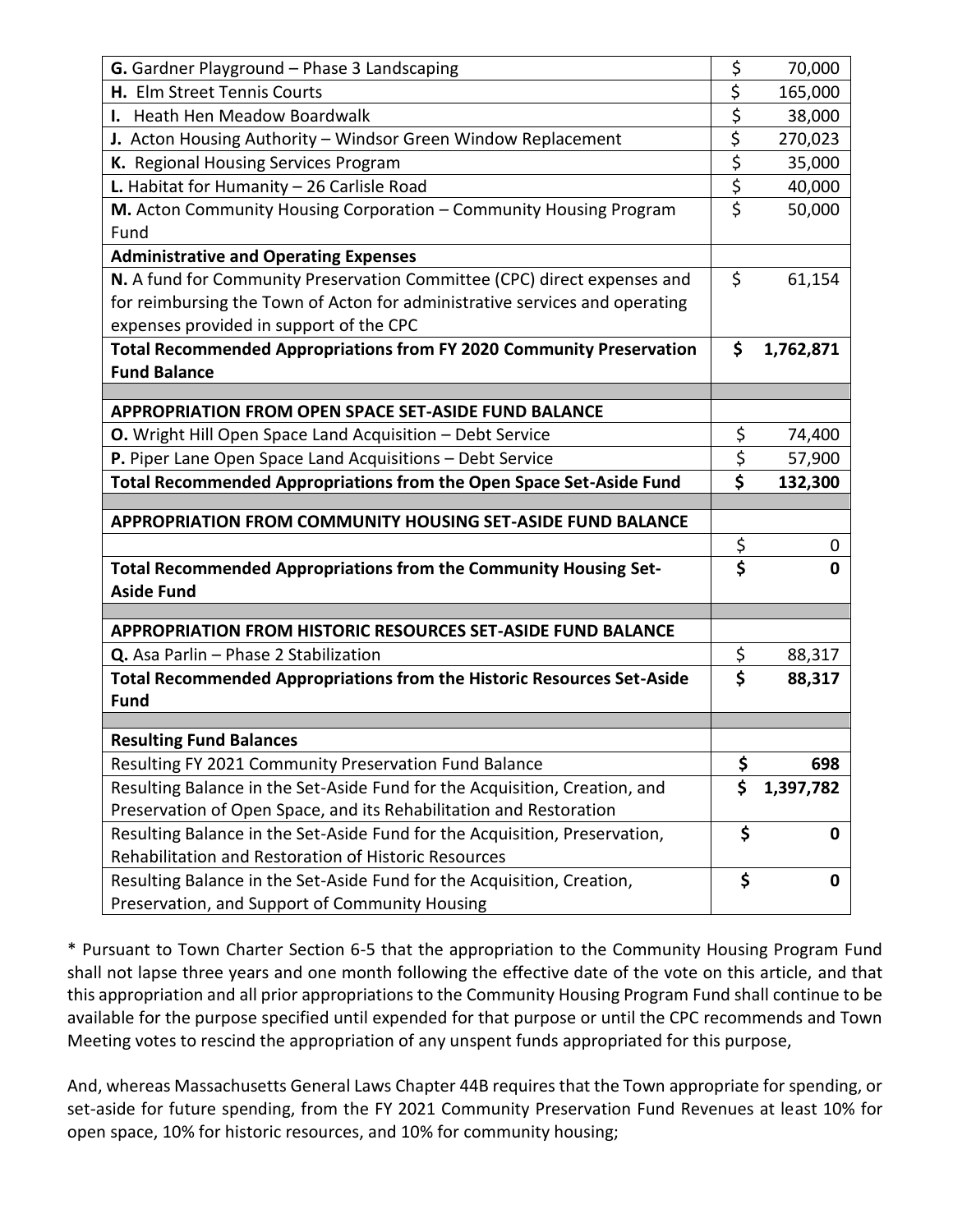And, whereas the recommended appropriations for open space, historic resources, and community housing each meet or exceed 10% of the FY 2021 Community Preservation Fund Revenues;

And, whereas Town Meeting may vote to delete or reduce any of the recommended amounts;

Therefore, in the event that recommended amounts are deleted or reduced, vote to appropriate as a setaside for future spending from the FY 2021 Community Preservation Fund Balance the minimum necessary amounts to allocate not less than 10% of the FY 2021 Community Preservation Fund Revenues for open space (\$167,004), not less than 10% of the FY 2021 Community Preservation Fund Revenues for historic resources (\$167,004), and not less than 10% of the FY 2021 Community Preservation Fund Revenues for community housing (\$167,004), or take any other action relative thereto.

# **MOTION:**

Mr. Charter moves that the Town:

- 1) Transfer to and from the Community Preservation Fund and appropriate, re-appropriate, or set aside for current or later appropriation \$1,983,488 as set forth in the article and
- 2) Authorize the Town Manager to expend or set aside amounts as set forth in the article, and in compliance with conditions to be noted in the Community Preservation Committee's award letters.

Hold items B and Q - Asa Parlin – Phase 2 Stabilization

## **REMAINING LINE ITEMS UNDER THIS MOTION CARRIES**

Clicker vote for line items B and Q IClicker Vote – Yes 69 no 105

### **MOTION FAILS**

# **Article 10 Amend General Bylaws – Preservation of Archaeologically** (Majority vote) **Significant Resources**

To see if the Town will vote to amend the General Bylaws by adding a new Chapter titled "Preservation of Archaeologically Significant Resources" to read as follows, or take any other action relative thereto.

# **PRESERVATION OF ARCHAEOLOGICALLY SIGNIFICANT RESOURCES**

### **Section 1. Intent and Purpose**

This bylaw is adopted for the purpose of surveying and documenting archaeologically significant features and resources within the Town prior to large areas of land disturbance of currently Undisturbed Land in archaeologically sensitive areas. Archaeologically significant features and resources explain the significant cultural heritage and provide a material record to understand how people lived and used the land, and thereby enrich and enhance historical knowledge of this region.

Therefore, to achieve the above stated purposes, the Acton Historical Commission is empowered to review proposed development when land disturbance occurs within certain lands located in sensitive areas as specified in the Acton Archaeological Sensitivity Maps: Acton Town-Wide Survey Post-Contact Archaeological Sensitivity and Acton Town-Wide Survey Pre-Contact Archaeological Sensitivity, prepared by the Public Archaeology Laboratory, Inc. (PAL), dated July 15, 2008 and revised March 12, 2009 (the "Sensitivity Maps").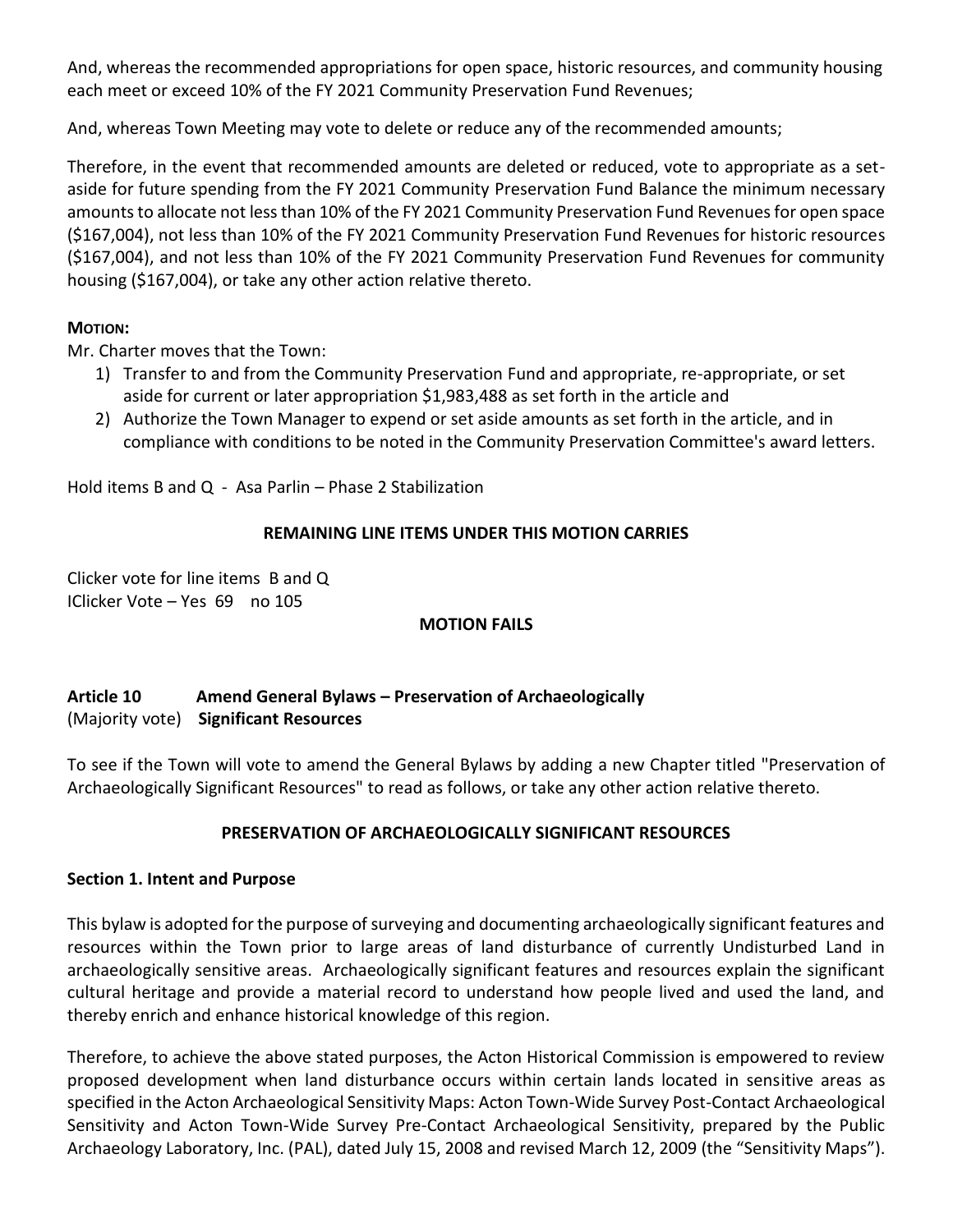### **Section 2. Definitions**

- **2.1 "Alter" or "Alteration"** Any activity that modifies the natural or existing topography and conditions of real property in such a manner that it may adversely affect any Archaeological Resources located on, at or under such property. These activities may include, but are not limited to: removal (excavation or grading) or placement (filling) of soil, sand, gravel, stone or other earth materials; removal of ground cover vegetation or trees; dredging or filling of wetlands; the construction, modification, or expansion of subsurface utilities (e.g., septic systems, telephone, television, electrical, gas, security services, or water supply), roadways, parking or other paved areas; and the development and construction of proposed buildings, structures or any other improvements on any Undeveloped Land.
- **2.2 "Archaeological Protection Area/High"** Areas within the Town identified as "High" on the Sensitivity Maps for their likelihood of containing pre-contact or post-contact Archaeological Resources based on environmental attributes such as soils, proximity to wetlands or other water sources, documentary or cartographic evidence, written or oral tradition, and discoveries of historic and archaeological resources.
- **2.3 "Archaeological Protection Area/Moderate"** Areas within the Town identified as "Moderate" on the Sensitivity Maps for their likelihood of containing pre-contact or post-contact Archaeological Resources based on environmental attributes such as soils, proximity to wetlands or other water sources, documentary or cartographic evidence, written or oral tradition, and discoveries of historic and archaeological resources.
- **2.4 "Archaeological Resource(s)**" Locations or sites used for ancient or historical period occupation, subsistence, manufacturing, processing, industry, quarrying, trade/commerce, recreation, transportation, agriculture, graves, and other cultural purposes, containing material remains of ancient or historic human activity one-hundred (100) years old or older.
- **2.5 "Archaeological Sensitivity Assessment"** A preliminary, noninvasive assessment conducted by a registered professional archaeologist that determines the likelihood of finding significant archaeological or historical assets. Such engagements include historical research, environmental context review, and field inspection.
- **2.6 "Commission**" The Acton Historical Commission.
- **2.7 "Intensive Archaeological Survey"** Also known as a reconnaissance or intensive (locational) survey that identifies all archaeological sites in a project area. Such engagement includes systematic shovel test pit sampling employed to locate as many archaeological deposits as reasonably possible.
- **2.8 "Permit"**  Any permit, order, order of conditions, license, approval or entitlement from a Permit Granting Authority that is required in connection with the Alteration of any Undeveloped Land.
- **2.9 "Structure"** A combination of materials assembled to give support or shelter, such as buildings, towers, masts, sheds, roofed storage areas, mechanical equipment, swimming pools, tennis courts, signs, fences; but not including driveways, walkways and other paved areas, underground storage tanks, septic tanks and septic systems, and accessory facilities associated with the provision of utilities such as drains, wells, transformers and telephone poles.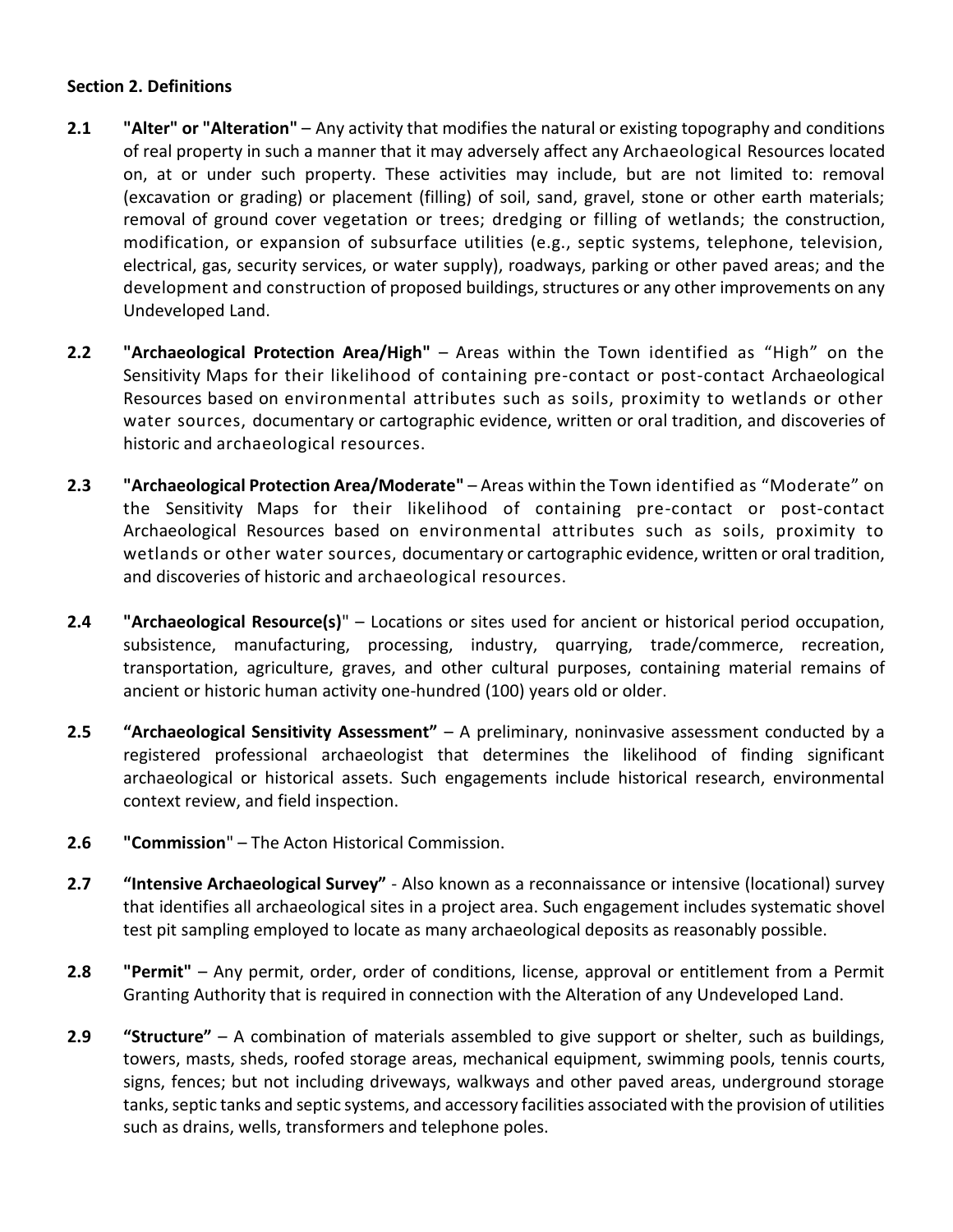- **2.10 "Sensitivity Maps"**  The Acton Archaeological Sensitivity Maps: Acton Town-Wide Survey Post-Contact Archaeological Sensitivity and Acton Town-Wide Survey Pre-Contact Archaeological Sensitivity, prepared by the Public Archaeology Laboratory, Inc. (PAL), dated July 15, 2008 and revised March 12, 2009. The Sensitivity Maps (and any subsequent amendment(s)) is incorporated into this Bylaw by reference, and are available for review by the public at the Town Clerk's office at Town Hall.
- **2.11 "Threatened Archaeological Resource(s)**" Any Archaeological Resource that is likely to be adversely impacted, as determined by the Commission, by any Alteration of Undeveloped Land for which a Permit is sought.
- **2.12 "Undisturbed Land" -** Land area that is free of human disturbance due to clearing, grading, paving, building, landscaping or other site development activities, such as tilling and cropping, residential and commercial development, grazing, paved or gravel roads and mowing, but not including selected cutting of trees or removal of dead wood.

# **Section 3. Procedure**

# **3.1 Archaeological Submission**

Effective no earlier than July 1, 2022, any person proposing to disturb 15,000 square feet or more of currently Undisturbed Land within the Archaeological Protection Area/High, or 1 acre (43,560 square feet) or more of Undisturbed Land within the Archaeological Protection Area/Moderate shall submit to the Commission an Archaeological Protection Permit Application for alterations of land within an archaeologically sensitive area including: (1) address and area type, (2) survey with overlay of land to be disturbed and delineation of the Archaeological Protection Areas, (3) a brief narrative summary of the planned or proposed Alteration, specifying the proposed disturbance of the land (collectively, the "Archaeological Protection Permit Application").

# **3.2 Archaeological Sensitivity Assessment**

- **3.2.1** Within thirty (35) days after receipt of the Archaeological Protection Permit Application, the Commission shall meet and make a written determination as to whether additional investigation is needed into the presence of Archaeological Resource(s) and potential impact from the proposed Alteration (the "Archaeological Sensitivity Assessment"). Such an Assessment may include a site visit by the Commission and the Commission procuring a preliminary non-invasive analysis of the potential Archaeological Resources at the site by a trained professional in the field. All costs of such Assessment shall be paid by the Town.
- **3.2.2** If the Commission has determined that an Archaeological Sensitivity Assessment is required, such assessment shall be completed and the Commission shall determine whether the Alteration will adversely impact any Archaeological Resource within 45 days of the Commission's initial determination. The Commission and applicant may, by mutual agreement, extend the date for such preliminary Assessment. No Alteration shall commence, nor shall a building permit be issued during such 45-day period (or any authorized extension). Should the Commission fail to act or get the time extended within that initial 45-days, it waives the opportunity to do such Archaeological Sensitivity Assessment, and an Archaeology permit under this Bylaw shall be issued.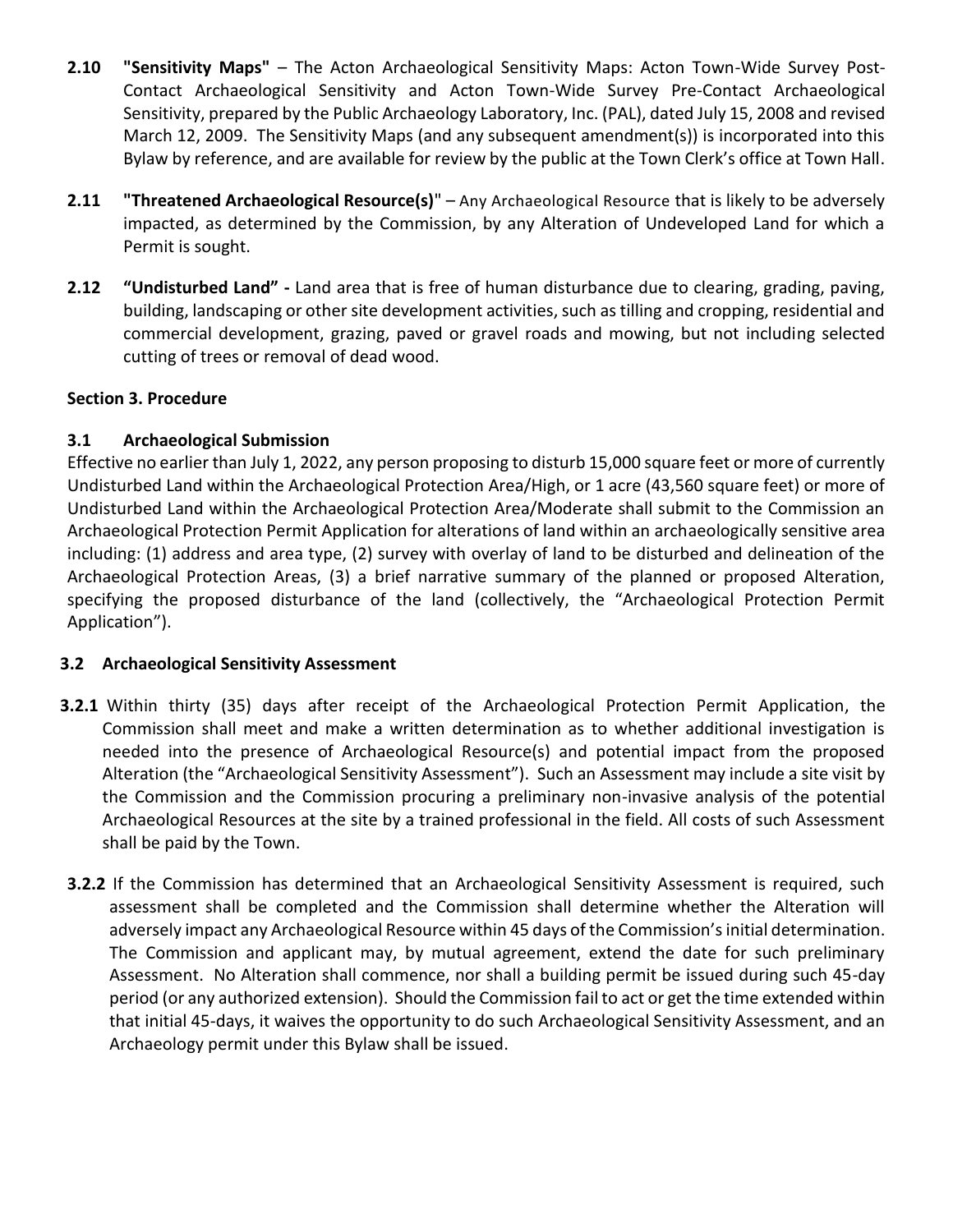- **3.2.2.1** If the Commission determines that the Alterations will not adversely impact any significant Archaeological Resource(s), the Commission shall notify the Applicant in writing within fourteen (14) days of such determination and issue an Archaeology permit. Upon receipt of such notification or more than fourteen (14) days since the Commission's determination without any such notice, the applicant may commence the proposed Alteration, subject to the requirements of any other applicable laws, bylaws, rules and regulations.
- **3.2.2.2** If the Commission determines that the Alteration may adversely impact any significant Archaeological Resource(s), the Commission shall notify the applicant in writing within fourteen (14) days of said meeting that the proposed Alteration is identified as significant, and a detailed study to document any found Threatened Archaeological Resources is recommended. Regardless of that finding, the Commission shall issue an Archaeology permit at this time, with a request to conduct an Intensive Archaeological Survey.
- **3.2.2.3** Upon the grant of an Archaeology permit, the applicant may commence the proposed Alteration, subject to the requirements of any other applicable laws, bylaws, rules and regulations. If the applicant agrees to proceed with an Intensive Archaeological Survey by a qualified archaeological team to locate, identify, evaluate, and document archaeological resources, costs of such Intensive Archaeological Survey may be paid by the Town, to the extent that appropriations are available.
- **3.2.2.4**Matters pertaining to the locations of archaeological resources that are "not a public record" and "confidential" pursuant to M.G.L. c. 9, §26A(1) & (5), c. 9, §27C and c. 40 §8D shall not be disclosed for public review.

### **Section 4. Enforcement and Remedies**

- **4.1** The Commission and the Building Commissioner are each authorized to institute any and all proceedings in law or equity as it deems necessary and appropriate to obtain compliance with the requirements of this bylaw, or to prevent a violation thereof.
- **4.2** For any Undeveloped Land upon which a Threatened Archaeological Resource has been voluntarily Altered in violation of this Bylaw, no Building Permit shall be issued for a period of three (3) years after the date of the completion of such unauthorized Alteration unless permitted by the Commission pursuant to Section 4.4. For purposes of this Section 4.2, the term Threatened Archaeological Resource shall mean any Archaeological Resource that the Commission, in its sole discretion, would have determined to be a Threatened Archaeological Resource but which Archaeological Resource was voluntarily Altered before such determination could be issued.
- **4.3** Should the applicant or the owner of the subject Land, if not the applicant, fail to secure any Threatened Archaeological Resource as required under this Bylaw, the loss of such Threatened Archaeological Resources through fire or other cause shall be considered voluntarily Altered for the purposes of Section 4.2.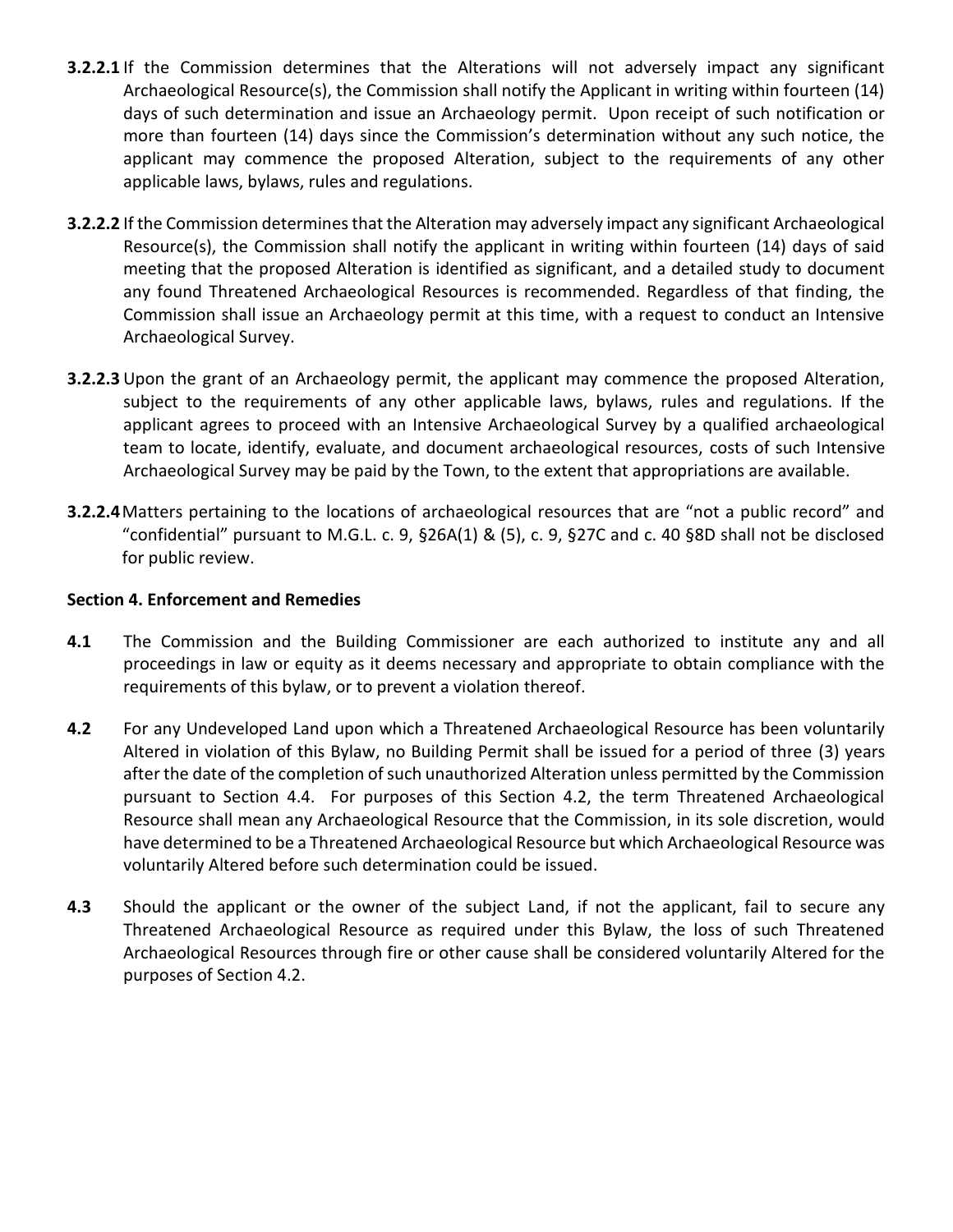**4.4** At any time, the applicant, or owner of the subject Land, if not the applicant, of Undeveloped Land upon which a Threatened Archaeological Resource has been voluntarily Altered in violation of Sections 4.2 and 4.3 may apply to the Commission for an exemption to the provisions of those Sections. Such application must state with particularity the facts and circumstances such that the Commission can find that an exemption is warranted due to exigent circumstances or disasters beyond the Permit applicant's or owner's control. The Commission may, in its sole discretion, determine that the request states sufficient grounds for exemption from the provisions of Sections 4 and authorize an exemption from Section 4.

## **Section 5. Miscellaneous**

- **5.1** Real property owned or operated by the Town of Acton, including the Acton Boxborough Regional School District and the Acton Water District; or private owners receiving state funding or licensing must comply to requirements in M.G.L. c. 9, §§ 26A, 27C and 950 C.M.R. 70, *et seq.* of the Massachusetts Historical Commission and are therefore not subject to this bylaw.
- **5.2** The sections, paragraphs, sentences, clauses and phrases of this bylaw are severable, and if any phrase, clause, sentence, paragraph or section of this bylaw shall be declared unconstitutional or otherwise invalid by the valid judgment or decree of any court of competent jurisdiction, such unconstitutionality or invalidity shall not affect any of the remaining phrase, clauses, sentences, paragraphs and sections of this bylaw.

# **5.3 Rules and Regulations**

The Historical Commission may adopt such reasonable rules and regulations with respect to the submission and administrative process as may be necessary or appropriate to implement the provisions of this bylaw.

### **MOTION:**

Ms. Arsenault moves that the Town amend the General Bylaws as set forth in the Article.

### **MOTION CARRIES**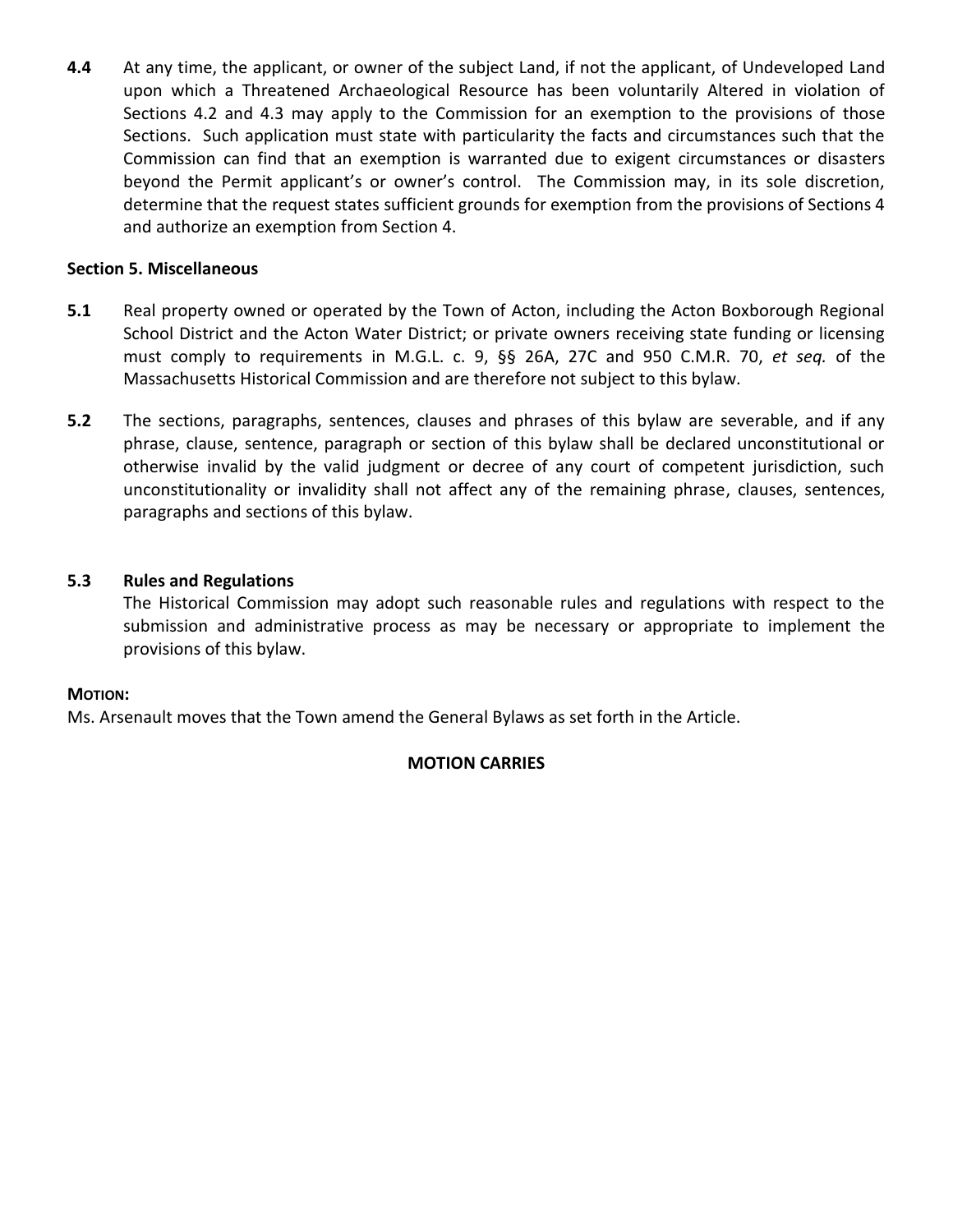# **Article 11 Accept Street – Community Lane (Kelley's Corner)**

(Two-thirds vote)

To see if the Town will authorize the Select Board to layout Community Lane and acquire, and take, on such terms and conditions as the Select Board may determine, by purchase, gift, eminent domain or otherwise and accept the deed of a fee simple or easement interest in the land as shown on the plan, on file with the Acton Town Clerk, said acquisition and taking of Community Lane shall include without limitation the taking or acceptance of easements for roadway, drainage or other purposes; and further to see if the Town will raise, appropriate, transfer from available funds, or accept gifts for this purpose, or take any other action relative thereto.

## **MOTION:**

Mr. Charter moves that the Town accept as a public way Community Lane, and authorize the acquisition, transfer or taking of the fee or easement interest for roadway layout and associated easement interests, all as described in the article.

# **MOTION CARRIES Declared 2/3 by Moderator\***

\*Town of Acton has accepted MGL CH 39 Sec 15 at its Annual Town Meeting April 2001, Article 43 and the amended Bylaw 5A was approved by the Attorney General on Aug. 6, 2001. (The Town Meeting Moderator is not required to count a 2/3 required vote.)

**MOTION TO ADJOURN:** Mr. Martin moves to adjourn the Town Meeting at 10:32 pm until May 17th at 7:00 pm, at the Acton-Boxborough Regional High School Auditorium.

# **MOTION TO ADJOURN CARRIES**

# **May 17, 2022**

Moderator opened the second night of Town Meeting at 7:01 pm

The Moderator, Ms. Berry, called the Annual Town Meeting to order on Tuesday, May 17, 2022 at 7:01pm.

The Moderator gave a brief presentation of the process of the meeting tonight.

Ms. Berry stated that we will be voting by voice or by clicker as needed. Instruction will be given on the clicker prior to the vote.

Start with article #41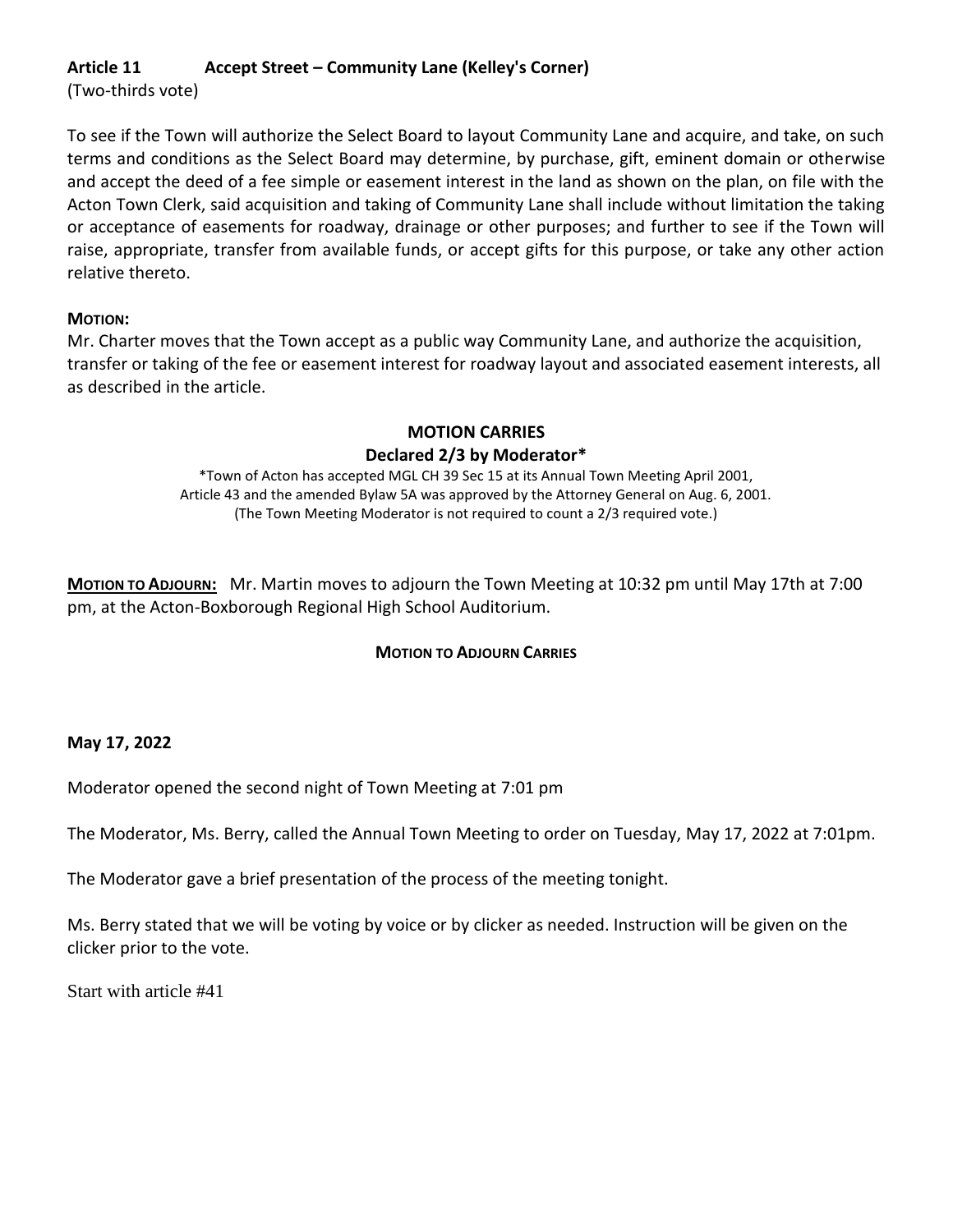# **Article 12 \* Accept Street Relocation & Layout – Main Street (Kelley's Corner)**

(Two-thirds vote)

To see if the Town will authorize the Select Board to relocate a portion of Main Street, by acquiring and/or taking, on such terms and conditions as the Select Board may determine, by purchase, gift, eminent domain or otherwise and accept a deed of a fee simple or easement interest, for all purposes for which streets, sidewalks and ways are now or hereafter may be used in the Town; and further to see if the Town will raise, appropriate, transfer from available funds, or accept gifts for this purpose, or take any other action relative thereto.

## **MOTION:**

Mr. Charter moves that the Town accept a portion of Main Street, as relocated by the Select Board and shown on Plan 302 of 2021 titled "Alteration Plan of Main Street (Route 27)" dated April 8, 2021.

# **CONSENT MOTION CARRIES Declared 2/3 by Moderator\***

\*Town of Acton has accepted MGL CH 39 Sec 15 at its Annual Town Meeting April 2001, Article 43 and the amended Bylaw 5A was approved by the Attorney General on Aug. 6, 2001. (The Town Meeting Moderator is not required to count a 2/3 required vote.)

# **Article 13 \* Amend General Bylaws – Dates of Annual Town Election and Town Meeting** (Majority vote)

To see if the Town will vote to amend Chapter A, Section A1 "Date of Town Election" of the General Bylaws by deleting the first sentence and replacing it with the following:

"The Annual Town Meeting for the election of Town Officers shall be held on the Tuesday immediately preceding the first Monday of May in each year."

And further to amend Chapter A, Section A2 "Date of Town Meeting" of the General Bylaws by deleting "first Monday in April" and replacing it with "first Monday in May."

### **MOTION:**

Mr. Martin moves that the Town amend the General Bylaws as set forth in the Article.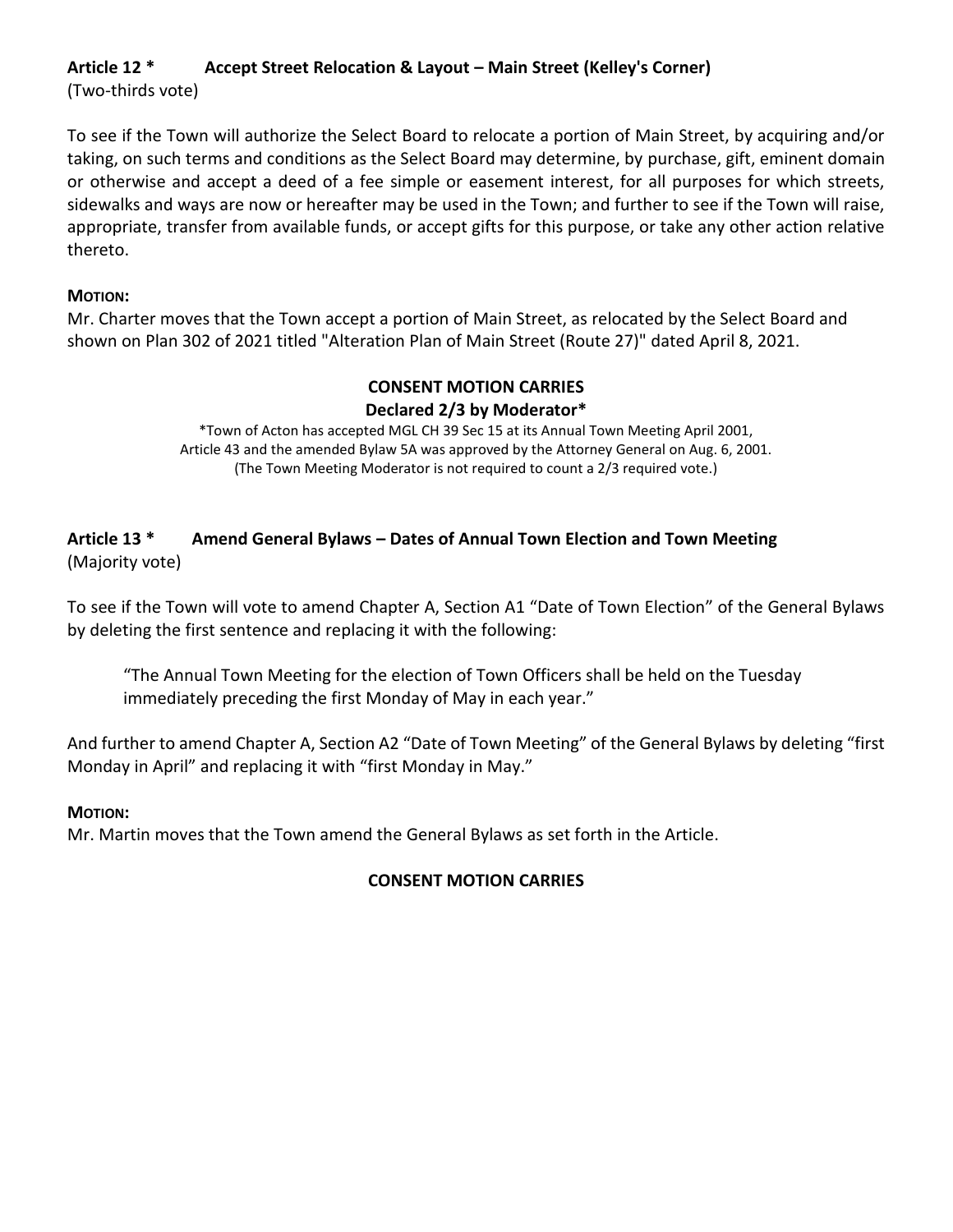# **Article 14 \* Amend General Bylaws – Department Revolving Funds – Stormwater** (Majority vote)

To see if the Town will vote to amend the General Bylaws, Chapter Y – Department Revolving Funds, pursuant to the provisions of Massachusetts General Laws Chapter 44, Section 53E½, Revolving Funds, as amended by replacing the Stormwater Revolving Fund row of Section 5 to read as follows, or take any other action relative thereto.

[*Note:. Column titles are provided for reference purposes and remain unchanged. Text shown in strikethrough is being replaced with text shown in bold.*]

| ∼                     | <b>Entity Authorized to</b>                   | Receipts Credited to                                                                            | <b>Expenses Payable from</b>                                                       | Fiscal                      |
|-----------------------|-----------------------------------------------|-------------------------------------------------------------------------------------------------|------------------------------------------------------------------------------------|-----------------------------|
| <b>Revolving Fund</b> | Spend                                         | Fund                                                                                            | Fund                                                                               | Years                       |
| Stormwater            | Land Use<br><b>Public Works</b><br>Department | Receipts from permit<br>and inspection fees and<br>fines related to<br>stormwater<br>management | Costs for compliance,<br>inspections,<br>subcontractors and<br>incidental expenses | FY 2019<br>2023,<br>et seq. |

# **MOTION:**

Mr. Martin moves that the Town amend the General Bylaws as set forth in the Article.

# **CONSENT MOTION CARRIES**

# **Article 15 \* Amend Zoning Bylaw – Flood Plain District**

(Two-thirds vote)

To see if the Town will vote to amend the Zoning Bylaw by deleting Section 4.1 Flood Plain District, in its entirety and replace it with the following:

- 4.1 Flood Plain District The Flood Plain District is an overlay district whose boundaries and regulations are superimposed on all districts established by this Bylaw. The Flood Plain District includes all special flood hazard areas in Acton designated as Zones A and AE shown on Zoning Map Number 2, which are the Acton Panels of the Middlesex County Flood Insurance Rate Map (FIRM), and which are issued by the Federal Emergency Management Agency for the administration of the National Flood Insurance Program, dated July 6, 2016. These maps indicate the 1%-chance regulatory floodplain. The exact boundaries of the District shall be defined by the 1%-chance base flood elevations shown on the FIRM and further defined by the Flood Insurance Study (FIS) report dated July 6, 2016. The effective FIRM and FIS report are incorporated herein by reference and are on file with the Town Clerk, Planning Board, Building Official, and Conservation Commission. The degree of flood protection required by this bylaw is considered reasonable but does not imply total flood protection. The floodplain management regulations found in this Floodplain Overlay District section shall take precedence over any less restrictive conflicting local laws, ordinances or codes.
- 4.1.1 Definitions For the purposes of this Section, the following terms shall have the following meaning: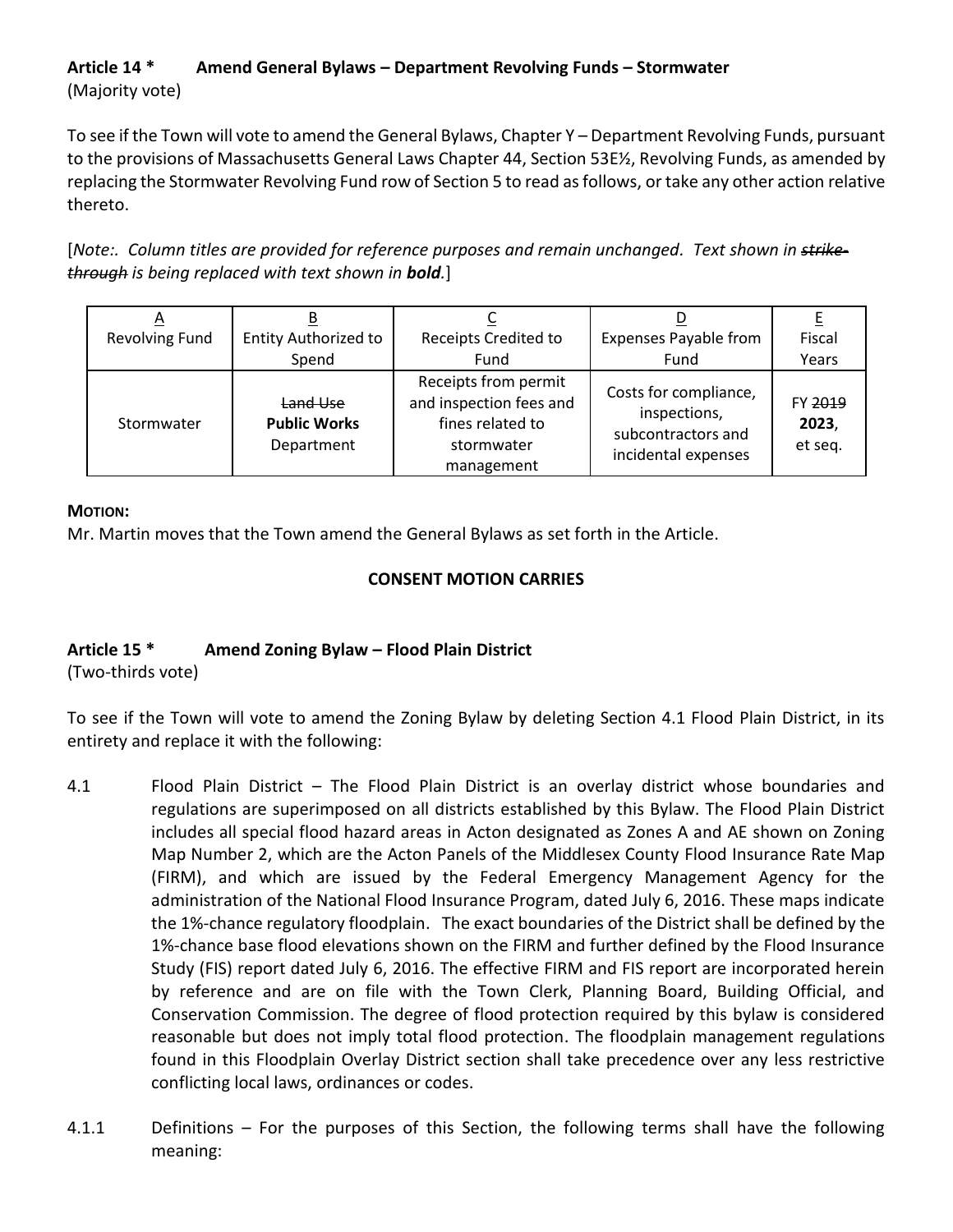- 4.1.1.1 DEVELOPMENT means any man-made change to improved or unimproved real estate, including but not limited to building or other structures, mining, dredging, filling, grading, paving, excavation or drilling operations or storage of equipment or materials.
- 4.1.1.2 BASE FLOOD or 100-YEAR FLOOD The flood having a 1 percent chance of being equaled or exceeded in any given year.
- 4.1.1.3 FLOOD PLAIN Any land susceptible to being inundated by the Base Flood. The Flood Plain includes the Floodway and Floodway Fringe.
- 4.1.1.4 FLOODWAY The channel of a river or other watercourse and the adjacent land areas that must be reserved in order to discharge the Base Flood without cumulatively increasing the water surface elevation more than a designated height.
- 4.1.1.5 FLOODWAY FRINGE The area between the Floodway and the boundary of the Base Flood.
- 4.1.1.6 FUNCTIONALLY DEPENDENT USE means a use which cannot perform its intended purpose unless it is located or carried out in close proximity to water. The term includes only docking facilities, port facilities that are necessary for the loading and unloading of cargo or passengers, and ship building and ship repair facilities, but does not include long-term storage or related manufacturing facilities.
- 4.1.1.7 HIGHEST ADJACENT GRADE means the highest natural elevation of the ground surface prior to construction next to the proposed walls of a structure.
- 4.1.1.8 HISTORIC STRUCTURE means any structure that is:

a) Listed individually in the National Register of Historic Places (a listing maintained by the Department of Interior) or preliminarily determined by the Secretary of the Interior as meeting the requirements for individual listing on the National Register;

b) Certified or preliminarily determined by the Secretary of the Interior as contributing to the historical significance of a registered historic district or a district preliminarily determined by the Secretary to qualify as a registered historic district;

c) Individually listed on a state inventory of historic places in states with historic preservation programs which have been approved by the Secretary of the Interior; or

d) Individually listed on a local inventory of historic places in communities with historic preservation programs that have been certified either:

1) By an approved state program as determined by the Secretary of the Interior or

2) Directly by the Secretary of the Interior in states without approved programs.

4.1.1.9 LOWEST FLOOR – The Lowest Floor of the lowest enclosed area (including basement). An unfinished or flood resistant enclosure, usable solely for parking of vehicles, BUILDING access, or storage, in an area other than a basement area, is not considered a BUILDING'S Lowest Floor, provided that such enclosure is not built so as to render the STRUCTURE in violation of the applicable non-elevation design requirements of this ordinance.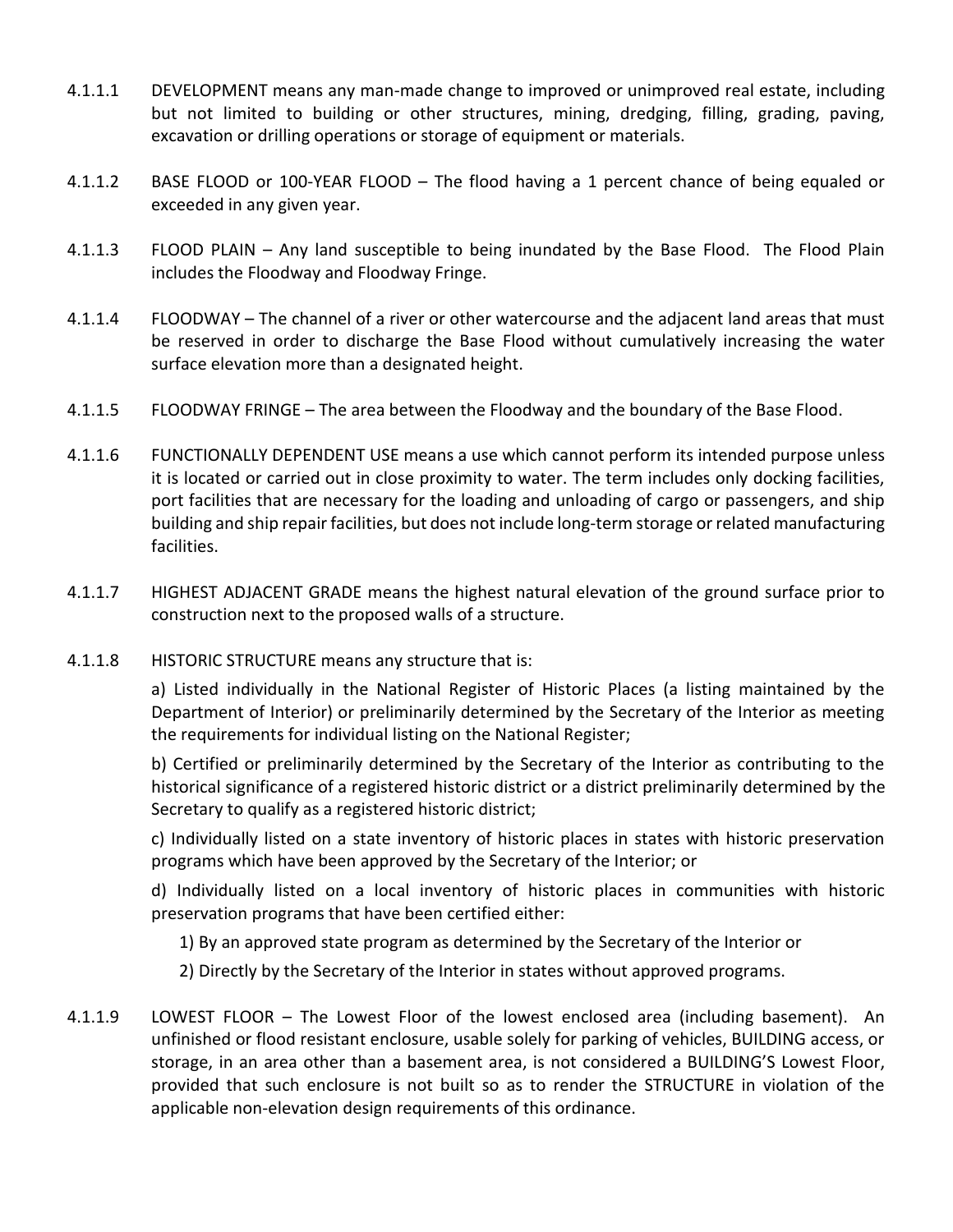- 4.1.1.10 NATURAL FLOOD STORAGE VOLUME The volume of water which could be stored between the elevation(s) of the property as it existed on June 14, 1978 and the elevation(s) of the Base Flood.
- 4.1.1.11 NEW CONSTRUCTION. Structures for which the start of construction commenced on or after the effective date of the first floodplain management code, regulation, ordinance, or standard adopted by the authority having jurisdiction, including any subsequent improvements to such structures. New construction includes work determined to be substantial improvement.
- 4.1.1.12 RECREATIONAL VEHICLE means a vehicle which is:
	- a) Built on a single chassis;

b) 400 square feet or less when measured at the largest horizontal projection;

c) Designed to be self-propelled or permanently towable by a light duty truck; and

d) Designed primarily not for use as a permanent dwelling but as temporary living quarters for recreational, camping, travel, or seasonal use.

- 4.1.1.13 REGULATORY FLOODWAY see FLOODWAY.
- 4.1.1.14 SPECIAL FLOOD HAZARD AREA. The land area subject to flood hazards and shown on a Flood Insurance Rate Map or other flood hazard map as Zone A, AE, A1-30, A99, AR, AO, or AH.
- 4.1.1.15 START OF CONSTRUCTION. The date of issuance for new construction and substantial improvements to existing structures, provided the actual start of construction, repair, reconstruction, rehabilitation, addition, placement or other improvement is within 180 days after the date of issuance. The actual start of construction means the first placement of permanent construction of a building (including a manufactured home) on a site, such as the pouring of a slab or footings, installation of pilings or construction of columns.

Permanent construction does not include land preparation (such as clearing, excavation, grading or filling), the installation of streets or walkways, excavation for a basement, footings, piers or foundations, the erection of temporary forms or the installation of accessory buildings such as garages or sheds not occupied as dwelling units or not part of the main building. For a substantial improvement, the actual "start of construction" means the first alteration of any wall, ceiling, floor or other structural part of a building, whether or not that alteration affects the external dimensions of the building.

- 4.1.1.16 STRUCTURE means, for floodplain management purposes, a walled and roofed building, including a gas or liquid storage tank, that is principally above ground, as well as a manufactured home.
- 4.1.1.17 SUBSTANTIAL IMPROVEMENT Any repair, reconstruction or improvement of a STRUCTURE, the cost of which equals or exceeds 50% of the fair market value of the STRUCTURE either, 1) before the improvement or repair is started, or 2) if the STRUCTURE has been damaged, and is being restored, before the damage occurred. Substantial improvement is considered to occur when the first alteration of any wall, ceiling, floor, or other structural part of the STRUCTURE commences, whether or not that alteration affects the external dimensions of the STRUCTURE. However, Substantial Improvement shall not include either 1) any project for improvement of a STRUCTURE to comply with existing state or local health, sanitary, or safety code specifications which are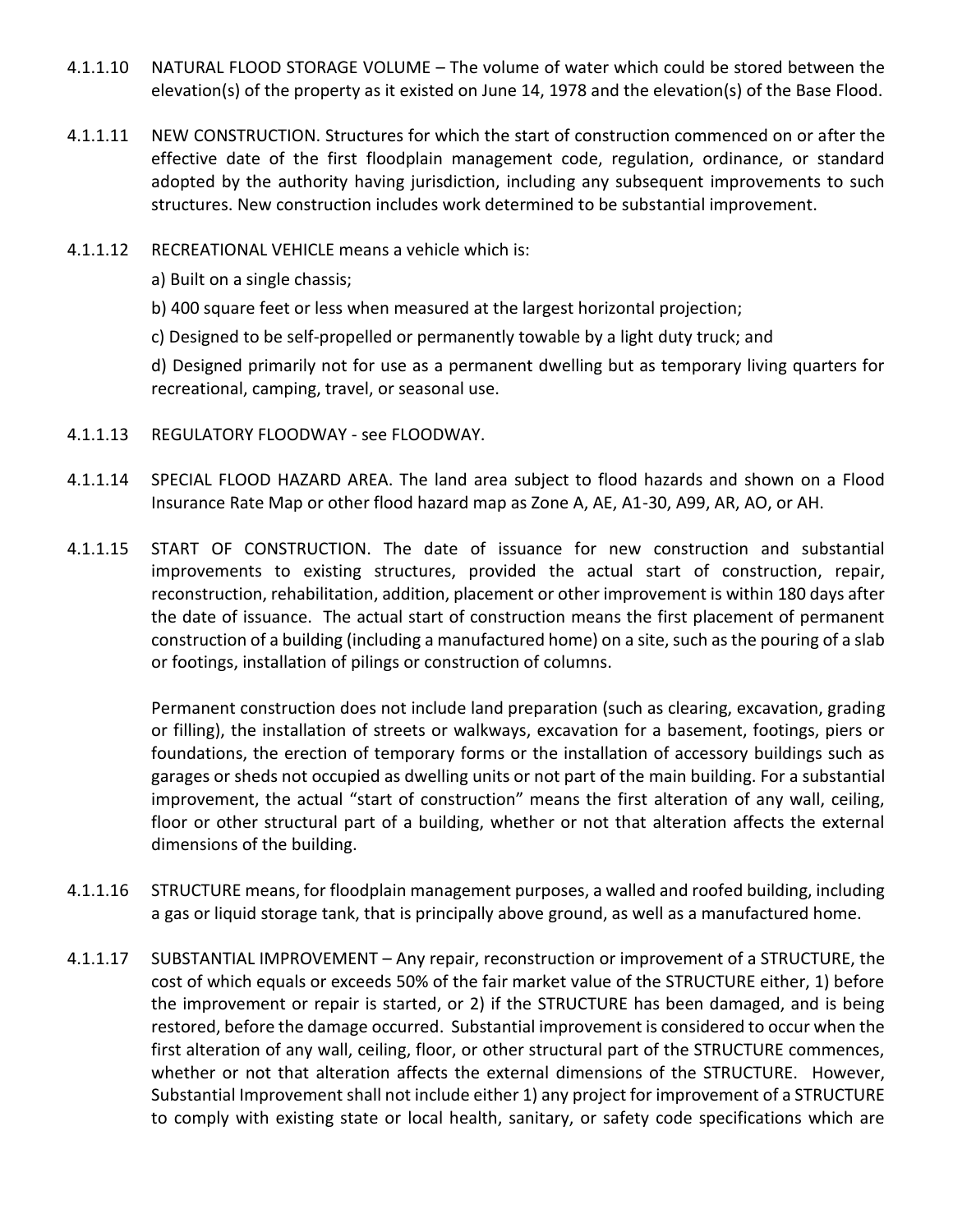solely necessary to assure safe occupancy conditions, or 2) any alteration of a STRUCTURE listed on the National Register of Historic Places or the State Inventory of Historic Places.

- 4.1.1.18 SUBSTANTIAL REPAIR OF A FOUNDATION. When work to repair or replace a foundation results in the repair or replacement of a portion of the foundation with a perimeter along the base of the foundation that equals or exceeds 50% of the perimeter of the base of the foundation measured in linear feet, or repair or replacement of 50% of the piles, columns or piers of a pile, column or pier supported foundation, the building official shall determine it to be substantial repair of a foundation. Applications determined by the building official to constitute substantial repair of a foundation shall require all existing portions of the entire building or structure to meet the requirements of 780 CMR.
- 4.1.1.19 VARIANCE means a grant of relief by a community from the terms of a flood plain management regulation.
- 4.1.1.20 VIOLATION means the failure of a structure or other development to be fully compliant with the community's flood plain management regulations. A structure or other development without the elevation certificate, other certifications, or other evidence of compliance required in §60.3(b)(5),  $(c)(4)$ ,  $(c)(10)$ ,  $(d)(3)$ ,  $(e)(2)$ ,  $(e)(4)$ , or  $(e)(5)$  is presumed to be in violation until such time as that documentation is provided.
- 4.1.2 Purpose The purpose of the Floodplain Overlay District is to:

a) Ensure public safety through reducing the threats to life and personal injury

b) Eliminate new hazards to emergency response officials

c) Prevent the occurrence of public emergencies resulting from water quality, contamination, and pollution due to flooding

d) Avoid the loss of utility services that if damaged by flooding would disrupt or shut down the utility network and impact regions of the community beyond the flood site

- e) Eliminate costs associated with the response and cleanup of flooding conditions
- f) Reduce damage to public and private property resulting from flooding waters

Further, the purpose of the Flood Plain District is to maintain the Town's eligibility in the National Flood Insurance Program (NFIP) by adopting floodplain management regulations that meet the applicable standards of the NFIP regulations set forth in 44 CFR 60.3. In the event of a conflict between the NFIP regulations at 44 CFR 60.3 and the Flood Plain District regulations set forth in the Bylaw, the more stringent requirement shall control.

- 4.1.3 Designation of community Floodplain Administrator The Town of Acton hereby designates the position of Planning Director to be the official floodplain administrator for the Town.
- 4.1.3.1 In Zones A, A1-30, and AE, along watercourses that have not had a regulatory floodway designated, the best available Federal, State, local, or other floodway data shall be used to prohibit encroachments in floodways which would result in any increase in flood levels within the community during the occurrence of the base flood discharge.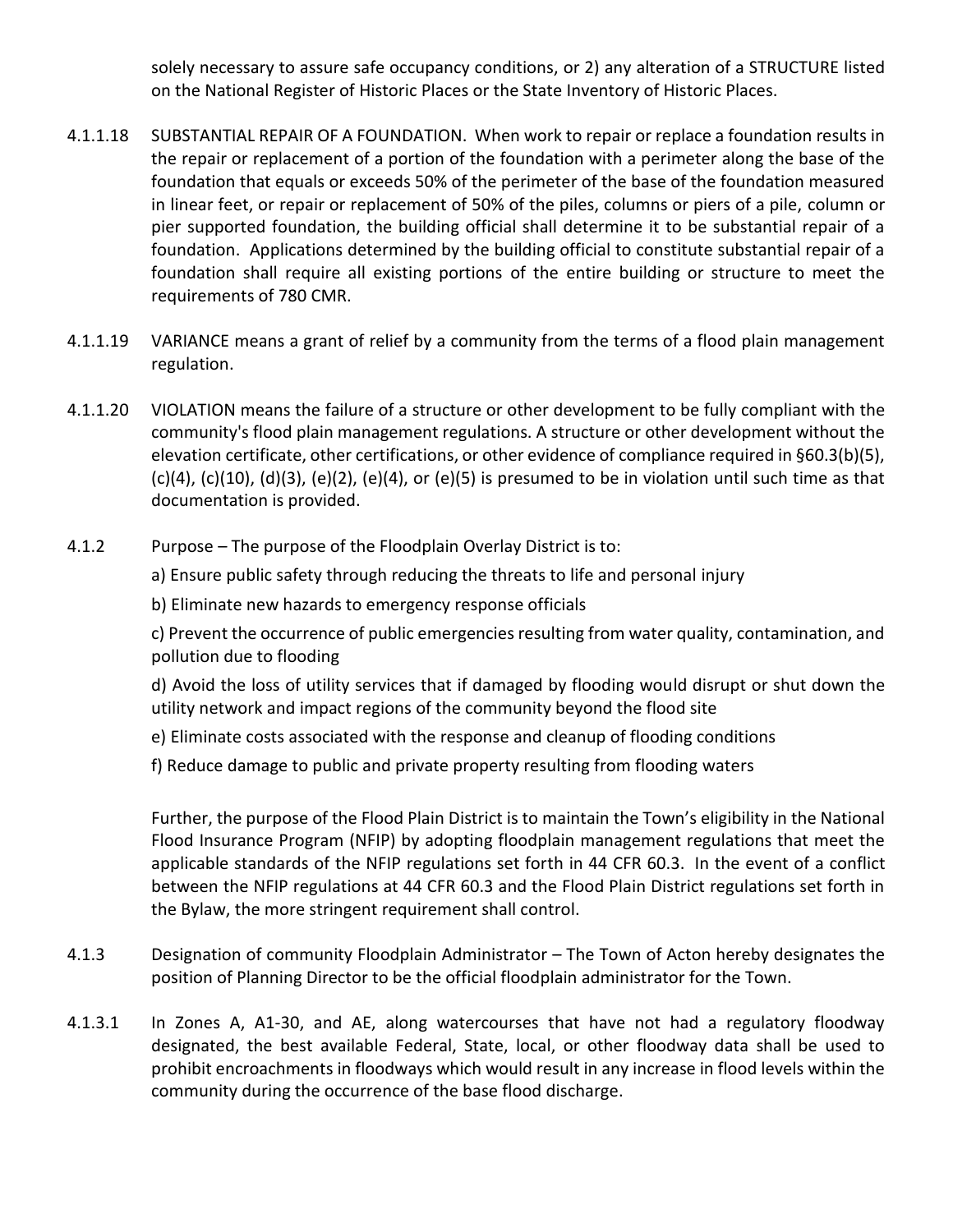In Zones A1-30 and AE, along watercourses that have a regulatory floodway designated on the Town's FIRM encroachments are prohibited in the regulatory floodway which would result in any increase in flood levels within the community during the occurrence of the base flood discharge.

- 4.1.3.2 In A Zones, in the absence of FEMA BFE data and floodway data, the building department will obtain, review, and reasonably utilize base flood elevation and floodway data available from a Federal, State, or other source as criteria for requiring new construction, substantial improvements, or other development in Zone A and as the basis for elevating residential structures to or above base flood level, for flood proofing or elevating nonresidential structures to or above base flood level, and for prohibiting encroachments in floodways.
- 4.1.3.3 Subdivision proposals All subdivision proposals and development proposals in the floodplain overlay district shall be reviewed to assure that:

a) Such proposals minimize flood damage.

b) Public utilities and facilities are located & constructed to minimize flood damage.

c) Adequate drainage is provided.

- 4.1.3.4 Base flood elevation data for subdivision proposals When proposing subdivisions or other developments greater than 50 lots or 5 acres (whichever is less), the proponent must provide technical data to determine base flood elevations for each developable parcel shown on the design plans.
- 4.1.3.5 AO and AH zones drainage requirements Within Zones AO and AH on the FIRM, adequate drainage paths must be provided around structures on slopes, to guide floodwaters around and away from proposed structures.
- 4.1.3.6 Recreational vehicles In A1-30, AH, and AE Zones, all recreational vehicles to be placed on a site must be elevated and anchored in accordance with the zone's regulations for foundation and elevation requirements or be on the site for less than 180 consecutive days or be fully licensed and highway ready.
- 4.1.4 Prohibited USES Within the Limits of the Floodway Except as provided in Section 4.1.5, all new construction and encroachments including, grading, filling, excavating, Substantial Improvements and other development is prohibited unless:
	- a) a technical evaluation by a Registered Professional Engineer demonstrates that the new construction or encroachment will not result in any increase in flood levels during the occurrence of the Base Flood discharge;
	- b) and it is otherwise allowed by a special permit from the Board of Appeals under Section 4.1.8;
- 4.1.4.1 Permits are required for all proposed development in the Floodplain Overlay District, including new construction or changes to existing buildings, placement of manufactured homes, placement of agricultural facilities, fences, sheds, storage facilities or drilling, mining, paving and any other development that might increase flooding or adversely impact flood risks to other properties.
- 4.1.4.2 Acton's permit review process requires that the proponent obtain all local, state and federal permits that will be necessary in order to carry out the proposed development in the floodplain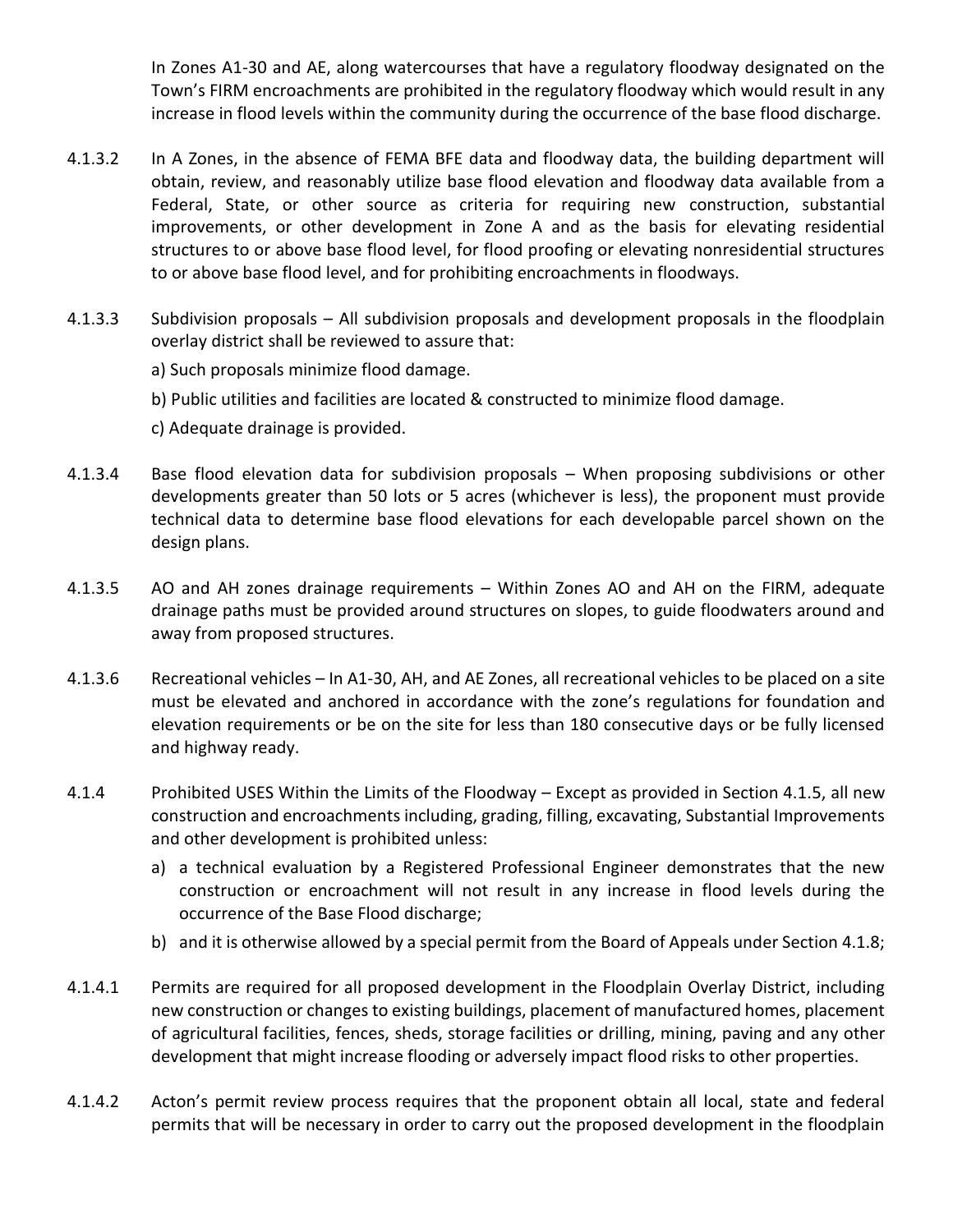overlay district. The proponent must submit a list demonstrating that all necessary permits have been acquired.

- 4.1.5 Allowed USES Within the Limits of the Floodway The following USES are allowed within the limits of the Floodway, provided that the owner or applicant has obtained all necessary local permits or approvals:
- 4.1.5.1 Maintenance and repair of existing STRUCTURES and improvement of existing STRUCTURES provided that any such improvement is either within the existing STRUCTURE or above the Base Flood elevation in accordance with the current building code;
- 4.1.5.2 Maintenance, repair and replacement of existing STRUCTURES in a driveway or private way or in an associated easement. Structures referred to herein include banks, walls, culverts, bridges or similar structures; and
- 4.1.5.3 Any activity, construction or installation conducted solely for the purpose of environmental cleanup or remediation, and required or approved by the United States Environmental Protection Agency or the Massachusetts Department of Environmental Protection.
- 4.1.6 Permitted USES Within the Limits of the Floodway Fringe The following USES are permitted within the limits of the Floodway Fringe in accordance with the underlying district:
- 4.1.6.1 Any USE otherwise permitted by this Bylaw subject to the provisions of this Section;
- 4.1.6.2 Any USE permitted in the underlying district in which the land is located subject to the same USE and development restrictions as may otherwise apply provided that a FEMA-approved Letter of Map Revision is submitted to the Zoning Enforcement Officer which determines that the land is not subject to flooding during the Base Flood.
- 4.1.6.3 Construction, maintenance and repair of municipal and private water supply STRUCTURES;
- 4.1.6.4 Maintenance and repair of existing STRUCTURES and improvement of existing STRUCTURES provided that any such improvement is either within the existing STRUCTURE or above the Base Flood elevation in accordance with the current building code;
- 4.1.6.5 Maintenance, repair and replacement of existing STRUCTURES in a driveway or private way or in an associated easement. Structures referred to herein are banks, walls, culverts, bridges or similar structures;
- 4.1.6.6 Any activity, construction or installation conducted solely for the purpose of environmental cleanup or remediation, and required or approved by the United States Environmental Protection Agency or the Massachusetts Department of Environmental Protection.
- 4.1.7 Prohibited USES within the Limits of the Floodway Fringe Except as provided in Section 4.1.7 and Section 4.1.8, all new construction including grading, filling or excavating is prohibited within the limits of the Floodway Fringe.
- 4.1.8 USES Permitted by Special Permit Within the Limits of the Floodway Fringe The following USES may be permitted within the limits of the Floodway Fringe upon the issuance of a special permit by the Board of Appeals: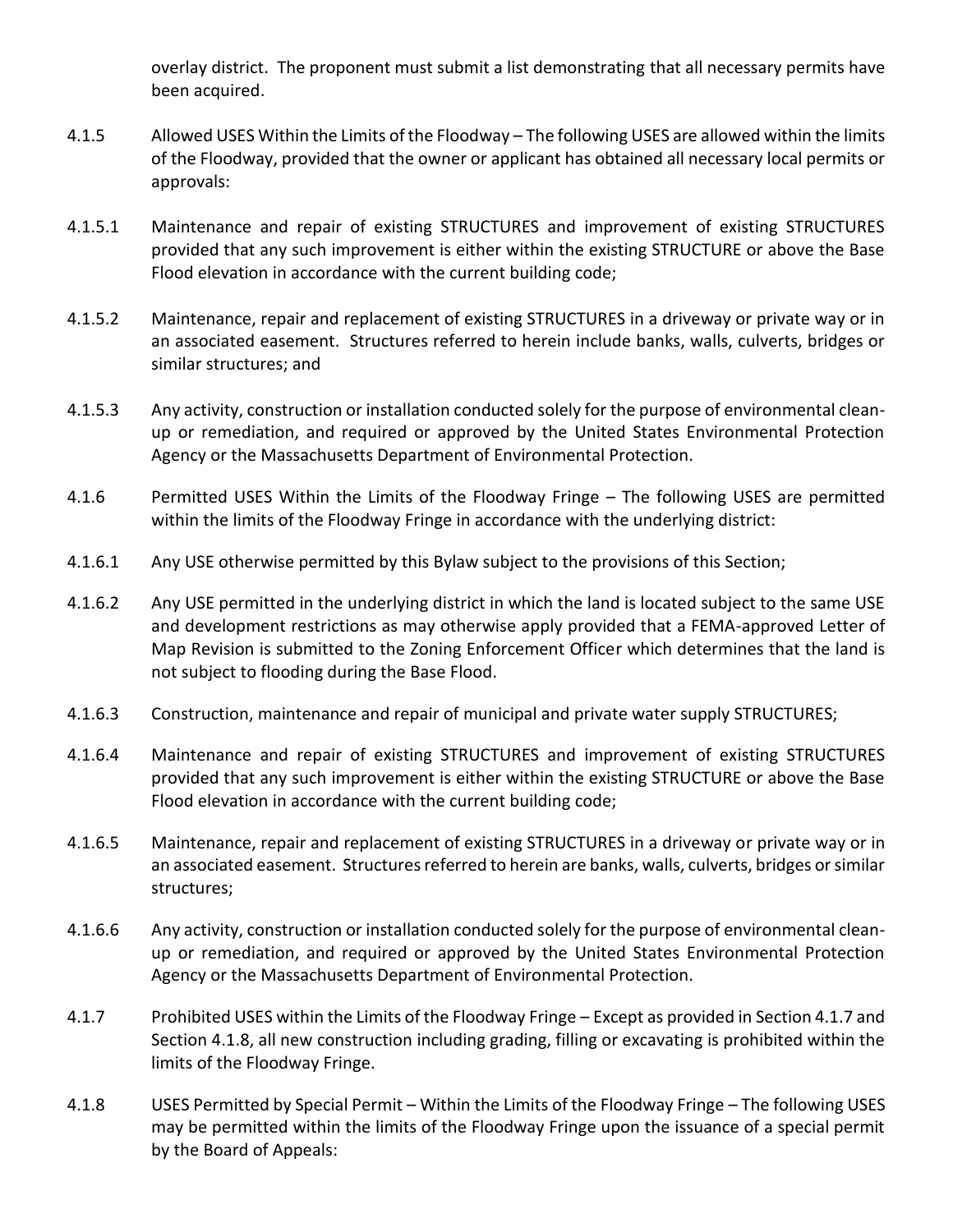- 4.1.8.1 Any USE permitted in the underlying district in which the land is located, including grading, filling or excavating, subject to the same USE and development regulations as may otherwise apply thereto provided the Board of Appeals finds that:
	- a) the proposed USE does not significantly conflict with the purposes of this Section;
	- b) at least 98 percent of the Natural Flood Storage Volume of the Flood Plain on the site is preserved without the use of compensatory storage techniques and disturbance of the natural characteristics of the Flood Plain on the site is kept to a minimum;
	- c) the elevation of the lowest point of any new vehicular or pedestrian ACCESS from a STREET to any BUILDING, including garages, used for human occupancy is at or above the Base Flood; and
	- d) any new construction or Substantial Improvements must comply with the current building code.
- 4.1.9 Procedures for Review by the Board of Appeals Any person who desires to erect any STRUCTURE or excavate, fill, grade or otherwise develop land in accordance with Section 4.1.4 or Section 4.1.8 shall submit a written application to the Board of Appeals. Each such application shall be accompanied by the following;
	- a) A written statement indicating any special permits previously granted under this Section for the subject LOT, for any portion of the subject LOT or for any larger LOT which formerly included the subject LOT;
	- b) Proposed site plan for the entire area to be developed showing existing and proposed BUILDINGS, STRUCTURES, signs, parking spaces, driveway openings and driveways; the Flood Plain District boundary; existing and proposed topography at one foot intervals within the Flood Plain District and two foot intervals outside the District; the Floodway boundary; all facilities for surface and subsurface water drainage and sewage disposal; and all existing and proposed landscape features;
	- c) Detailed calculations and supporting materials prepared by a Registered Professional Engineer showing the existing and proposed flood storage volume of the site between the elevation(s) of the property as it existed on June 14, 1978 and the elevation(s) of the Base Flood. In A-Zones, the supporting materials shall include the methods and all data used in determining the location of the Floodway and the elevation of the Base Flood;
	- d) Where floodproofing is used, certification by a Registered Professional Engineer or a Registered Professional Architect that the new construction is adequate to withstand the forces associated with the Base Flood and that the methods used are adequate to withstand flood depths, pressures and velocities, impact and uplift forces and other factors associated with the Base Flood.
- 4.1.9.1 If a special permit is granted, the Board of Appeals shall impose such conditions and safeguards as public safety, welfare and convenience, and the NFIP regulations at 44 CFR 60.3 may require. Upon completion of any authorized work an "as-built" plan, prepared by a Registered Professional Engineer or a Registered Land Surveyor, as appropriate to the data, of all improvements in the Flood Plain District shall be submitted to the Zoning Enforcement Officer and shall specify the elevation of the Lowest Floor including basement, the elevation to and method by which any STRUCTURE has been floodproofed and the finished grades of all disturbed areas.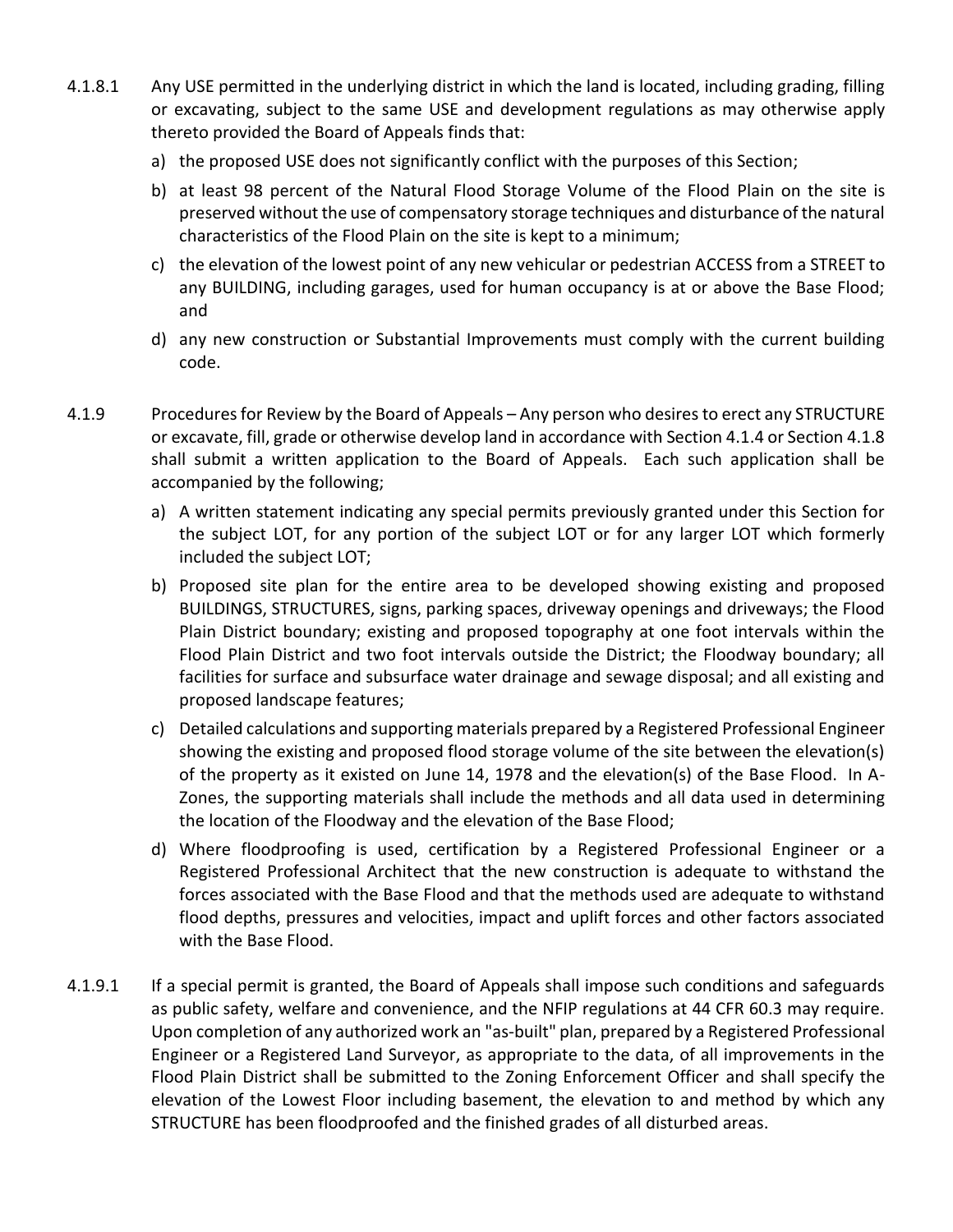- 4.1.9.2 All structural and non-structural activities and development in the Flood Plain District, whether allowed under this Bylaw by right or by special permit must be in compliance with applicable State laws and regulations as amended from time to time, including, but not limited to M.G.L. Ch. 131, s. 40 (Wetlands Protection Act); 780 CMR (Massachusetts State Building Code applicable to Flood Resistant Construction); 310 CMR 10.00 & 13.00 (Wetlands Protection and Inland Wetlands Regulations); and 310 CMR 15.00 (Title 5, Minimum Requirements for the Subsurface Disposal of Sanitary Sewage).
- 4.1.9.3 Variances to building code floodplain standards The Town will request from the State Building Code Appeals Board a written and/or audible copy of the portion of the hearing related to the variance, and will maintain this record in the community's files.

The Town shall also issue a letter to the property owner regarding potential impacts to the annual premiums for the flood insurance policy covering that property, in writing over the signature of a community official that (i) the issuance of a variance to construct a structure below the base flood level will result in increased premium rates for flood insurance up to amounts as high as \$25 for \$100 of insurance coverage and (ii) such construction below the base flood level increases risks to life and property. Such notification shall be maintained with the record of all variance actions for the referenced development in the floodplain overlay district.

- 4.1.9.4 Variances to local Zoning Bylaws related to community compliance with the National Flood Insurance Program (NFIP) – The Town of Acton shall not grant variances to the Flood Plain Overlay District.
- 4.1.9.5 Requirement to submit new technical data If the Town/City acquires data that changes the base flood elevation in the FEMA mapped Special Flood Hazard Areas, the Town/City will, within 6 months, notify FEMA of these changes by submitting the technical or scientific data that supports the change(s.) Notification shall be submitted to:

FEMA Region I Risk Analysis Branch Chief 99 High St., 6th floor Boston, MA 02110

And copy of notification to:

Massachusetts NFIP State Coordinator MA Dept. of Conservation & Recreation 251 Causeway Street Boston, MA 02114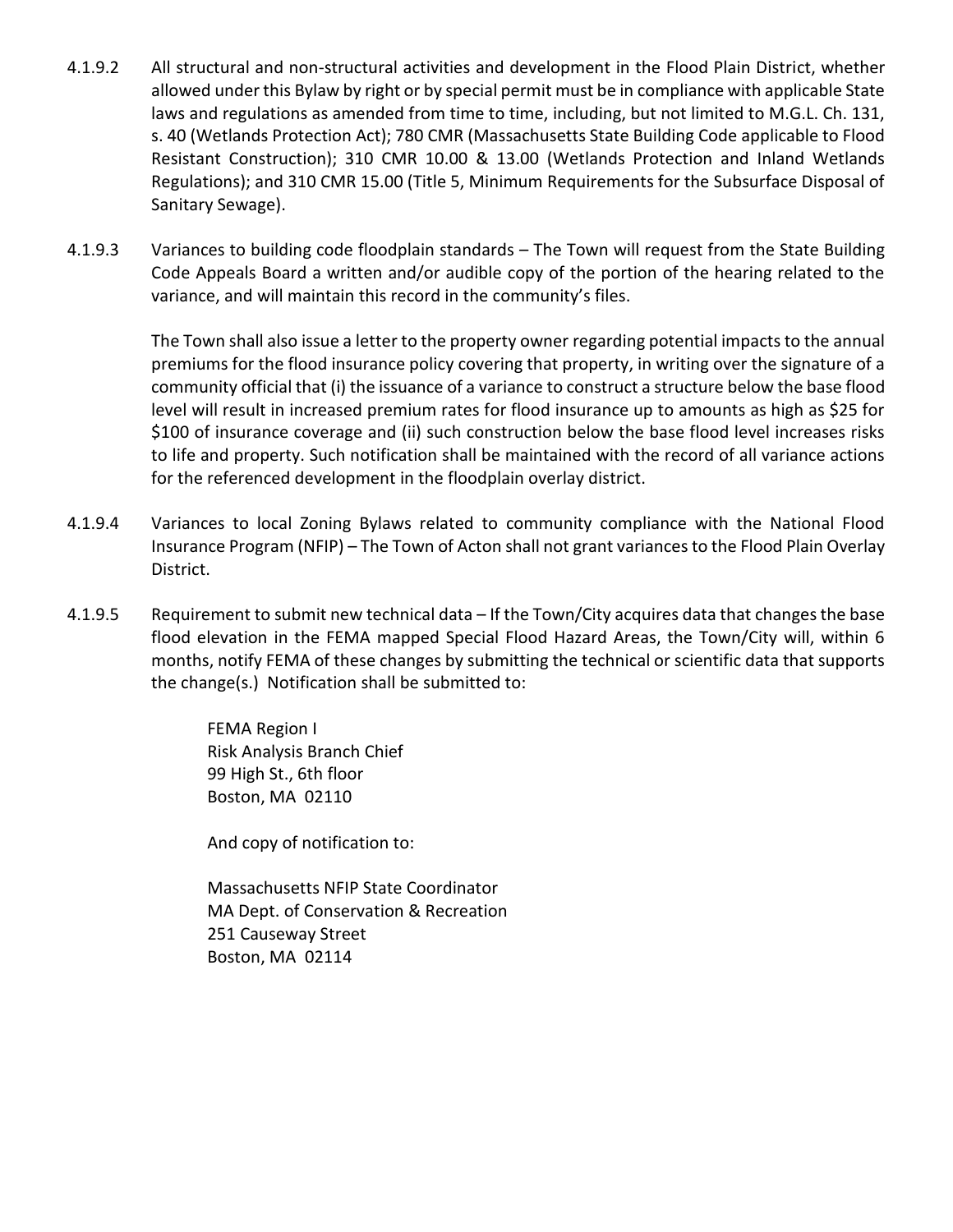- 4.1.9.6 Watercourse alterations or relocations in riverine areas In a riverine situation, the Zoning Enforcement Officer shall notify the following of any alteration or relocation of a watercourse:
	- a) Adjacent Communities, especially upstream and downstream
	- b) Bordering States, if affected
	- c) NFIP State Coordinator: Massachusetts Department of Conservation and Recreation 251 Causeway Street, 8th floor Boston, MA 02114
	- d) NFIP Program Specialist: Federal Emergency Management Agency, Region I 99 High Street, 6th Floor Boston, MA 02110

### **MOTION:**

Mr. Yacouby moves that the Town amend the Zoning Bylaw as set forth in the Article.

Held from consent

# **MOTION CARRIES**

## **Declared 2/3 by Moderator\***

\*Town of Acton has accepted MGL CH 39 Sec 15 at its Annual Town Meeting April 2001, Article 43 and the amended Bylaw 5A was approved by the Attorney General on Aug. 6, 2001. (The Town Meeting Moderator is not required to count a 2/3 required vote.)

# **Article 16 \* Amend Zoning Bylaw – Terminology of the Select Board**

(Two-thirds vote)

To see if the Town will vote to amend the Zoning Bylaw by replacing the phrase "Board of Selectmen" to "Select Board," the term "Selectmen" to "Member," and/or other context-appropriate terminology as appearing throughout the Bylaw, consistent with the Town Charter change voted at the September 2020 Special Town Meeting and ratified at the 2021 Annual Town Election, or take any other action relative thereto.

### **MOTION:**

Mr. Snyder-Grant moves that the Town amend the Zoning Bylaw as set forth in the Article.

## **CONSENT MOTION CARRIES Declared 2/3 by Moderator\***

\*Town of Acton has accepted MGL CH 39 Sec 15 at its Annual Town Meeting April 2001, Article 43 and the amended Bylaw 5A was approved by the Attorney General on Aug. 6, 2001. (The Town Meeting Moderator is not required to count a 2/3 required vote.)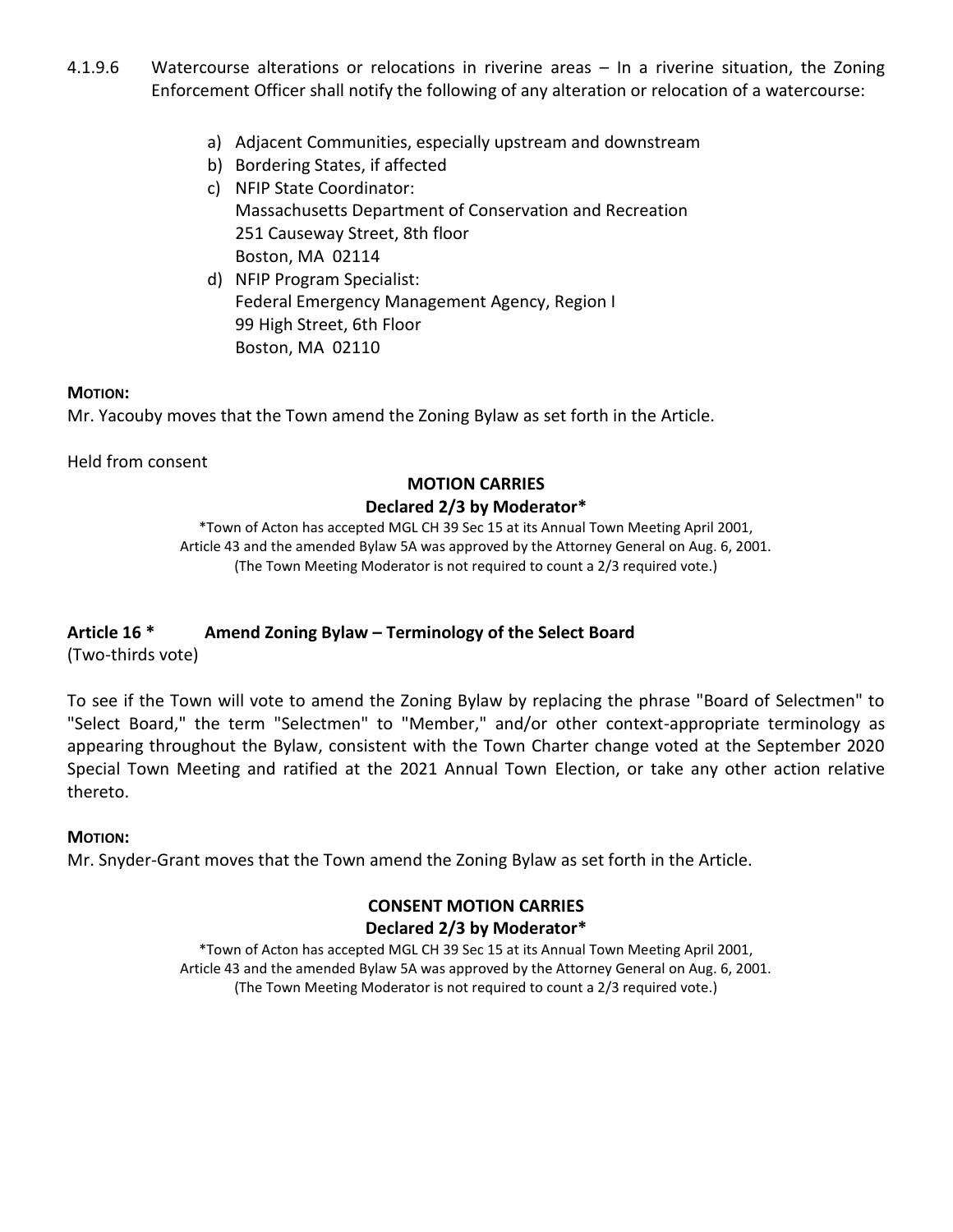# **Article 17 \* Amend Zoning Bylaw – Correct Cross-Reference for Ground-Mounted** (Two-thirds vote) **Solar Photovoltaic Installations**

To see if the Town will vote to amend the Zoning Bylaw as follows:

A. In Section 3.11 – Special Requirements for Ground-Mounted Solar Photovoltaic Installations, amend subsection 3.11.2 by deleting the phrase "see Section 3.8.3;" and replacing it with: "see Section 3.8.4;"

# *[Modifications from current Bylaw:*

*3.11.2 Applicability – This Section 3.11 shall apply to all ground-Mounted Neighborhood and Industrial Solar Photovoltaic Installations, including related BUILDINGS, STRUCTURES, and equipment, and to physical modifications of such installations that materially alter their type, configuration, or size. For regulations on solar energy systems as ACCESSORY USES, see Section 3.8.3 3.8.4 of this bylaw.]*

, or take any other action relative thereto.

# **MOTION:**

Mr. Yacouby moves that the Town amend the Zoning Bylaw as set forth in the Article.

# **CONSENT MOTION CARRIES**

# **Declared 2/3 by Moderator\***

\*Town of Acton has accepted MGL CH 39 Sec 15 at its Annual Town Meeting April 2001, Article 43 and the amended Bylaw 5A was approved by the Attorney General on Aug. 6, 2001. (The Town Meeting Moderator is not required to count a 2/3 required vote.)

# **Article 18 \* Accept Legislation – Payments via Direct Deposit**

(Majority vote)

To see if the Town will vote to accept Massachusetts General Laws Chapter 41, Section 41B providing for payment of public employees by direct bank deposits, or take any other action relative thereto.

### **MOTION:**

Mr. Martin moves that the Town accept Massachusetts General Laws Chapter 41, Section 41B providing for payment of public employees by direct bank deposits.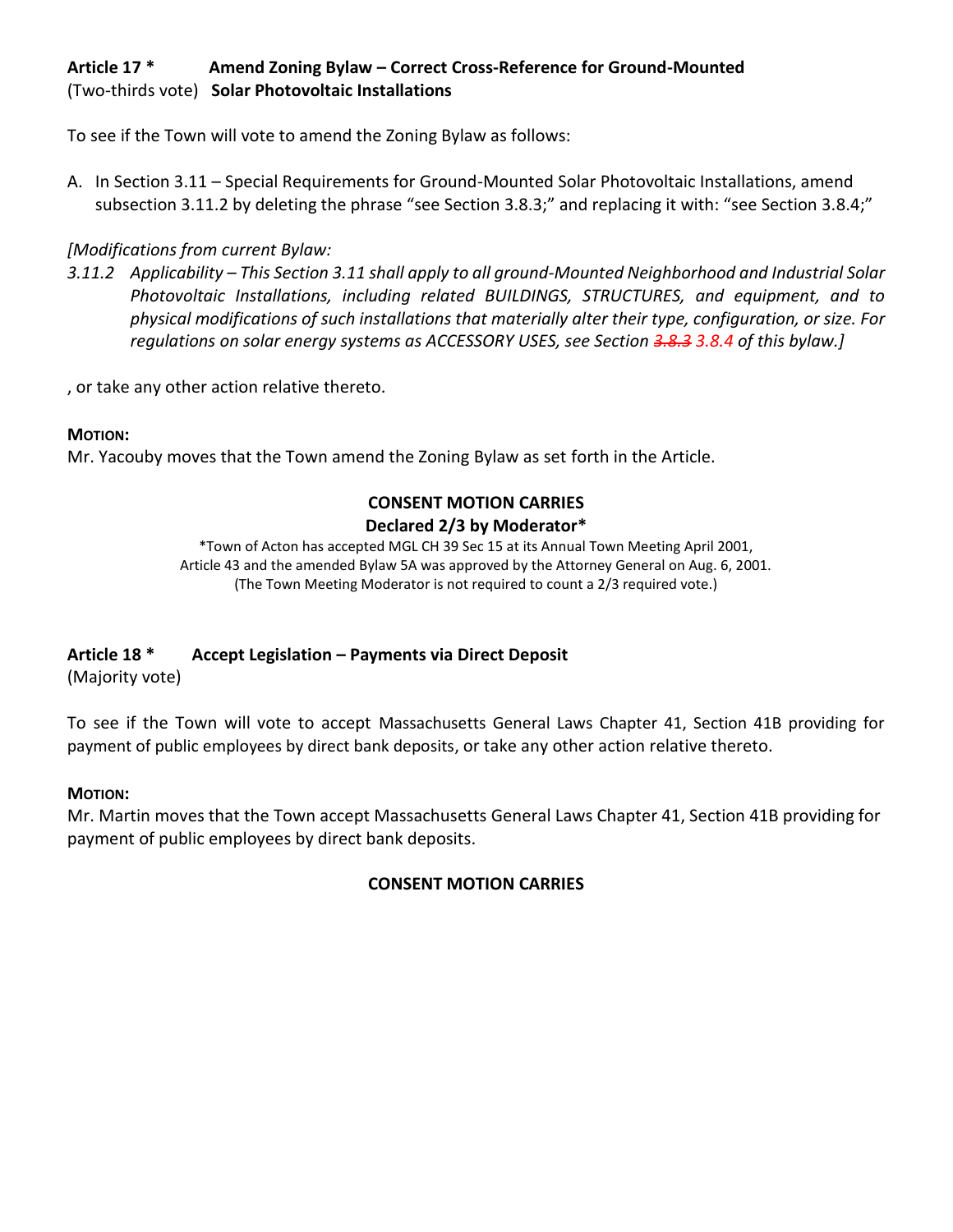# **Article 19 \* Land Lease – 20 Maple Street (Caouette-Simeone Conservation Land)** (Two-thirds vote)

To see if the Town will authorize the Select Board to enter into a lease on such terms and conditions as the Select Board may determine pursuant to Massachusetts General Law Chapter 30B, for all or a portion of land at 20 Maple Street, shown as Parcel 62 on the Town of Acton Assessor's Maps H-2A and H-3B and Parcel 61 on the Town of Acton Assessor's Map H-2, further shown as "Lot 1" on the plan entitled "Plan of Land in Acton, Massachusetts (Middlesex County)" dated October 22, 2010 and prepared by Stamski and McNary, Inc.; or take any other action relative thereto.

## **MOTION:**

Mr. Martin moves that the Town authorize the Select Board to enter into a lease of real property as set forth in the Article.

## **CONSENT MOTION CARRIES Declared 2/3 by Moderator\***

\*Town of Acton has accepted MGL CH 39 Sec 15 at its Annual Town Meeting April 2001, Article 43 and the amended Bylaw 5A was approved by the Attorney General on Aug. 6, 2001. (The Town Meeting Moderator is not required to count a 2/3 required vote.)

#### **Article 20 \* Accept Gift of Land and Easement – 180 Newtown Road – Open Space** (Two-thirds vote)

To see if the Town will vote to accept as a gift from Rhinell, LLC a parcel of land and an easement consisting of 12.68 acres, more or less, shown as Parcel 10 on the Town of Acton Assessor's Map D3 and identified as "Open Space" on a plan of land entitled "Genevieve Lane -180 Newtown Road Definitive Subdivision PCRC Development, Acton, Massachusetts" prepared by Dillis & Roy Civil Design Group last revised December 3, 2020 and recorded with the Middlesex South Registry of Deeds as Plan 494 of 2021, for conservation and recreation purposes; and further, to meet any necessary appropriation, see if the Town will raise, appropriate, transfer from available funds, or take any other action relative thereto.

### **MOTION:**

Mr. Martin moves that the Town accept the land and easement as set forth in the Article.

# **CONSENT MOTION CARRIES Declared 2/3 by Moderator\***

\*Town of Acton has accepted MGL CH 39 Sec 15 at its Annual Town Meeting April 2001, Article 43 and the amended Bylaw 5A was approved by the Attorney General on Aug. 6, 2001. (The Town Meeting Moderator is not required to count a 2/3 required vote.)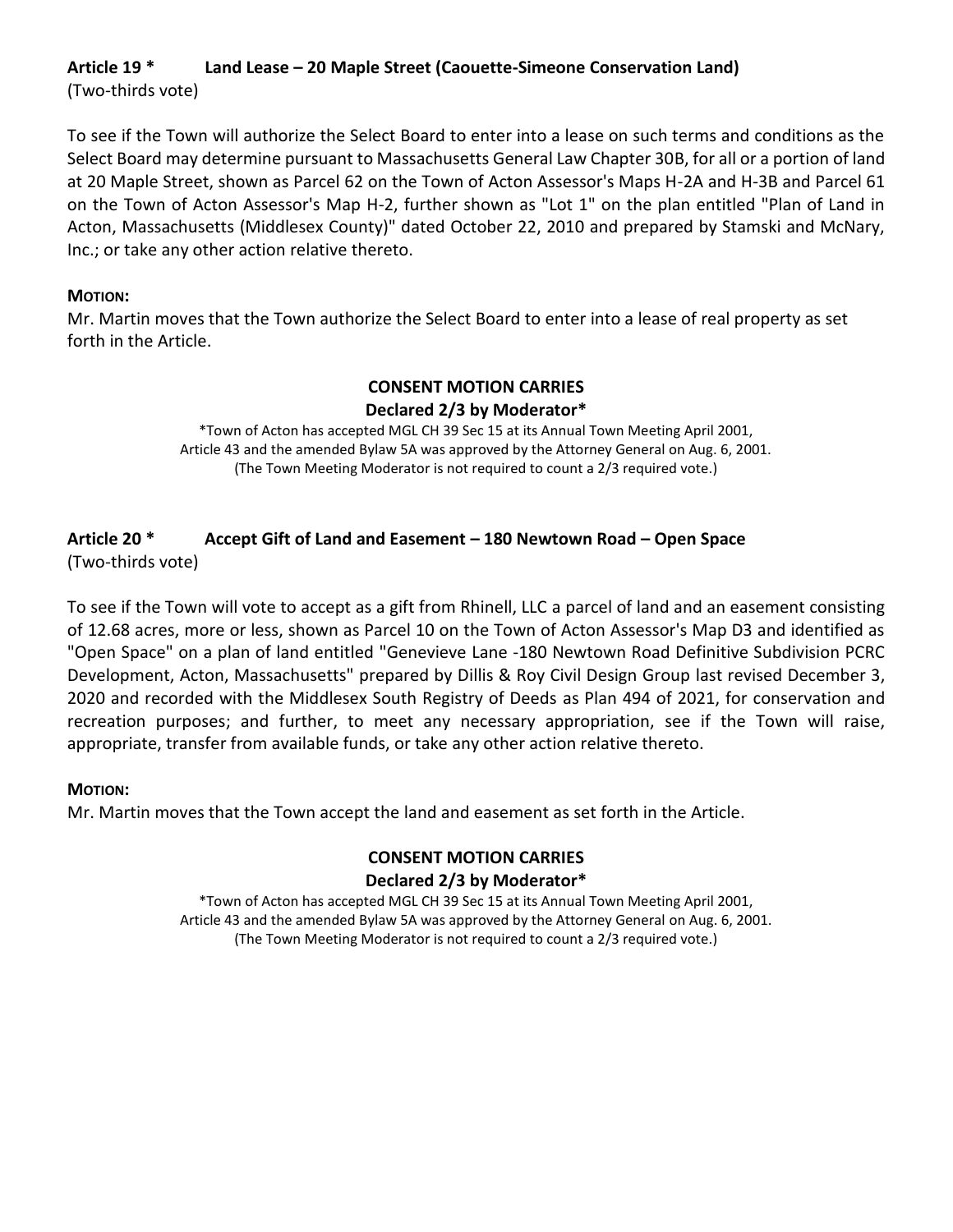# **Article 21 \* Home Rule Petition – Bidding Requirements Exemption –** (Majority vote) **Acton Housing Authority**

To see if the Town will vote to authorize the Select Board to petition the Massachusetts General Court to enact legislation in substantially the form below, and further to authorize the Select Board to approve amendments to said legislation before its enactment by the General Court that are within the scope of the general objectives of this motion; or take any other action relative thereto.

# **AN ACT RELATIVE TO BIDDING REQUIREMENTS FOR A CERTAIN AFFORDABLE HOUSING PROJECT IN THE TOWN OF ACTON.**

*Provided that the General Court may reasonably vary the form and substance of this requested*  legislation which shall be within the scope of the general public objectives of this petition, be it *enacted by the Senate and House of Representatives in General Court assembled, and by the authority of the same as follows:*

SECTION 1. Construction and development activity related to redevelopment by the Acton Housing Authority or by a limited liability company or limited partnership controlled by the Acton Housing Authority of the federally-funded McManus Manor located at 362-364 Main Street, Assessor's Parcel ID F3-32 and F3-33, in the Town of Acton, or any part thereof, shall not be subject to any general or special law related to the procurement and award of contracts for the planning, design, construction management, construction, reconstruction, installation, demolition, maintenance or repair of buildings by a public agency, but shall be subject to sections 26 to 27H, inclusive, of chapter 149 of the General Laws. A conveyance of the project, whether by leasehold or fee estate, to an urban redevelopment corporation organized pursuant to chapter l21A of the General Laws or to a nonprofit state and federally tax-exempt corporation organized for the purpose of or to a limited partnership or limited liability company whose primary purpose is revitalizing the project, shall be subject to chapter 30B of the General Laws to the extent that the project is conveyed to an entity that is not owned, controlled or managed by the Acton Housing Authority on the date of the conveyance.

SECTION 2. This act shall take effect upon its passage.

# **MOTION:**

Ms. Arsenault moves that the Town authorize the Select Board to petition the General Court for a Home Rule Act as set forth in the Article.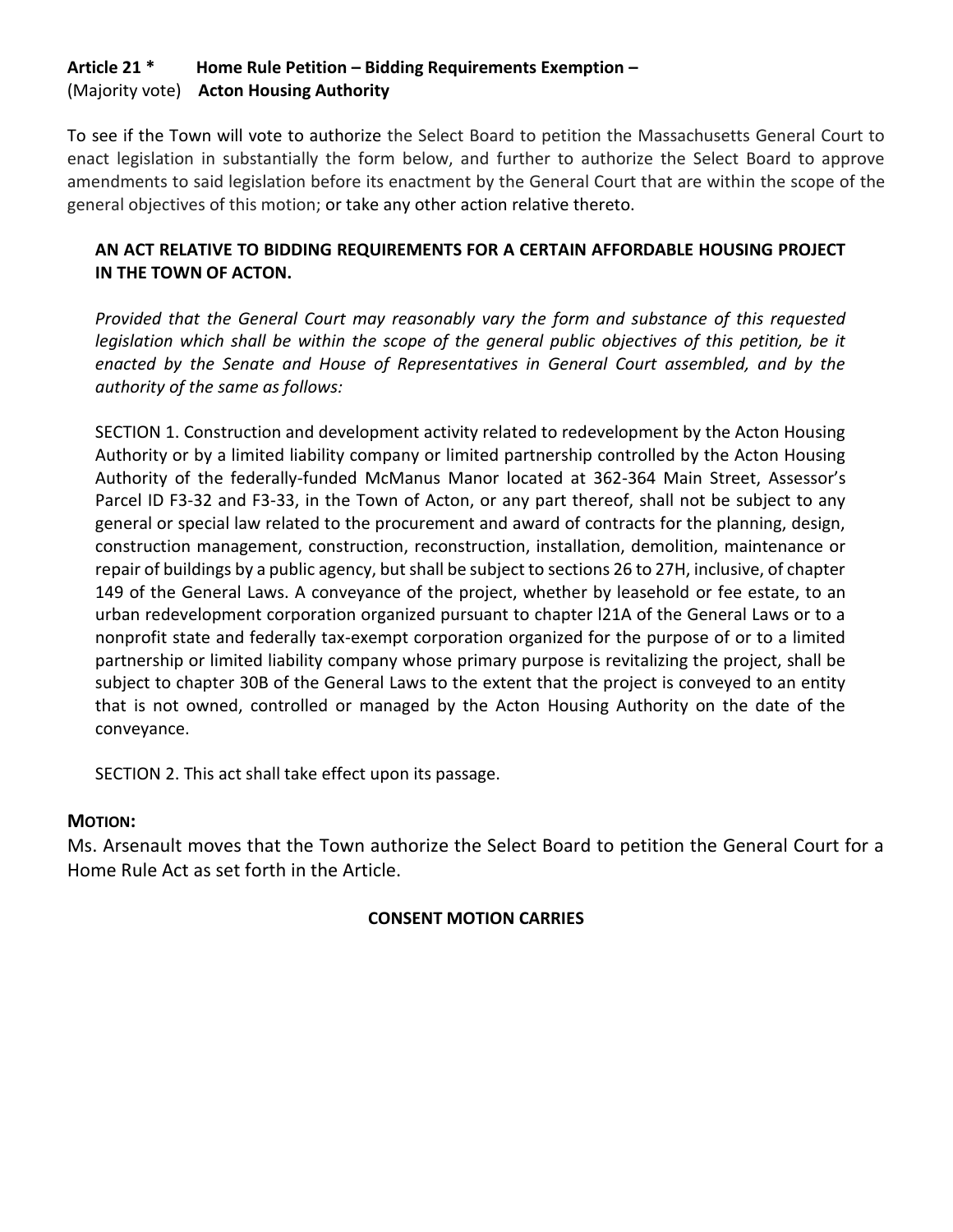# **Article 22 \* Home Rule Petition – Public Safety Residency Radius Requirement**

(Majority vote)

To see if the Town will vote to authorize the Select Board to petition the General Court and take the necessary action to enact special legislation to establish that notwithstanding the provisions of G. L c. 41 section 99A the Town of Acton upon enactment of the legislation may increase the fifteen (15) mile residency limit contained in G. L c. 41 section 99A that is placed upon members of the Acton police and fire departments. Any increase in the residency limit would be subject to a collective bargaining agreement negotiated in accordance with Chapter 150E.

### **MOTION:**

Mr. Martin moves that the Town authorize the Select Board to petition the General Court for a Home Rule Act as set forth in the Article.

# **CONSENT MOTION CARRIES**

# **Article 23 \* Authorize Collective Bargaining Agreement** – **Dispatch**

(Majority vote)

To see if the Town will vote to authorize the cost items contained in the Collective Bargaining Agreement between the Town and its Public Safety Dispatchers Union, International Brotherhood of Teamsters Local Union 25 as filed with the Town Clerk, or take any other action relative thereto.

### **MOTION:**

Mr. Martin moves that the Town authorize the first year cost items contained in the Collective Bargaining Agreement between the Town and the Public Safety Dispatchers Union, International Brotherhood of Teamsters Local Union 25.

# **CONSENT MOTION CARRIES**

# **Article 24 \* Authorize Collective Bargaining Agreement** – **Fire**

(Majority vote)

To see if the Town will vote to authorize the cost items contained in the Collective Bargaining Agreement between the Town and the Acton Permanent Firefighters, Local #1904, International Association of Firefighters, AFL-CIO as filed with the Town Clerk, or take any other action relative thereto.

### **MOTION:**

Mr. Martin moves that the Town authorize the first year cost items contained in the Collective Bargaining Agreement between the Town and the Acton Permanent Firefighters, Local #1904, International Association of Firefighters, AFL-CIO.

Removed from consent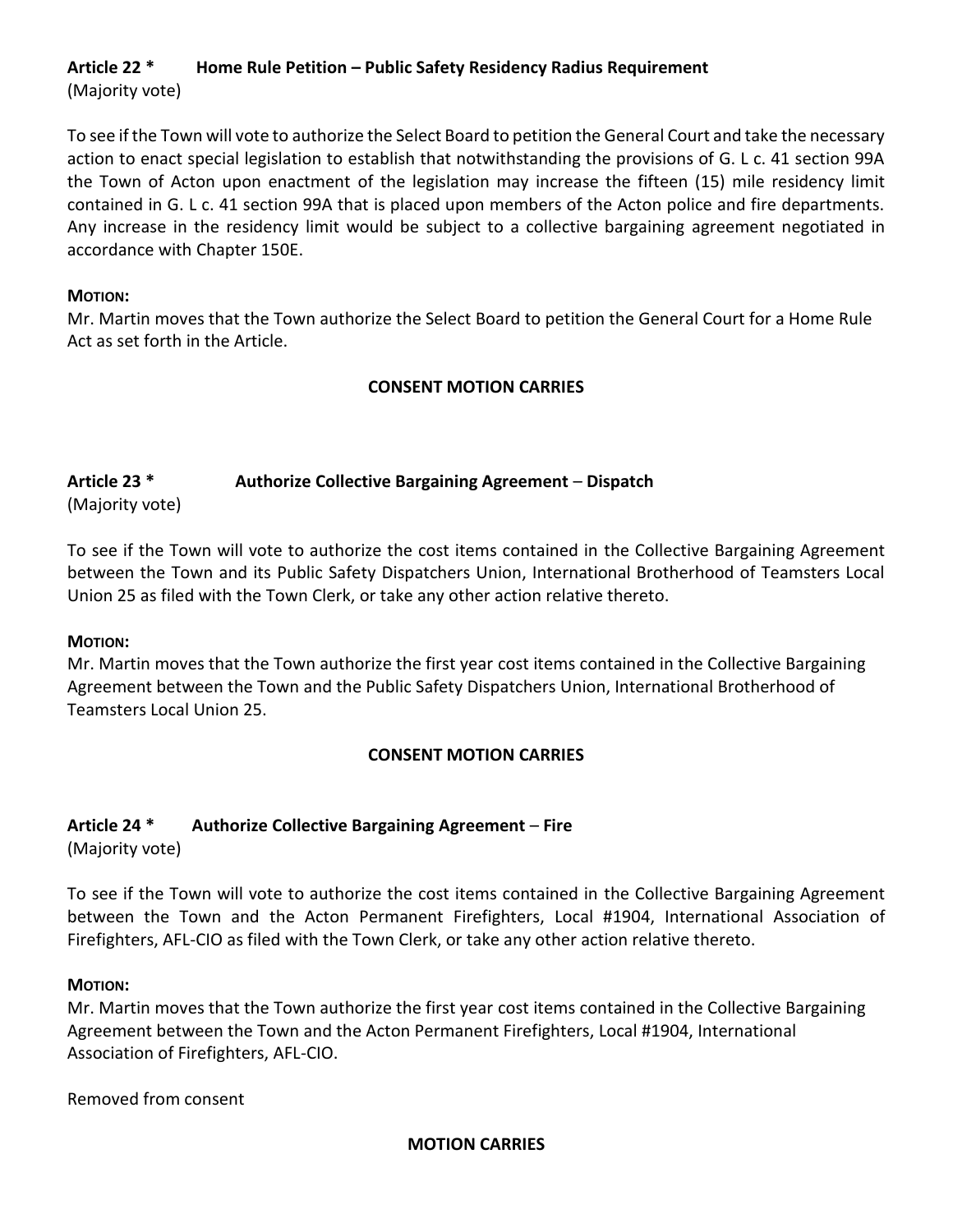# **Article 25 \* Authorize Collective Bargaining Agreement – Police Patrol Officers**

(Majority vote)

To see if the Town will vote to authorize the cost items contained in the Collective Bargaining Agreement between the Town and the Acton Police Patrol Officers Association as filed with the Town Clerk, or take any other action relative thereto.

## **MOTION:**

Mr. Martin moves that the Town authorize the first year cost items contained in the Collective Bargaining Agreement between the Town and the Acton Police Patrol Officers Association.

Removed from consent

## **MOTION CARRIES**

### **Article 26 \* Authorize Collective Bargaining Agreement – Police Superior Officers** (Majority vote)

To see if the Town will vote to authorize the cost items contained in the Collective Bargaining Agreement between the Town and the Massachusetts Coalition of Police Local 380 as filed with the Town Clerk, or take any other action relative thereto.

### **MOTION:**

Mr. Martin moves that the Town authorize the first year cost items contained in the Collective Bargaining Agreement between the Town and the Massachusetts Coalition of Police Local 380.

# **CONSENT MOTION CARRIES**

## **Article 27 \* Commuter Lot & Station Maintenance**

(Majority vote)

To see if the Town will raise and appropriate, appropriate from available funds, and/or transfer a sum of money to be expended by the Town Manager for debt service, service fees, operation, maintenance or improvement of facilities and infrastructure at the South Acton Commuter Lot, including all costs incidental and related thereto, or take any other action relative thereto.

### **MOTION:**

Mr. Martin moves that the Town transfer from the Commuter Lot Parking Fees Fund and appropriate \$87,963 for the purposes set forth in the Article.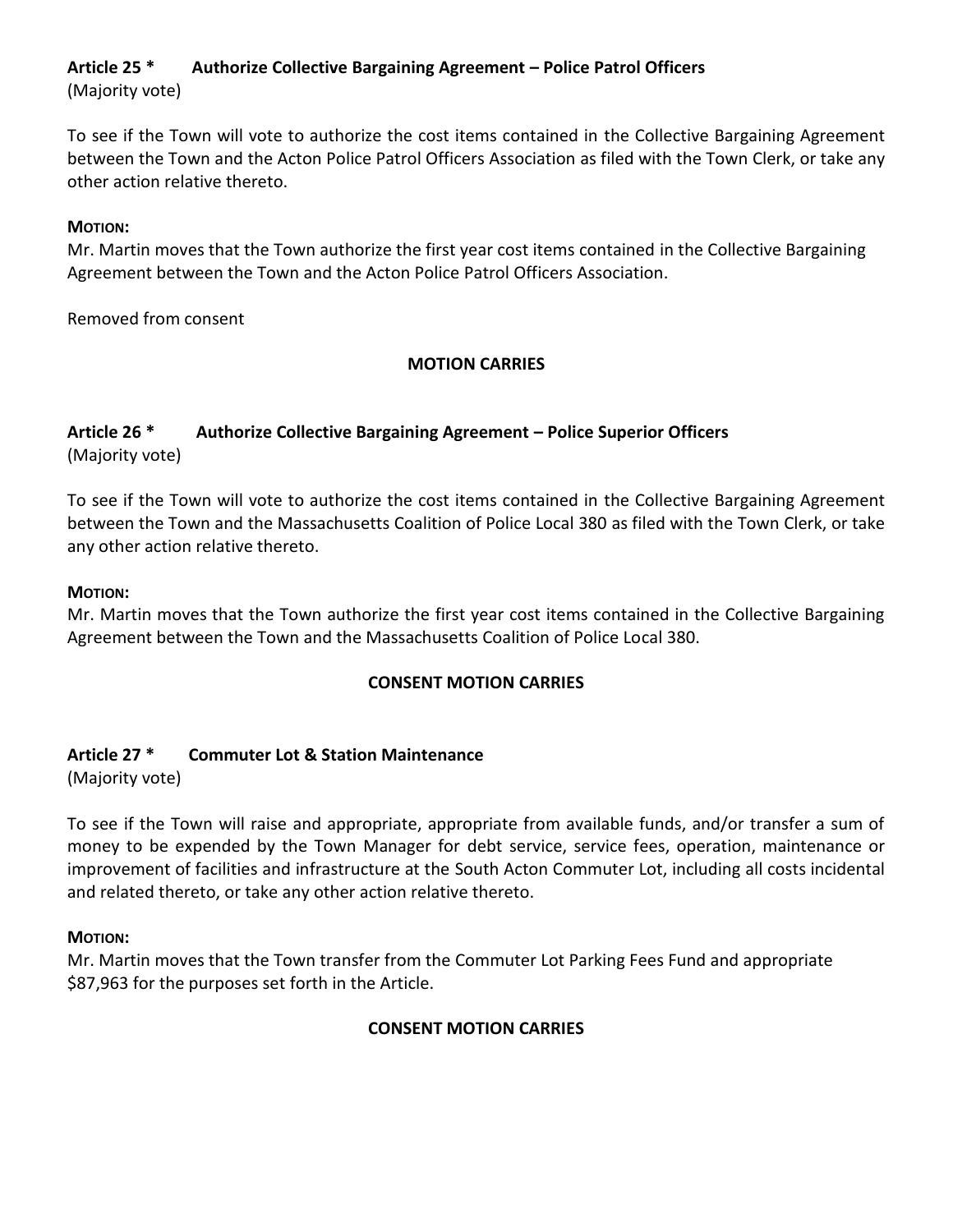# **Article 28 \* Septage Disposal Enterprise Budget**

(Majority vote)

To see if the Town will raise and appropriate, appropriate from available funds, and/or transfer a sum of money for the purpose of septage disposal, in accordance with Massachusetts General Laws Chapter 44, Section 53 F½, Enterprise Fund Law, or take any other action relative thereto.

# **MOTION:**

Mr. Martin moves that the Town raise \$149,900 from department receipts, transfer \$10,000 from retained earnings and appropriate \$159,900 to operate the septage waste disposal program.

Held from consent

# **MOTION CARRIES**

# **Article 29 Transfer Station and Recycling Enterprise Budget**

(Majority vote)

To see if the Town will raise and appropriate, appropriate from available funds, and/or transfer a sum of money for the purpose of solid waste disposal and recycling in accordance with Massachusetts General Laws Chapter 44, Section 53 F½, Enterprise Fund Law, or take any other action relative thereto.

# **MOTION:**

Mr. Martin moves that the Town raise \$602,550 from department receipts, transfer \$40,462 from retained earnings and appropriate \$643,012 for the purpose of solid waste disposal and recycling, and further that the Town authorize the Town Manager to lease on such terms and conditions as he may determine vehicles and equipment for a period not to exceed five years, and to sell, trade or otherwise dispose of vehicles and equipment being replaced and to expend any proceeds so received.

# **CONSENT MOTION CARRIES**

# **Article 30 \* Sewer Enterprise Budget**

(Majority vote)

To see if the Town will raise and appropriate, appropriate from available funds, and/or transfer a sum of money for the purpose of operating and maintaining a sewer collection and treatment facility, in accordance with Massachusetts General Laws Chapter 44, Section 53 F½, Enterprise Fund Law, or take any other action relative thereto.

# **MOTION:**

Mr. Martin moves that the Town raise \$1,810,576 from department receipts, transfer \$498,209 from retained earnings and appropriate \$2,308,785 for the purpose of operating the sewer system.

Held from consent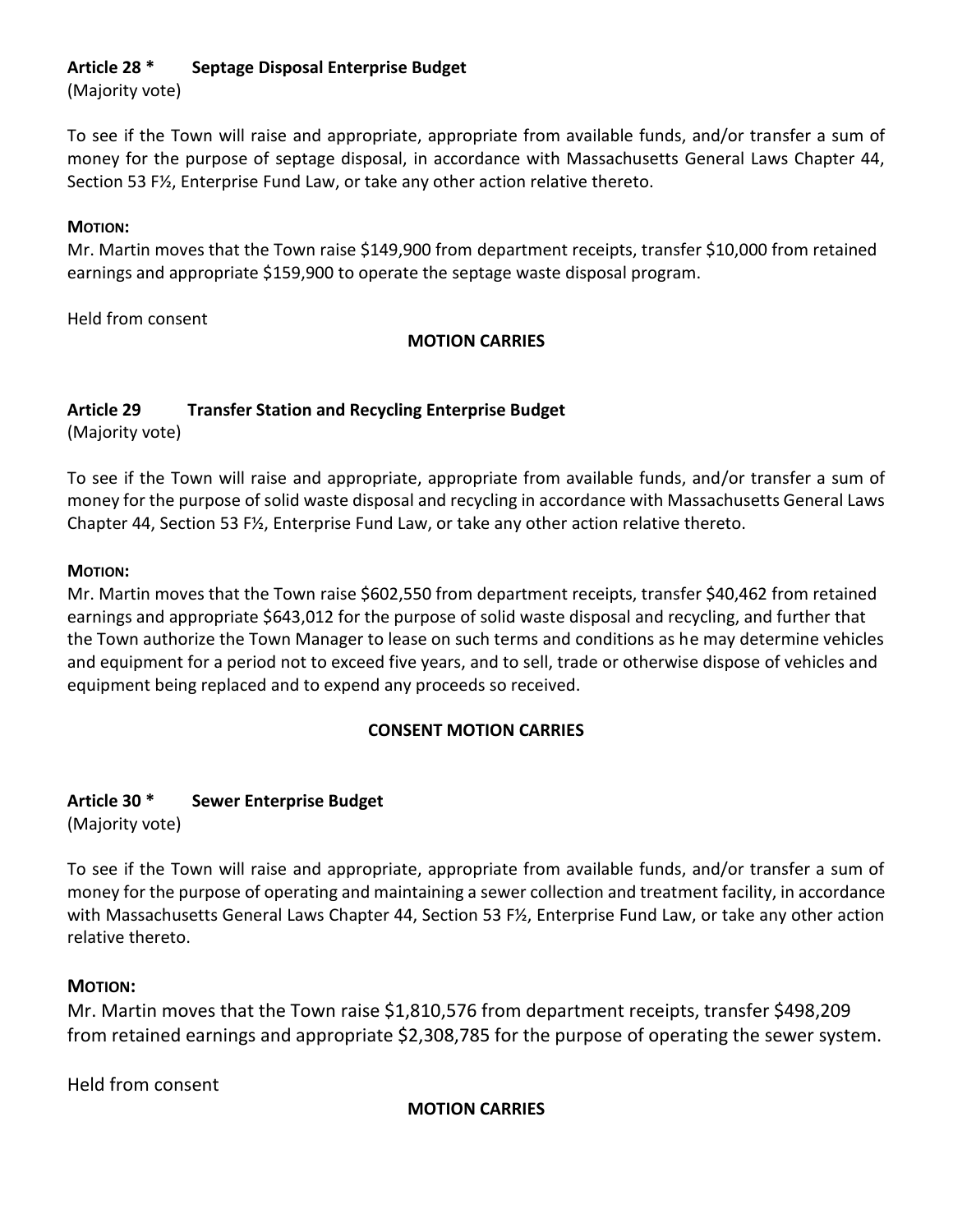# **Article 31 \* Ambulance Enterprise Budget**

(Majority vote)

To see if the Town will raise and appropriate, appropriate from available funds, and/or transfer a sum of money for the purpose of health care, in accordance with Massachusetts General Laws Chapter 44, Section 53 F½, Enterprise Fund Law, or take any other action relative thereto.

# **MOTION:**

Mr. Martin moves that the Town raise \$1,100,000 from department receipts, raise \$390,000 from general revenues, transfer \$100,127 from retained earnings and appropriate \$1,590,127 for the purpose of operating the ambulance service.

# **CONSENT MOTION CARRIES**

# **Article 32 \* Transportation Enterprise Budget**

(Majority vote)

To see if the Town will raise and appropriate, appropriate from available funds, and/or transfer a sum of money for the purpose of transportation services, in accordance with Massachusetts General Laws Chapter 44, Section 53 F½, Enterprise Fund Law, or take any other action relative thereto.

# **MOTION:**

Mr. Martin moves that the Town raise \$225,500 from department receipts, raise \$160,000 from general revenues, transfer \$165,536 from retained earnings and appropriate \$551,036 for the purpose of operating the transportation service.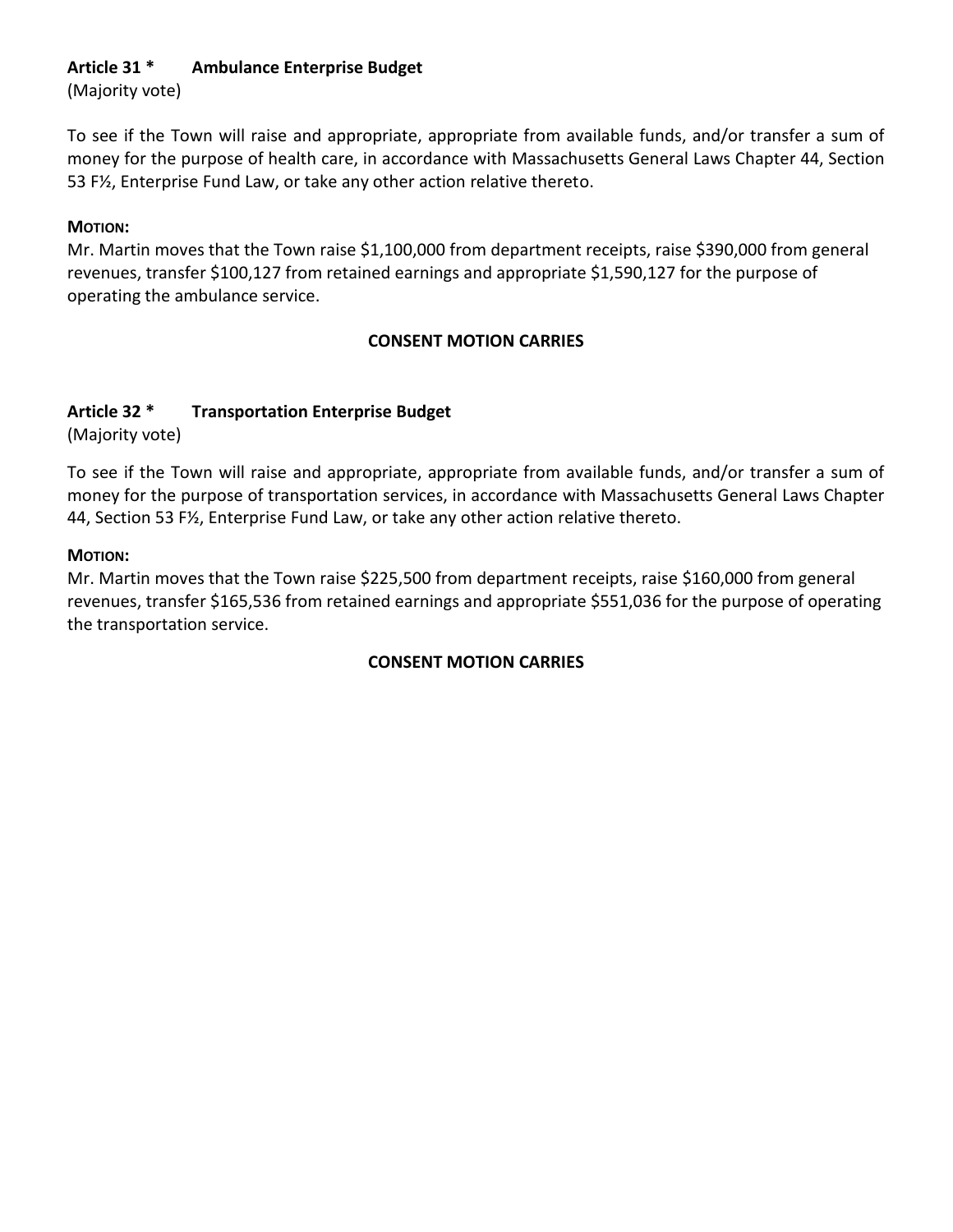## **Article 33 \* Revolving Fund Budgets**

(Majority vote)

To see if the Town will vote to limit the total amount that may be expended from the revolving funds for the Historic District Commission, Building Department, Health Department, Transportation Service, Fire Department and Public Works Department as noted in the FY23 Budgeted Expense column in the table below, or take any other action relative thereto.

| <b>Fund</b><br><b>Balance</b><br>6/30/2021 | <b>FY22</b><br><b>Budgeted</b><br>Revenue | <b>FY22</b><br><b>Budgeted</b><br><b>Expense</b> | Est. Fund<br><b>Balance</b><br>6/30/2022 | <b>FY23</b><br><b>Budgeted</b><br>Revenue | <b>FY23</b><br><b>Budgeted</b><br><b>Expense</b> | <b>Est. Fund</b><br><b>Balance</b><br>6/30/2023 |
|--------------------------------------------|-------------------------------------------|--------------------------------------------------|------------------------------------------|-------------------------------------------|--------------------------------------------------|-------------------------------------------------|
|                                            |                                           |                                                  |                                          |                                           |                                                  |                                                 |
|                                            | <b>Historic District Commission</b>       |                                                  |                                          |                                           |                                                  |                                                 |
| 2,605                                      | 200                                       | 200                                              | 2,605                                    | 200                                       | 200                                              | 2,605                                           |
| <b>Building Department</b>                 |                                           |                                                  |                                          |                                           |                                                  |                                                 |
| 363,652                                    | 287,637                                   | 287,637                                          | 363,652                                  | 395,000                                   | 395,000                                          | 363,652                                         |
|                                            | <b>Hazardous Materials Inspection</b>     |                                                  |                                          |                                           |                                                  |                                                 |
| 7,536                                      | 42,959                                    | 42,959                                           | 7,536                                    | 45,593                                    | 45,593                                           | 7,536                                           |
| <b>Food Service Inspection</b>             |                                           |                                                  |                                          |                                           |                                                  |                                                 |
| 10,134                                     | 53,328                                    | 53,328                                           | 10,134                                   | 44,329                                    | 44,329                                           | 10,134                                          |
| <b>Stormwater</b>                          |                                           |                                                  |                                          |                                           |                                                  |                                                 |
| 163,688                                    | 84,548                                    | 84,548                                           | 163,688                                  | 93,609                                    | 93,609                                           | 163,688                                         |
|                                            | <b>Sealer of Weights and Measures</b>     |                                                  |                                          |                                           |                                                  |                                                 |
| 82,975                                     | 25,900                                    | 25,900                                           | 82,975                                   | 26,483                                    | 26,483                                           | 82,975                                          |
| <b>CrossTown Connect</b>                   |                                           |                                                  |                                          |                                           |                                                  |                                                 |
| 72,525                                     | 180,000                                   | 180,000                                          | 72,525                                   | 180,000                                   | 180,000                                          | 72,525                                          |
| <b>Fire Alarm Network</b>                  |                                           |                                                  |                                          |                                           |                                                  |                                                 |
| 189,774                                    | 65,115                                    | 65,115                                           | 189,774                                  | 65,115                                    | 65,115                                           | 189,774                                         |
| <b>Roadway Maintenance</b>                 |                                           |                                                  |                                          |                                           |                                                  |                                                 |
| 107,830                                    | 47,000                                    | 47,000                                           | 107,830                                  | 54,004                                    | 54,004                                           | 107,830                                         |
| <b>Public Shade Trees</b>                  |                                           |                                                  |                                          |                                           |                                                  |                                                 |
|                                            | 25,000                                    | 25,000                                           |                                          | 25,000                                    | 25,000                                           |                                                 |
|                                            |                                           |                                                  |                                          |                                           |                                                  |                                                 |
|                                            |                                           |                                                  | <b>Total</b>                             | \$929,333                                 | \$929,333                                        |                                                 |

#### **MOTION:**

Mr. Martin moves that all revolving funds be authorized and continued in the amounts, for the purposes, and with the limits on the total amount that may be expended as set forth in the Article.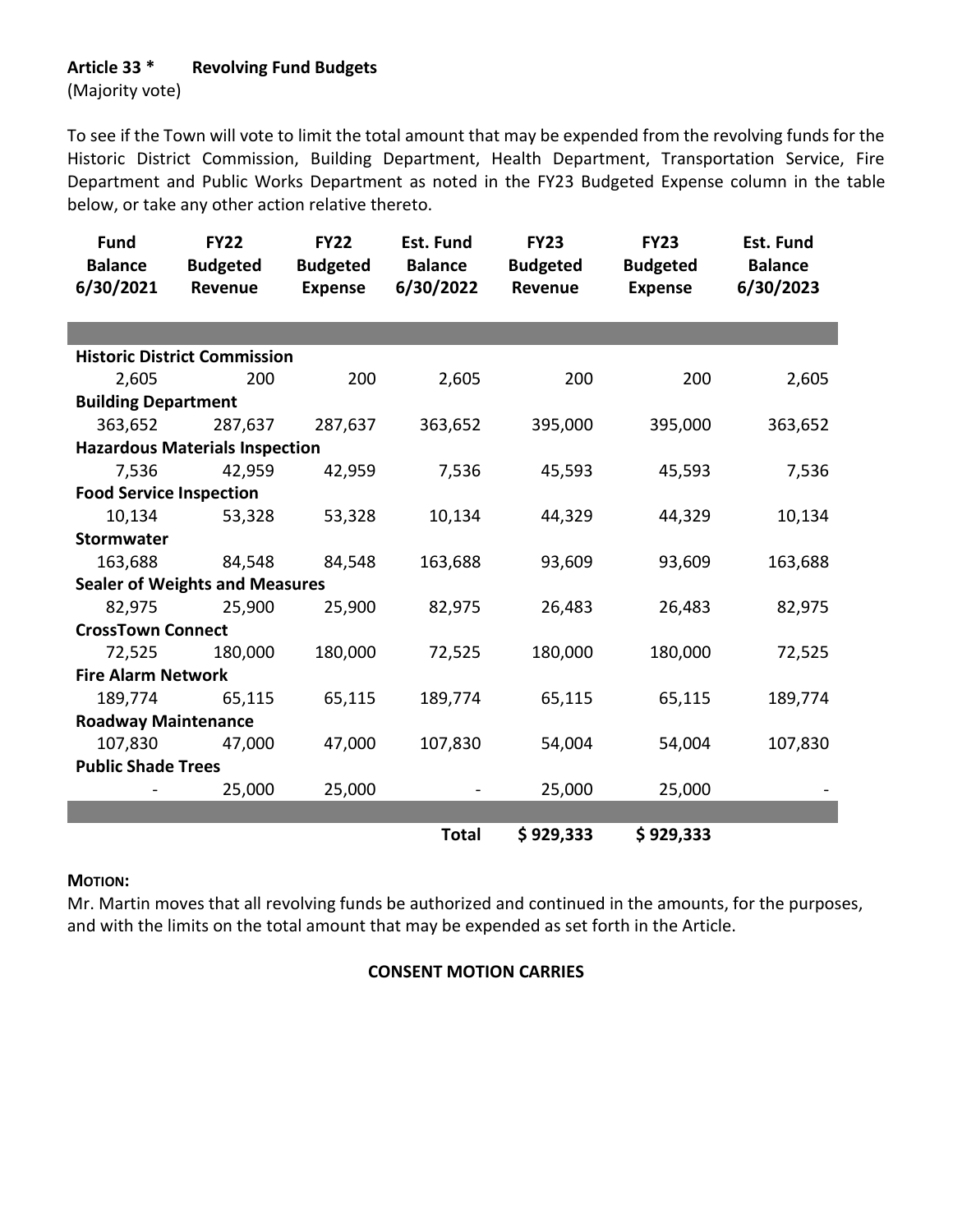# **Article 34 \* Authorize Easements**

(Two-thirds vote)

To see if the Town will vote to authorize the Select Board to grant, abandon or acquire by purchase, gift, eminent domain or otherwise and to grant, terminate or accept deeds of easement interests for streets, trails, drainage, sewer, utility or other public purpose, on such terms and conditions and in a final location or locations as the Select Board may determine, or take any other action relative thereto.

## **MOTION:**

Mr. Martin moves that the Town authorize the grant, termination or acquisition of easements as set forth in the article.

# **CONSENT MOTION CARRIES Declared 2/3 by Moderator\***

\*Town of Acton has accepted MGL CH 39 Sec 15 at its Annual Town Meeting April 2001, Article 43 and the amended Bylaw 5A was approved by the Attorney General on Aug. 6, 2001. (The Town Meeting Moderator is not required to count a 2/3 required vote.)

# **Article 35 \* Highway Reimbursement Program (Chapter 90)**

(Majority vote)

To see if the Town will vote to raise and appropriate, or appropriate from available funds, a sum of money for highway improvements under the authority of Massachusetts General Laws Chapter 90, and any other applicable laws, or take any other action relative thereto.

### **MOTION:**

Mr. Martin moves that the Town authorize the Town Manager to accept Highway funds from all sources and that such funds are hereby appropriated for highway purposes.

# **CONSENT MOTION CARRIES**

## **Article 36 \* Insurance Proceeds** (Majority vote)

To see if the Town will vote to appropriate the proceeds of any insurance policy reimbursements of costs incurred as a result of any covered loss, including without limitation any liability insurance, property insurance, casualty insurance, workers' compensation insurance, health insurance, disability insurance, automobile insurance, police and fire injury and medical costs, and any other insurance of any name and nature whatsoever, or take any other action relative thereto.

# **MOTION:**

Mr. Martin moves that the Town Manager is authorized to accept insurance proceeds of any name and nature whatsoever from all sources and such funds are hereby appropriated.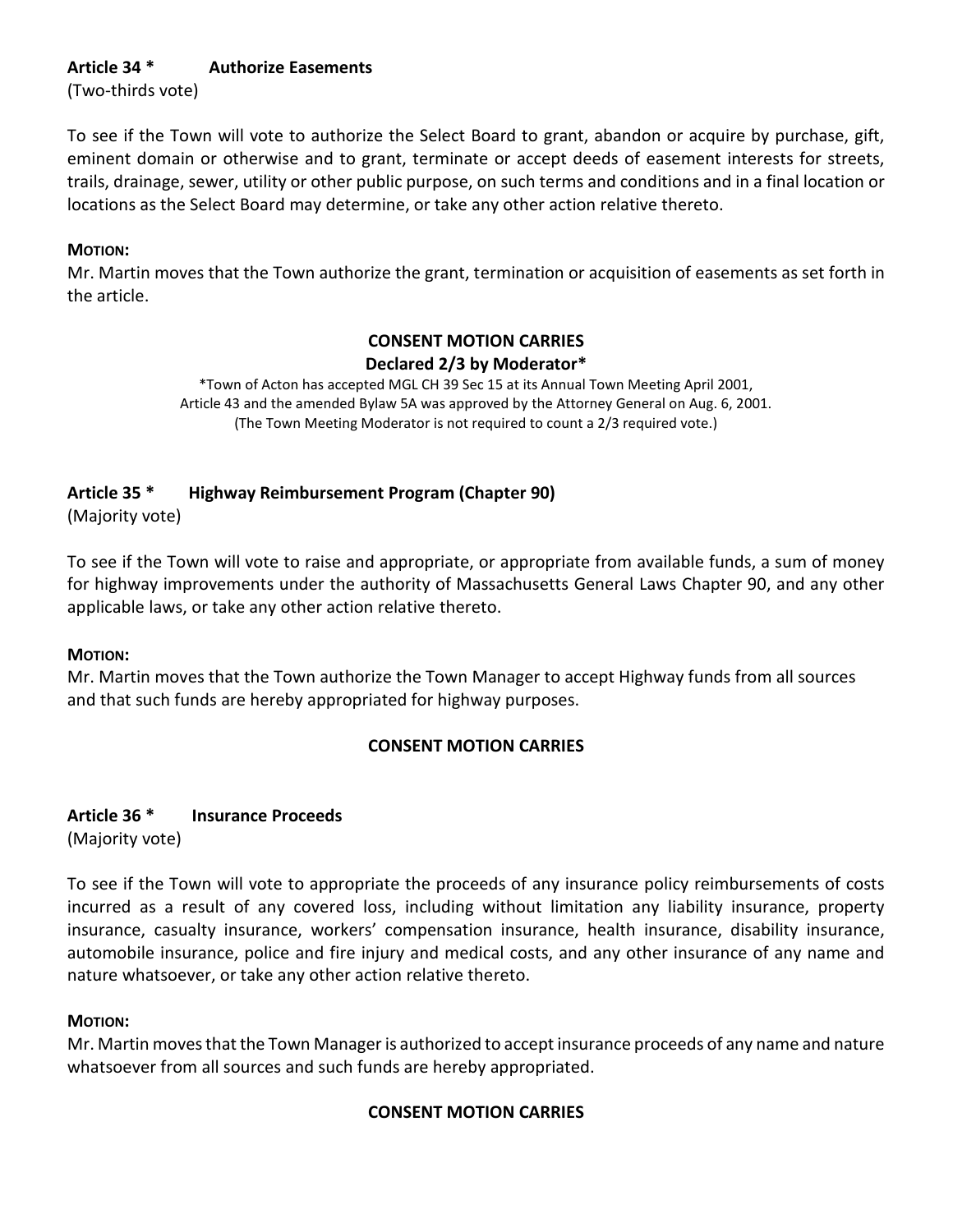# **Article 37 [Article Removed from Warrant]**

## **Article 38 \* Federal and State Reimbursement Aid**

(Majority vote)

To see if the Town will vote to appropriate any Federal Government and State Government reimbursement for costs incurred as a result of any declared emergencies or other occurrence, and that, consistent with the requirements of Massachusetts General Laws Chapter 40, Section 4A, the Select Board or Town Manager are authorized to enter into an agreement or agreements on behalf of the Town, on such terms and conditions as the Select Board or the Town Manager may determine, or take any other action relative thereto.

#### **MOTION:**

Mr. Martin moves that the Town Manager is authorized to accept Federal and State reimbursement funds from all sources and that such funds are hereby appropriated for the purposes outlined by such reimbursement.

### **CONSENT MOTION CARRIES**

## **Article 39 \* Performance Bonds**

(Majority vote)

To see if the Town will vote to appropriate the proceeds of any performance bonds for the purposes stated in said bonds available as a result of any default, non-performance or other covered conditions, or take any other action relative thereto.

### **MOTION:**

Mr. Martin moves that the Town appropriate the proceeds of any performance bonds, for the purposes stated in said bonds, available as a result of any default, non-performance or other covered conditions.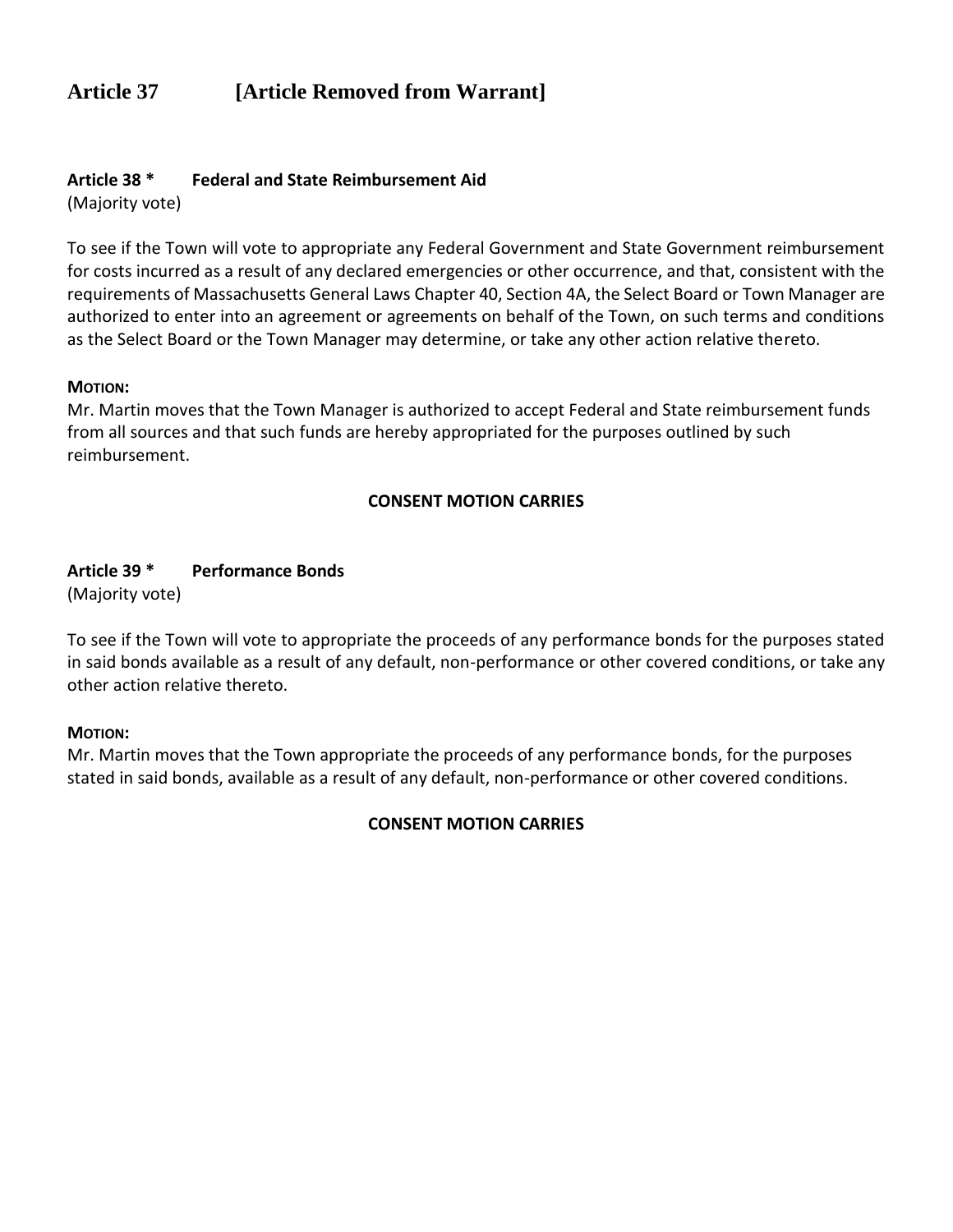# **Article 40 \* Sale of Foreclosed Properties**

(Two-thirds vote)

To see if the Town will vote to authorize the Select Board to dispose of foreclosed properties acquired by the Town for nonpayment of taxes in accordance with the provisions of Massachusetts General Laws, or take any other action relative thereto.

## **MOTION:**

Mr. Martin moves in the words of the Article.

# **CONSENT MOTION CARRIES**

# **Declared 2/3 by Moderator\***

\*Town of Acton has accepted MGL CH 39 Sec 15 at its Annual Town Meeting April 2001, Article 43 and the amended Bylaw 5A was approved by the Attorney General on Aug. 6, 2001. (The Town Meeting Moderator is not required to count a 2/3 required vote.)

# **Article 41 # Amend Town Charter – Elected Planning Board Members**

(Two-thirds vote)

To see if the Town will vote to amend Section 2-1 "Elected Officials" of the Acton Charter by adding the following line to the table in that section:

|                       | <b>NUMBER OF</b> | LENGTH OF    |
|-----------------------|------------------|--------------|
|                       | <b>MEMBERS</b>   | TERM (YEARS) |
| <b>Planning Board</b> |                  | ┙            |

And further to amend Section 4-2 "Appointment Powers, Selectmen" of the Charter of the Town of Acton, by deleting the Planning Board from this Section.

### **MOTION:**

Ms. Friedrichs moves that the Town amend the Town Charter as set forth in the Article.

Clicker vote for motion – 2/3 vote required IClicker Vote – Yes 76 No 118

**MOTION FAILS**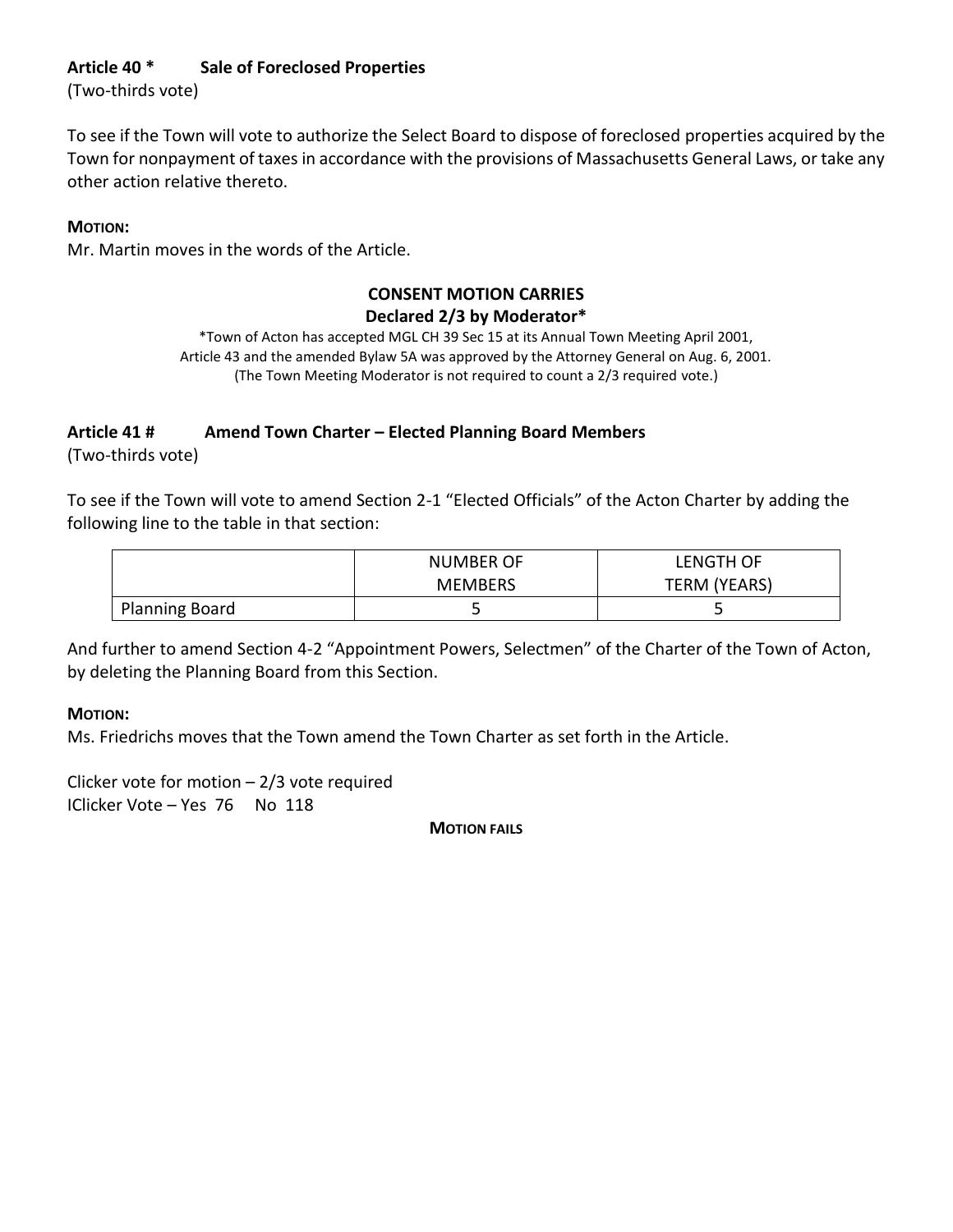# **Article 42 # Amend Zoning Bylaw – PCRC 9.6.2.3 Number of Dwelling Units (v1)**

(Two-thirds vote)

To see if the Town will vote to amend Section 9.6.2.3 Number of DWELLING UNITS, of the Zoning Bylaw as set forth below:

Change:

"The maximum number of DWELLING UNITS permitted in a PCRC shall be 80% of the following, rounded up to the next integer:"

To:

"The maximum number of DWELLING UNITS permitted in a PCRC shall be 80% of the following, after removing wetlands from the calculation, rounded up to the next integer:"

# **MOTION:**

Ms. Friedrichs moves that the Town amend the Zoning Bylaw as set forth in the Article.

John Petersen move to amend to see if the Town would request the Town Planner to review and report on section 9.6.2.3 number of dwelling units of the Zoning Bylaws. Not within the scope of the article.

John Petersen Move to lay on the table. Clicker vote for motion – 2/3 vote required IClicker Vote - Yes 153 No 70

# **MOTION CARRIES TO LAY ON TABLE**

# **Article 43 # Amend Zoning Bylaw – PCRC 9.6.2.3 Number of Dwelling Units (v2)** (Two-thirds vote)

To see if the Town will vote to amend the Acton Zoning Bylaw by:

Adding a new definition to Section 1.3:

"PCRC TRACT OF LAND : For PCRCs, a PCRC TRACT OF LAND shall be an area of land consisting of a single LOT or of several contiguous LOTS which shall be calculated by subtracting wetlands from the Total TRACT OF LAND.";

And by changing all uses of the phrase "TRACT OF LAND" in Section 9.6.2.3 Number of DWELLING UNITS, from "TRACT OF LAND" to "PCRC TRACT OF LAND".

# **MOTION:**

Ms. Friedrichs moves that the Town amend the Zoning Bylaw as set forth in the Article.

John Petersen Move to lay on the table. Clicker vote for motion – 2/3 vote required IClicker Vote - Yes 162 No 47

**MOTION CARRIES TO LAY ON TABLE**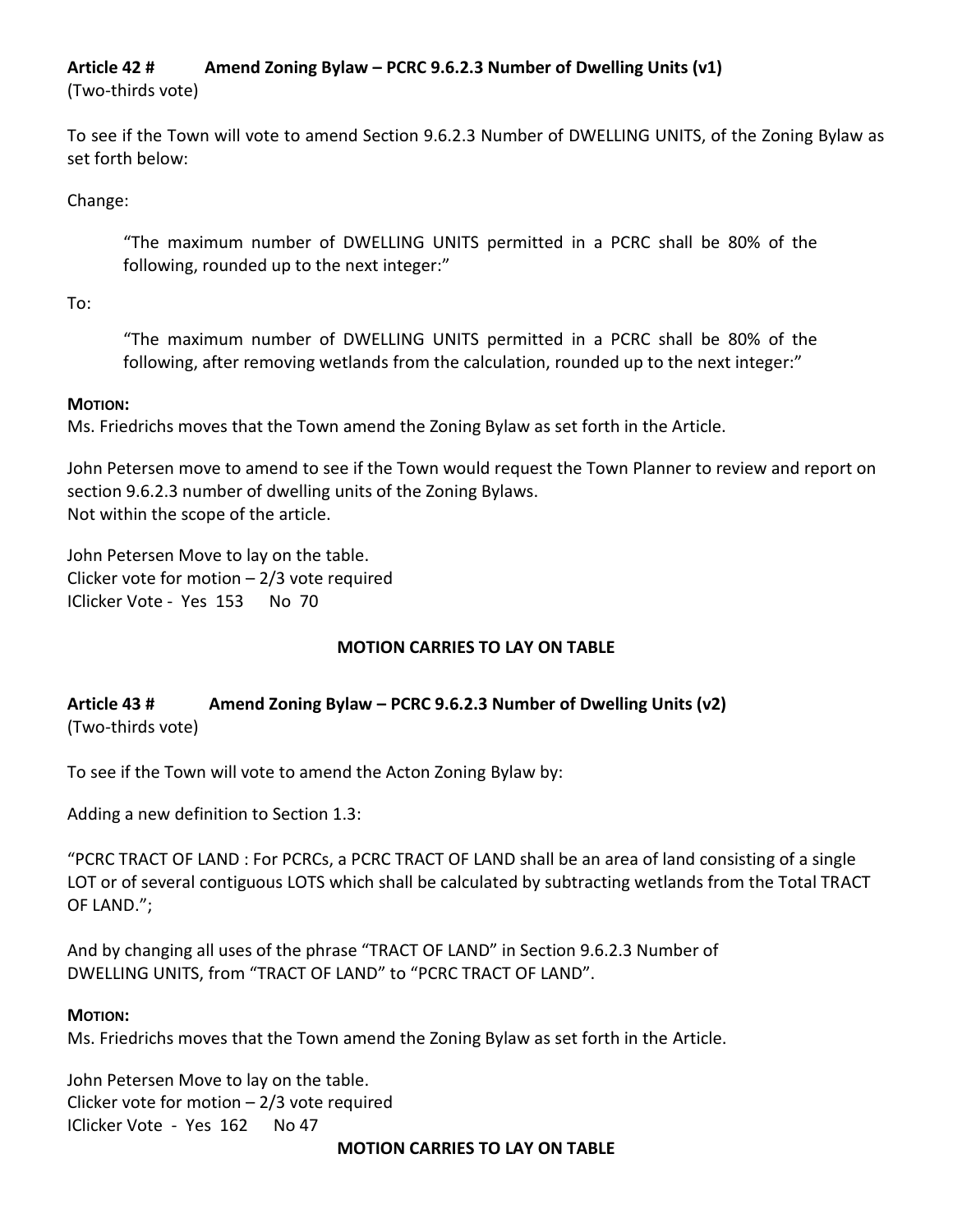# **Article 44 # Amend Zoning Map – 32 Wetherbee Street**

(Two-thirds vote)

To determine whether the Town will vote to amend the Zoning Map by changing the Assessor's Parcel G4- 208 at 32 Wetherbee Street from Residence 2 to East Acton Village – 2, or take any action relative thereto.

### **MOTION:**

Mr. Durkin moves that the Town amend the Zoning Bylaw Map as set forth in the Article.

Clicker vote for motion  $-2/3$  vote required IClicker Vote – Yes 201 No 16

#### **MOTION CARRIES**

## **Article 45 Amend Zoning Bylaw – Nonconforming Structures in Historic Districts** (Two-thirds vote)

To see if the Town will vote to amend Zoning Bylaw Section 8.3, Nonconforming Structures, by inserting a new subsection 8.3.6 as follows:

8.3.6 Reconstruction of a STRUCTURE in an Historic District – A lawful nonconforming STRUCTURE within an Historic District as established under the Local Historic District Bylaw, Chapter P of the Town of Acton Bylaws, may be reconstructed within the same dimensional setbacks on the LOT as the razed or removed STRUCTURE regardless of conformity to the dimensional requirements of this Bylaw.

#### **MOTION:**

Mr. Yacouby moves that the Town amend the Zoning Bylaw as set forth in the Article.

Clicker vote for motion  $-2/3$  vote required IClicker Vote – Yes 185 No 3

#### **MOTION CARRIES**

### **Article 46 Amend Zoning Bylaw – Accessory Apartments**

(Two-thirds vote)

To see if the Town will vote to amend the Zoning Bylaw as set forth herein:

- A. In Section 3.8 Accessory Use Regulations, amend Subsection 3.8.1.6 Accessory Apartments as follows:
	- 1. Delete paragraphs c) and replace it with the following new paragraphs c):
		- c) The GROSS FLOOR AREA of the accessory apartment shall be less than fifty percent of the GROSS FLOOR AREA of the Principal Unit.

*[Modifications from current bylaw:*

*c) The GROSS FLOOR AREA of the accessory apartment shall not exceed the lesser of be less than fifty percent of the GROSS FLOOR AREA of the Principal. Unit or 800 square feet. ]*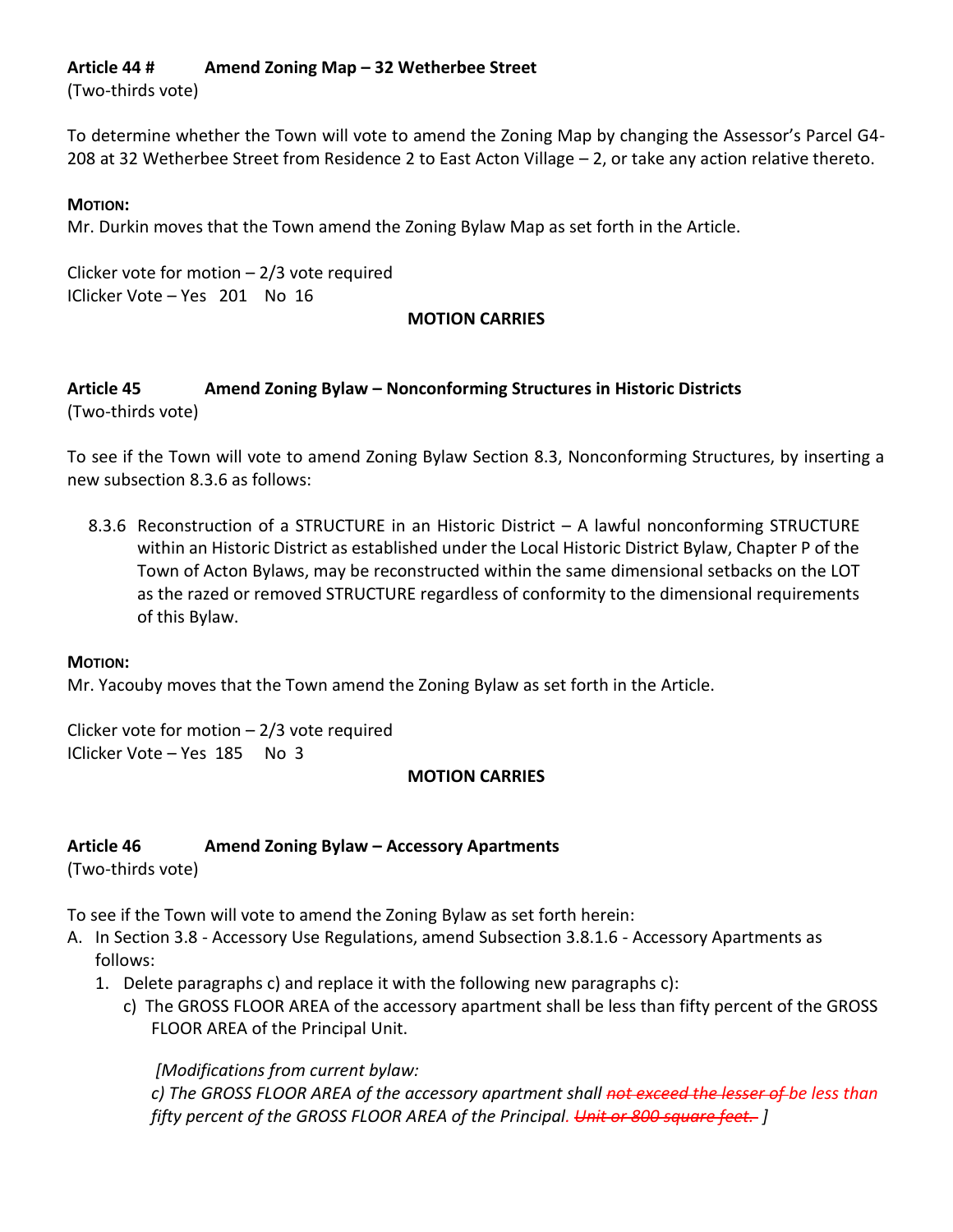- 2. Delete paragraph d): "There shall be no more than two bedrooms in the apartment".
- 3. Delete paragraph e) and replace it with the following new paragraph e):
- e) Ground floor apartments shall be designed and constructed to be adaptable with only minor structural changes to meet the most current Architectural Access Board requirements for Group 1 residences.

*[Modifications from current bylaw: e. Ground floor apartments shall be designed and constructed to be adaptable with only minor structural changes to meet the most current Architectural Access Board requirements for Group 1 residences. for Group 2B residences as set forth in the Massachusetts Building Code, 521 CMR (Architectural Access Board), as amended. ]*

4. Delete paragraph i) and replace it with the following new paragraph i):

i) A minimum of one additional to the minimum required parking space shall be provide for the apartment. If an additional parking space is required, it shall be located to the side or rear of the FRONT YARD.

# *[Modifications from current bylaw:*

*i. A minimum of one additional to the minimum required parking space shall be provided for the apartment. If an additional parking space is required, it shall be located on the side or the rear of the Front Yard. ]*

4. Delete paragraph m) and replace it with the following new paragraph m):

m) If a detached BUILDING on a LOT has been continuously in existence since before April 2, 2019 and its foot print and floor area, including the area of interior garage or parking spaces, is not expanded or enlarged thereafter, an apartment in such a detached BUILDING may have a GROSS FLOOR AREA of up to 2000 square feet, not including attic or basement areas.

# *[Modifications from current bylaw:*

*m) If a detached BUILDING on a LOT has been continuously in existence since before April 2, 2019 and its foot print and floor area, including the area of interior garage or parking spaces, is not expanded or enlarged thereafter, an apartment in such a detached BUILDING may have a GROSS FLOOR AREA of up to 2000 square feet, not including attic or basement areas. and up to three bedrooms. ]*

- 5. Delete paragraph n), "However, in the R-2, R-4, R-8, R-10, and R-10/8 Districts an apartment in such detached BUILDING shall only be allowed with a Special Permit from the Planning Board".
- 6. Delete paragraph o), and replace it with the following new paragraph o): o) An apartment in a detached BUILDING constructed after April 2, 2019 may have a GROSS FLOOR AREA of up to 800 square feet.

*[Modifications from current bylaw: o) An apartment in a detached BUILDING constructed after April 2, 2019 may have a GROSS FLOOR AREA of up to 500 800 square feet. ]*

, or take any other action relative thereto.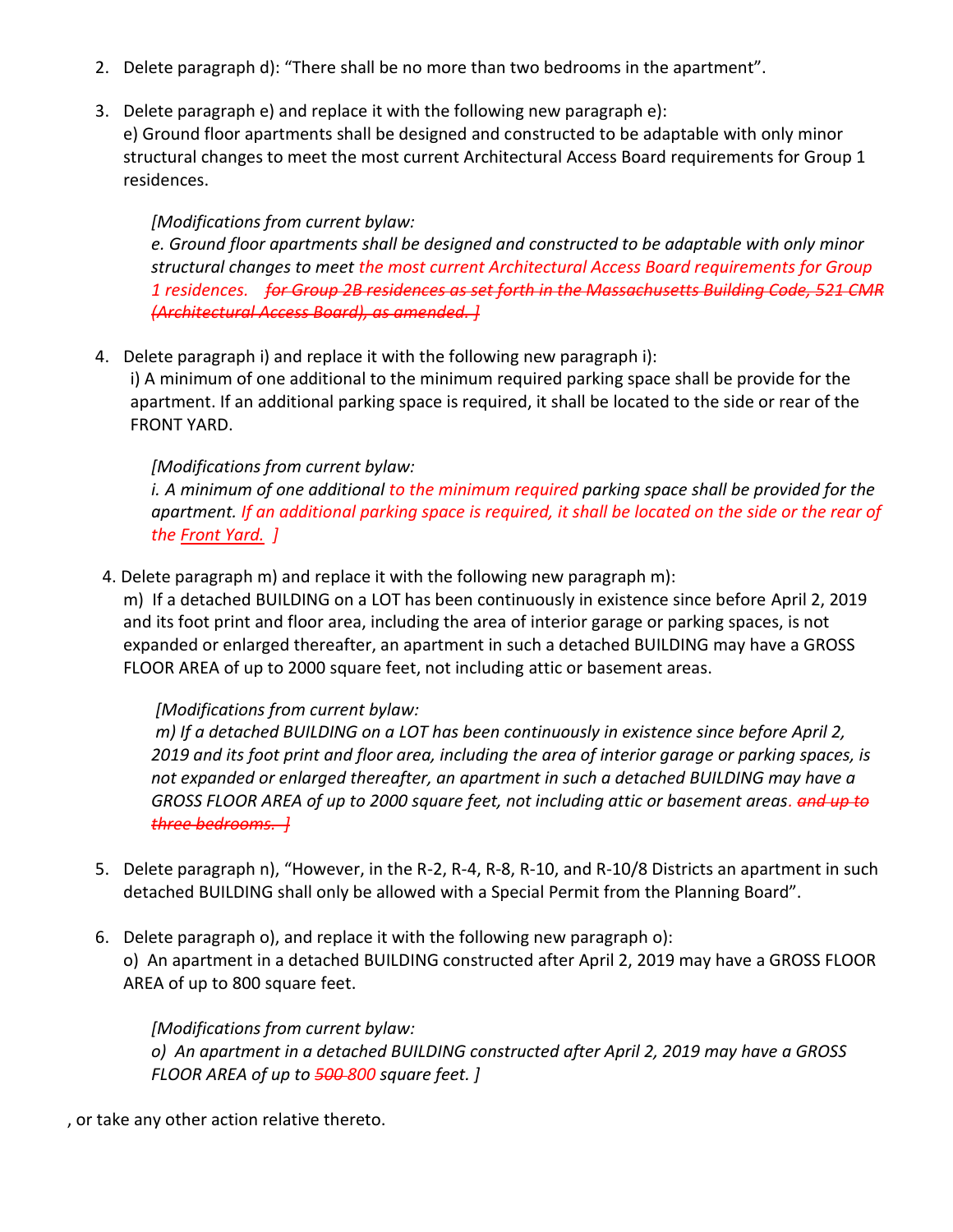Mr. Cappetta moves that the Town amend the Zoning Bylaw as set forth in the Article.

# **MOTION CARRIES Declared 2/3 by Moderator\***

\*Town of Acton has accepted MGL CH 39 Sec 15 at its Annual Town Meeting April 2001, Article 43 and the amended Bylaw 5A was approved by the Attorney General on Aug. 6, 2001. (The Town Meeting Moderator is not required to count a 2/3 required vote.)

## **Article 47 Home Rule Petition – Legal Notice Media Requirements**

(Majority vote)

To see if the town will vote to authorize the Select Board to petition the Massachusetts General Court to enact legislation in substantially the form below, and further to authorize the Select Board to approve amendments to said legislation before its enactment by the General Court that are within the scope of the general objectives of this motion; or take any action relative thereto:

## **AN ACT AUTHORIZING THE TOWN OF ACTON TO ADOPT ALTERNATIVE METHODS FOR NOTICE OF PUBLIC HEARINGS.**

### *Be it enacted as follows:*

**SECTION 1.** Notwithstanding chapter 40A, section 11 of the General Laws and given the elimination of print copy of local newspapers, the Town of Acton is hereby authorized to provide alternative means of publishing legal notices for public hearings that are required by law.

**SECTION 2.** The Town may permit that all notices of such public hearings shall be published: (i) in a local newspaper, either in electronic and paper format; (ii) on the bulletin board outside the Town Clerk's office; and (iii) on the Town's website."

**SECTION 3.** As used in this Act, the term "website" shall mean the official website of the Town of Action that is operated and maintained by the Town's government.

**SECTION 4.** If any provision or section of this act is invalidated, the remainder shall survive in full force and effect.

**SECTION 5.** This act shall take effect upon its passage.

### **MOTION:**

Ms. Nagireddy moves that the Town authorize the Select Board to petition the General Court for a Home Rule Act in substantially the form set forth in the Article.

### **MOTION CARRIES**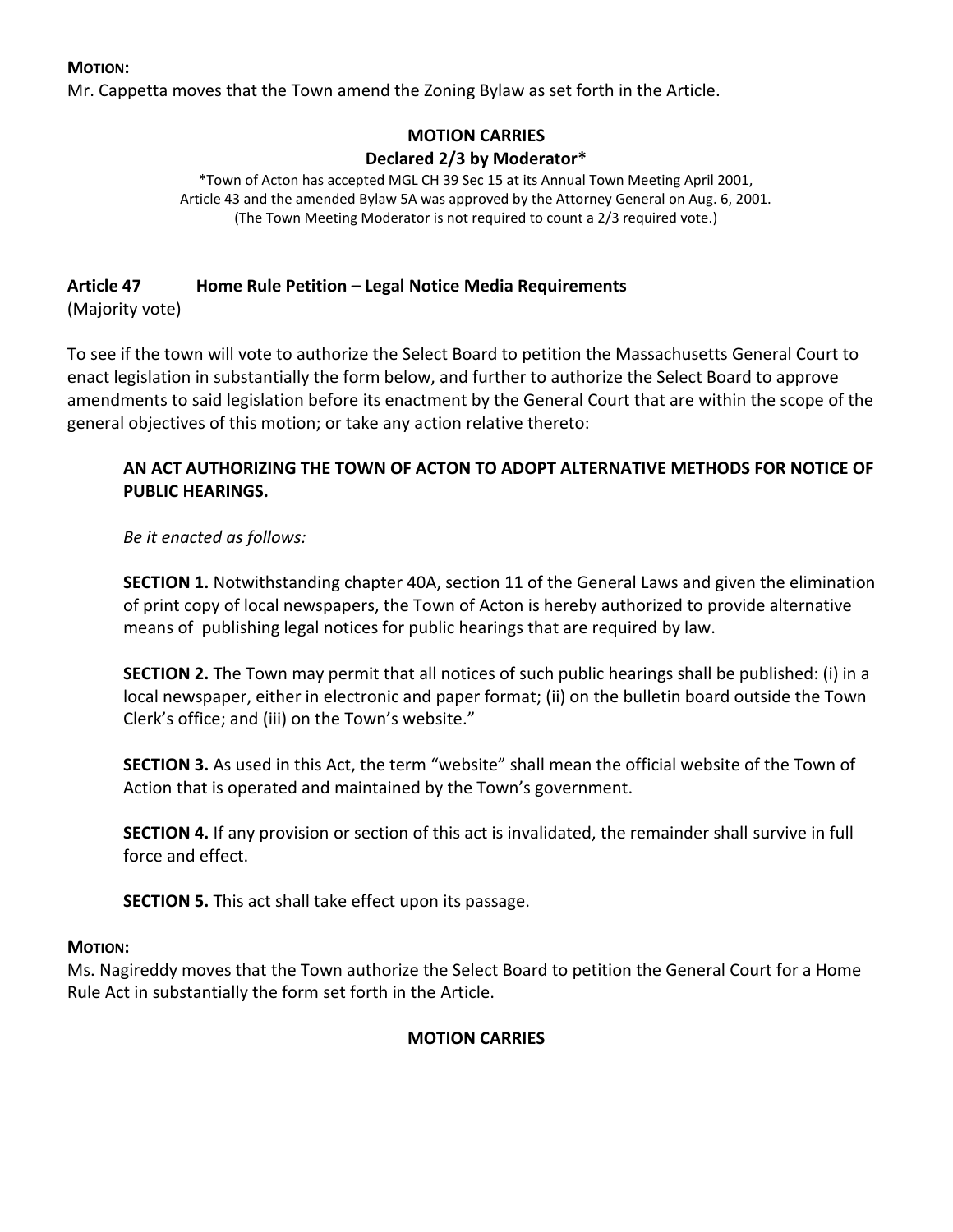# **Article 48 Amend General Bylaws – Polystyrene and Disposable Plastic Reduction**

(Majority vote)

To see if the Town will vote to amend the General Bylaws by adding a new Chapter titled "Polystyrene and Disposable Plastic Reduction" to read as follows, or take any other action relative thereto.

# **POLYSTYRENE AND DISPOSABLE PLASTIC REDUCTION BYLAW**

# **Section I. Findings and Purpose**

Disposable food service ware made of polystyrene, items made of unencapsulated polystyrene foam, and disposable plastic utensils have a negative impact on our environment and are a potential health hazard. A component of polystyrene—styrene—has been classified as a "probable carcinogen."<sup>1</sup> Polystyrene, and especially polystyrene foam, enters the environment and harms wildlife who mistake it for food, ingest it, and die. The presence of polystyrene and disposable plastic utensils persists for hundreds of years, especially in the marine environment. These items break into smaller pieces and/or microplastics, absorb and concentrate environmental toxins, and can enter the food chain when consumed by fish, shellfish, and other organisms—thus potentially contaminating the human food supply. Polystyrene and many disposable plastic utensils are not biodegradable, compostable or able to be recycled in the Town of Acton. Less toxic, more durable, reusable, recyclable, biodegradable, and/or compostable alternatives are readily available for many food service and other applications, and are effective ways to reduce negative health and environmental impacts from the use of polystyrene and disposable plastic items. With the goal of protecting our citizens' health and the unique natural beauty and resources of the Town of Acton, and because inexpensive, safe alternatives to polystyrene and disposable plastic utensils are easily obtained, the Town will prohibit the use and distribution in the Town of Acton of disposable food service ware made from polystyrene, items made from unencapsulated foam polystyrene, and disposable plastic utensils.

# **Section II. Definitions**

 $\overline{a}$ 

The following words shall have the following meanings for purpose of this Bylaw:

"**Polystyrene**" shall mean a synthetic polymer produced by polymerization of styrene monomer. Polystyrene includes both "Foam Polystyrene" and "Solid Polystyrene" as defined in this Bylaw. The International Resin Identification Code assigned to polystyrene materials is "6". Polystyrene items may be identified by a "6" or "PS," either alone or in combination with other letters. The regulations and prohibitions relating to polystyrene in this Bylaw are intended to apply regardless of the presence or absence of an International Resin Identification Code or other identifying marks on the item.

"**Foam Polystyrene**" (sometimes called "Styrofoam," a Dow Chemical Co. trademark form of EPS insulation) shall mean polystyrene in the form of a foam or expanded material, processed by any number of techniques including, but not limited to, fusion of polymer spheres (expandable bead polystyrene), injection molding, foam molding, and extrusion-blow molding (extruded foam polystyrene).

"**Solid Polystyrene**" shall mean polystyrene, including clear (oriented) polystyrene, produced in a rigid form with minimal incorporation of air or other gas. Solid polystyrene is also referred to as 'rigid polystyrene.' "**Disposable Food Service Ware**" shall mean

<sup>&</sup>lt;sup>1</sup> Classified by the World Health Organization's International Agency for Research on Cancer (IARC) as Group 2A "probable carcinogen"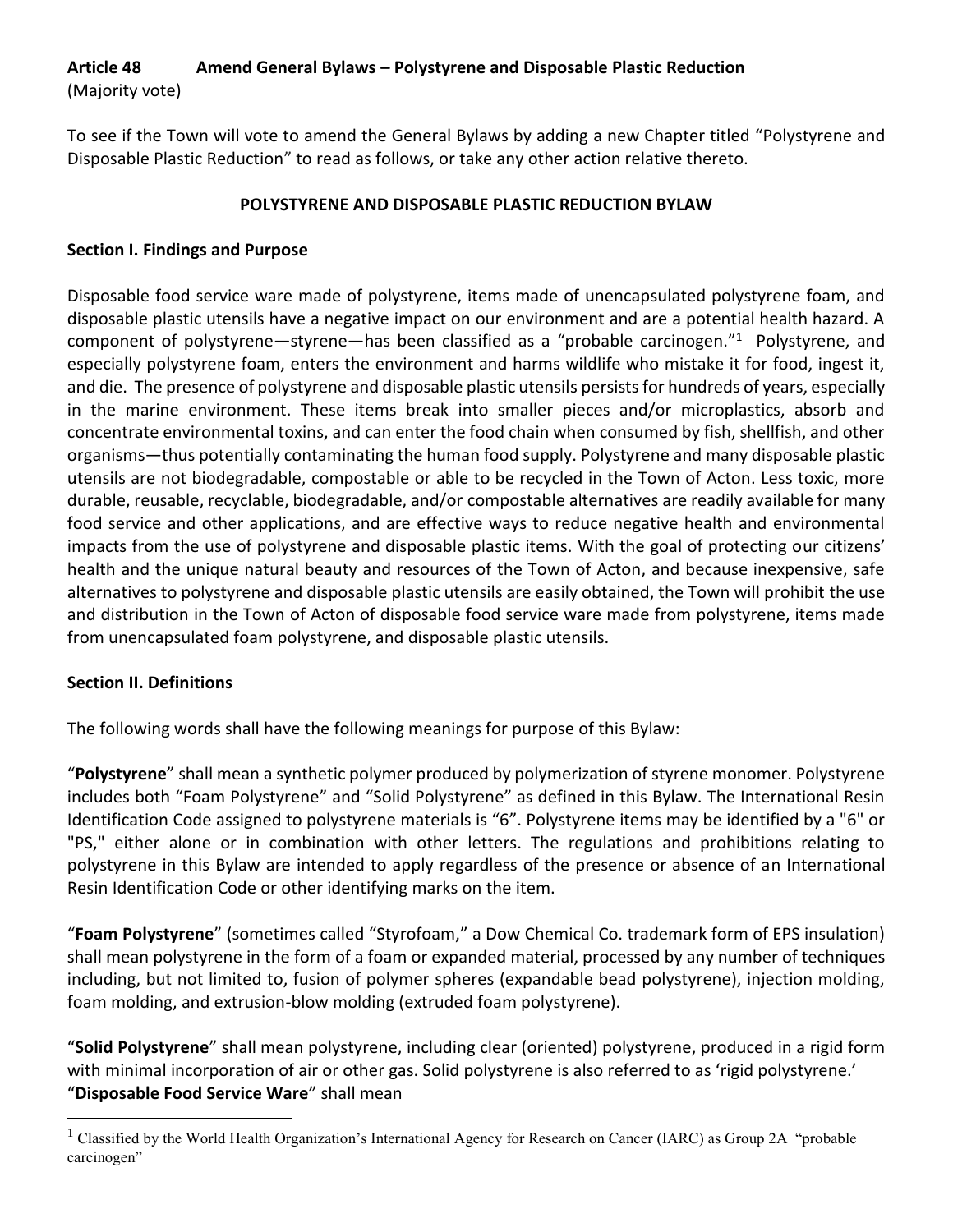- a) products for heating, storing, packaging, serving, consuming, or transporting prepared or ready-toconsume food or beverages including, but not limited to, bowls, plates, trays, cartons, cups, lids, hinged or lidded containers, knives, forks and spoons made from polystyrene that are primarily for single-use and are not meant to be adequately and repeatedly cleaned and sanitized for reuse. This includes any containers used by food establishments to heat, cook, or store food or beverages prior to serving, regardless of whether such containers are used to serve such food or beverages.
- b) disposable plastic utensils.

Disposable Food Service Ware also includes any such implements sold by Retail Establishments to consumers for personal use.

"**Disposable plastic utensil"** shall mean a drinking straw, stirrer, splash stick or chopstick that is made predominantly from synthetic polymers and is not a reusable utensil. A disposable plastic utensil shall also include items made in whole or in part from synthetic polymers that are otherwise classified as 'compostable', 'biodegradable', 'oxodegradable', or 'marine degradable'.

"**Reusable utensil**" shall mean a spoon, fork, knife, chopsticks, or drinking straw that is manufactured from durable materials and is designed to be adequately and repeatedly cleaned and sanitized for reuse.

"**Prepared Food**" shall mean food or beverages, which are serviced, packaged, cooked, chopped, sliced, mixed, brewed, frozen, squeezed, or otherwise prepared (collectively "prepared") for individual customers or consumers. Prepared Food does not include raw eggs or raw, butchered meats, fish, seafood, and/or poultry.

"**Food Establishment**" shall mean any operation that serves, vends or otherwise provides food or other products to third-parties for consumption and/or use on or off the premises, whether or not a fee is charged, but not including the service of food within a home or other private setting. Any facility requiring a food permit in accordance with the Massachusetts State Food Code, 105 CMR 590.000, et seq. and/or regulations of the Acton Board of Health shall be considered "food establishment" for purposes of this Bylaw.

"**Retail Establishment**" shall mean a store or premises engaged in the retail business of selling or providing merchandise, goods, groceries, prepared take-out food and beverages for consumption off-premises or the serving of an item, directly to customers at such store or premises, including, but not limited to, grocery stores, department stores, clothing stores, pharmacies, convenience stores, and seasonal and temporary businesses, including farmers markets and public markets; provided, however, that a "retail establishment" shall also include a food truck or other motor vehicle, mobile canteen, trailer, market pushcart or moveable roadside stand used by a person from which to engage in such business directly with customers and business establishments without a storefront, including, but not limited to, a business delivering prepared foods or other food items, web- based or catalog business or delivery services used by a retail establishment; provided further, that a "retail establishment" shall include a non-profit organization, charity or religious institution that has a retail establishment and holds itself out to the public as engaging in retail activities that are characteristic of similar type commercial retail businesses, whether or not for profit when engaging in such activity.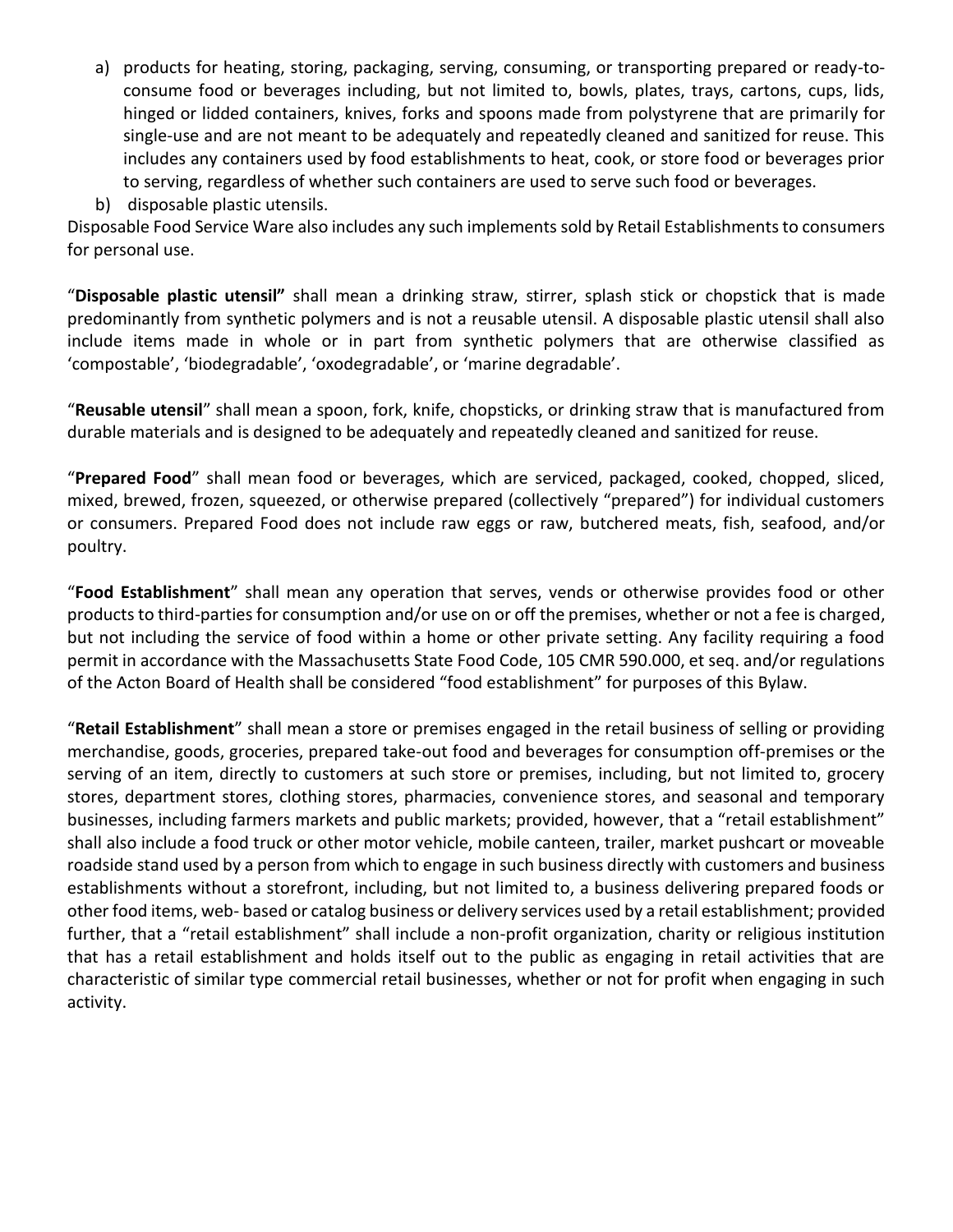"**Packing Materia**l" shall mean material used to hold, cushion, or protect items packed in a container for shipping transport or storage.

"**Health Agent**" shall mean the Health Agent for the Acton Board of Health or his/her designee.

# **Section III. Regulated Conduct**

- 1. After January 1, 2023 Food Establishments in the Town of Acton may not
	- a. use, sell, offer for sale, or otherwise distribute either disposable food service ware made from foam polystyrene or solid polystyrene or disposable plastic utensils.
	- b. provide a disposable non-plastic utensil to a customer, except upon that customer's specific request for such items or if the item is selected by a customer from a self-service dispenser.
- 2. After January 1, 2023, Retail Establishments in the Town of Acton may not sell, offer for sale, or otherwise distribute:
	- a. disposable food service ware made from foam polystyrene or solid polystyrene.
	- b. disposable plastic utensils unless equivalent non- plastic or reusable utensils are available for sale and are clearly labeled such that any customer can easily distinguish among the single-use plastic, disposable non-plastic, and reusable items.
	- c. meat trays, fish trays, seafood trays, vegetable trays, or egg cartons made in whole or in any part with foam polystyrene or solid polystyrene.
	- d. packing materials, including packing peanuts and shipping boxes made in whole or in any part with foam polystyrene that is not wholly encapsulated within a more durable material.
	- e. coolers, ice chests, or similar containers; pool or beach toys; and dock floats, mooring buoys, or anchor or navigation markers which are made in whole or in any part with foam polystyrene that is not wholly encapsulated within a more durable material.
- 3. For purposes of Section 3(2)(d), "distributing packing material" does not include:
	- a. Reusing packing materials for shipping, transport, or storage within the same business or distribution system as long as those packing materials are not then sent to a customer or end user.
	- b. Receiving shipments within the Town of Acton that include polystyrene foam used as a packing material, provided that the goods were not packaged or repackaged within Acton.

# **Section IV. Exemption**

- 1. Nothing in this Bylaw shall prohibit individuals from using disposable food service ware made of polystyrene that has been purchased outside the Town of Acton for personal use.
- 2. Nothing in this Bylaw shall prohibit individuals from bringing and using their own personal utensils of any type for personal use in a food establishment.
- 3. Prepared food packaged outside the Town of Acton is exempt from the provisions of this Bylaw, provided that it is sold or otherwise provided to the consumer in the same disposable food service ware in which it was originally packaged, and that the prepared food has not been altered or repackaged
- 4. The Board of Health or health agent may exempt a food establishment or retail establishment from any provision of this Bylaw for a period of up to six months upon written application by the owner or operator of that establishment. No exemption will be granted unless the Board of Health or health agent finds that (1) strict enforcement of the provision for which the exemption is sought would cause undue hardship; or (2) the food establishment or retail establishment requires additional time in order to draw down an existing inventory of a specific item regulated by this Bylaw. For purposes of this Bylaw, "undue hardship" shall mean a situation unique to a food establishment or retail establishment in which there are no reasonable alternatives to the use of materials prohibited by this Bylaw, and that compliance with this Bylaw would create significant economic hardship for the Establishment.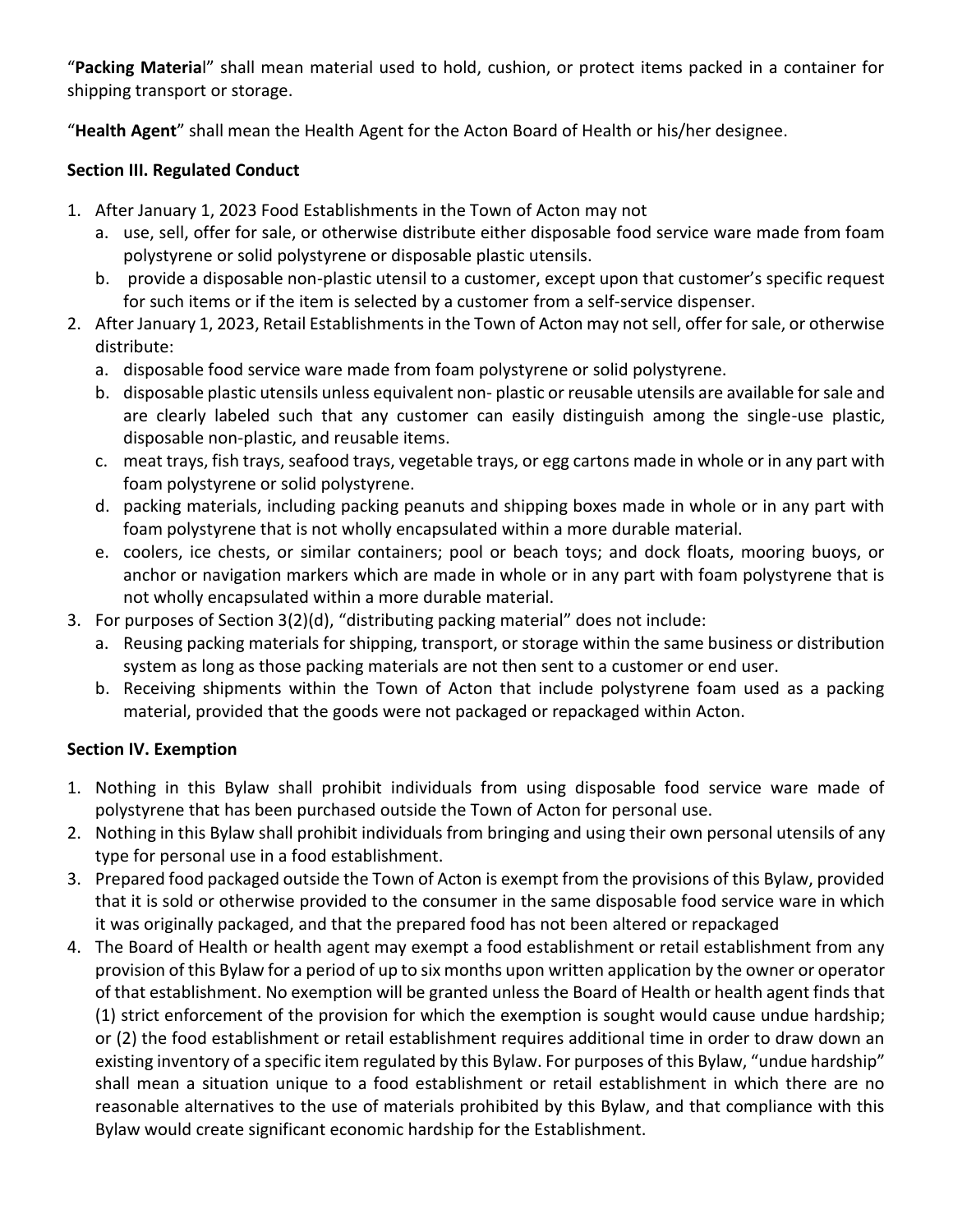## **Section V. Enforcement**

The Health Agent for the Acton Board of Health or his/her designee shall have authority to enforce this Act and any regulations promulgated thereunder.

### **Section VI. Regulations**

The Board of Health may adopt and amend rules and regulations to effectuate the purposes of this Bylaw.

### **Section VII. Interaction with Other Laws**

In the case of a conflict between the requirements of this Bylaw and any other federal, state or local law concerning the materials regulated herein, the more stringent requirements shall apply.

## **Section VIII. Severability**

If any provision of this Bylaw is declared invalid or unenforceable the other provisions shall not be affected thereby.

## **MOTION:**

Ms. Nagireddy moves that the Town amend the General Bylaws as set forth in the Article.

# **MOTION CARRIES**

# **Article 49 Home Rule Petition – Checkout Bag Minimum Charge**

(Majority vote)

To see if the Town will vote to authorize the Select Board to petition the General Court to adopt legislation, as set forth below, to implement a minimum charge of \$0.15 for all new checkout bags distributed in the Town of Acton, which legislation would have the underlying purposes of (1) incentivizing consumers to reuse checkout bags, the most environmentally sustainable and economical option, (2) allowing consumers to have the choice of not paying for unwanted or unneeded new checkout bags, (3) allowing collected money to be retained by the retailer so as to help businesses defray the costs of switching to more environmentally sustainable checkout bag options, and (4) reducing the generation of waste and associated costs of disposal and recycling that must be borne by the Town and its residents; provided, however, that the General Court may make clerical and editorial changes of form only to said bill, unless the Select Board approves amendments to the bill prior to enactment by the General Court; and provided further that the Select Board shall be authorized to approve any such amendments which shall be within the scope of the general public purposes of this petition; or to take any other action relative thereto.

**AN ACT AUTHORIZING THE TOWN OF ACTON TO ESTABLISH A MINIMUM CHARGE FOR A CHECKOUT BAG SECTION 1**. The following words, unless the context clearly requires otherwise, shall have the following meanings:

**"Checkout Bag**" shall mean a bag provided by a retail establishment to a customer at the point of sale. Checkout bags shall not include any type of bag, used by a retail establishment, or provided to its customer for:

- 1. prescription medications,
- 2. produce, bakery items, and other food items to keep such items fresh or unsoiled,
- 3. preventing frozen food items, including ice cream, from thawing,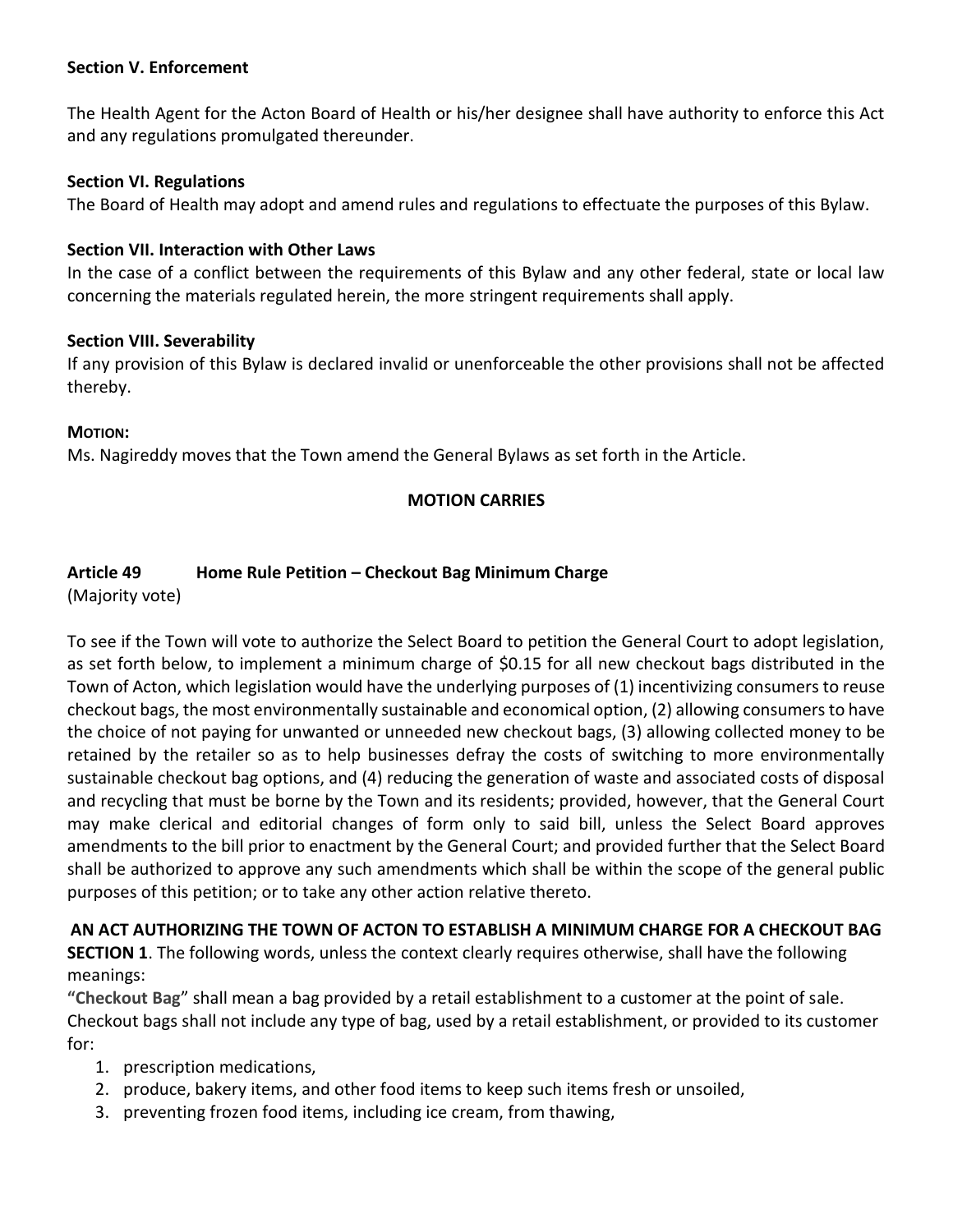- 4. containing products or items that are saturated, wet, prone to leak, or need to be immersed in a liquid,
- 5. containing products or items that are granular, powdery, dirty or greasy,
- 6. protecting an item from damage or contamination, or to protect a second item when both are carried together from the retail establishment,
- 7. protecting articles of clothing on a hanger,
- 8. items that contain any herbicide, pesticide, solvent, corrosive, automotive type fluid or other chemical, that can be harmful to public health, whether or not, the item is prepackaged in a sealed container or bag,
- 9. protecting small items from loss,
- 10. any item that requires the use of a certain type bag, under federal and state laws and regulations.

"**Retail Establishment**" shall mean any business facility that sells goods directly to the consumer whether for or not for profit, including but not limited to, retail stores, restaurants, pharmacies, convenience and grocery stores, liquor stores, and seasonal and temporary businesses.

# **SECTION 2.**

- (a) Notwithstanding any general or special law to the contrary, any retail establishment which makes available checkout bags in the Town of Acton shall charge for each such bag a fee equal to or greater than \$0.15 per checkout bag, as established by regulations to be duly promulgated by the Acton Board of Health.
- (b) All monies collected pursuant to this section shall be retained by the retail establishment.
- (c) Any charge for a checkout bag shall be separately stated on a receipt provided to the customer at the time of sale and shall be identified as the "checkout bag charge" thereon.

# **SECTION 3.**

- (a) The Health Agent for the Acton Board of Health or his/her designee shall have authority to oversee this Act and any regulations promulgated thereunder.
- (b) The Acton Board of Health may adopt and amend rules and regulations to effectuate the purposes of this Act.

**SECTION 4**. If any provision of this Act is declared to be invalid or unenforceable, the other provisions shall be severable and shall not be affected thereby.

**SECTION 5**. This Act shall take effect three months after its passage.

### **MOTION:**

Ms. Nagireddy moves that the Town authorize the Select Board to petition the General Court for a Home Rule Act in substantially the form set forth in the Article.

# **MOTION CARRIES**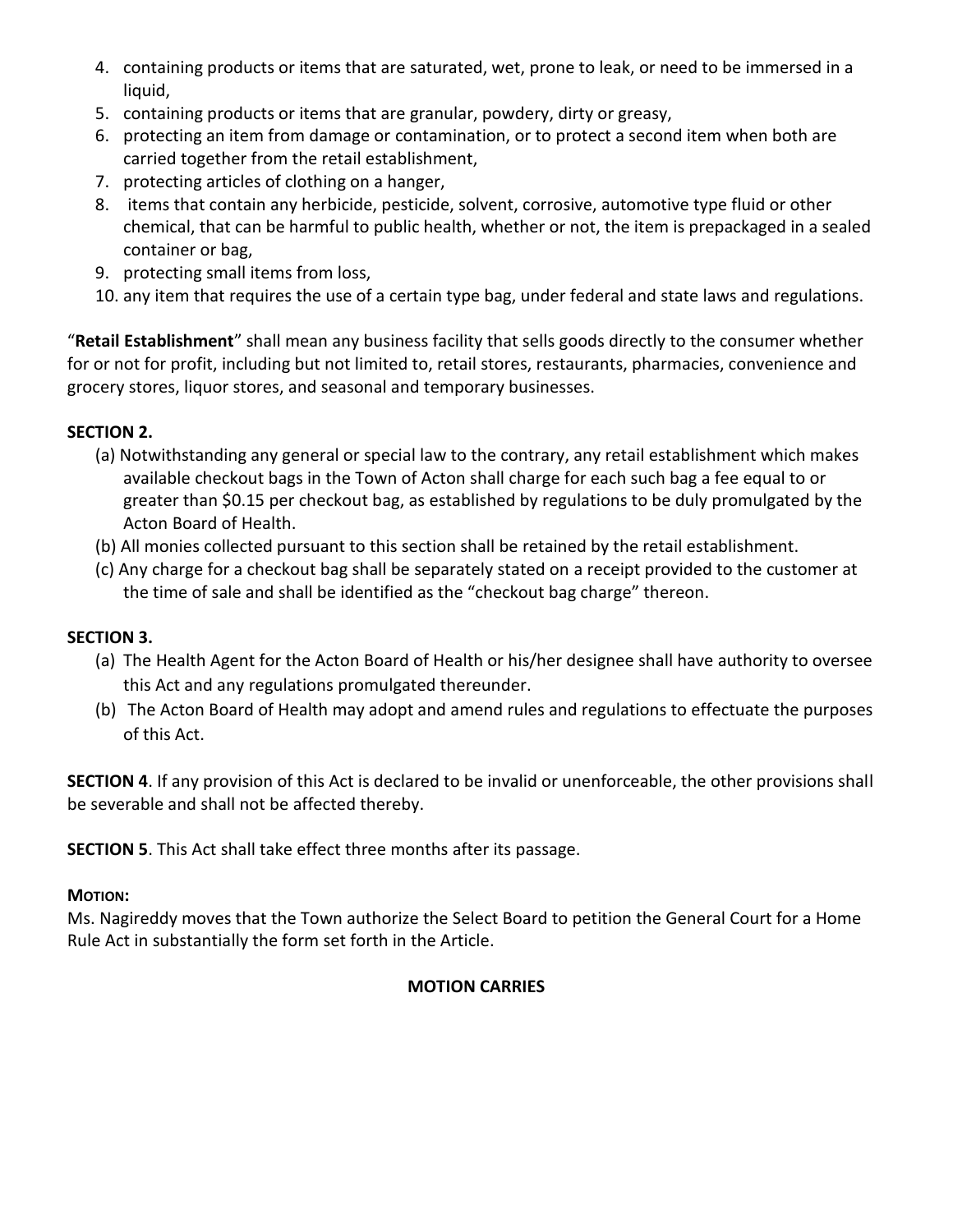# **Article 50 # Non-Binding Resolution – Woodlawn Mortuary Chapel**

(Majority vote)

As a Tuttle descendent, I am voicing my concern regarding the proposal that would alter the Woodlawn Mortuary Chapel given in memory of Varnum Tuttle and his son in law by his daughters.

Many think of this memorial chapel as just a historic building. I feel however it is a monument within the Woodlawn Cemetery given in memory of loved ones. Like all the other monuments in Woodlawn Cemetery, I believe it deserves the same care and respect.

I am totally in favor of making the Woodlawn Mortuary Chapel accessible for those who are physically challenged and to provide an accessible restroom. I do however object to any unnecessary invasive alterations to this memorial.

In my opinion having weddings in the mortuary chapel is acceptable but this rare gift should remain unaltered.

Finally, let's not commercialize the Woodlawn Mortuary Chapel but continue to honor the terms of Sarah Watson's will.

## **MOTION:**

Ms. Klauer moves that the Town adopt the non-binding resolution as set forth in the Article.

# **MOTION CARRIES**

# **Article 51 # Non-Binding Resolution – Electric Vehicle Charging for Residents of** (Majority vote) **Multi-Family Housing**

Whereas the December 2021 Climate Action Plan Blueprint included five related strategies to increase adoption of Electric Vehicles (EVs) in Acton, and Town Meeting seeks to support these strategies and prioritize Town policies to address the barriers to EV charging access for residents of multi-family buildings.

Whereas the EV strategies listed in the Climate Action Plan Blueprint include:

- M5 Promote electric vehicle adoption.
- M6 Create an incentive program to help provide increased access to EVs for low-income residents in Acton, including "seek[Ing] opportunities to provide financial resources and information to meet the demand for additional charging infrastructure (e.g., at multi-unit buildings)".
- M10 Adopt EV-ready and/or installation requirements for new residential and commercial buildings or major rehab.
- M11 Explore policies and incentives to enable multi-family housing residents to expand electric vehicle charging options, including "provide[Ing] resources and support to pilot an EV charging solution in a multifamily housing complex in an effort to scale these solutions… [and] coordinating with landlord, property management, and homeowner associations (HOA) to find ways to address network integrations, installations, payment schemes and long-term management and maintenance."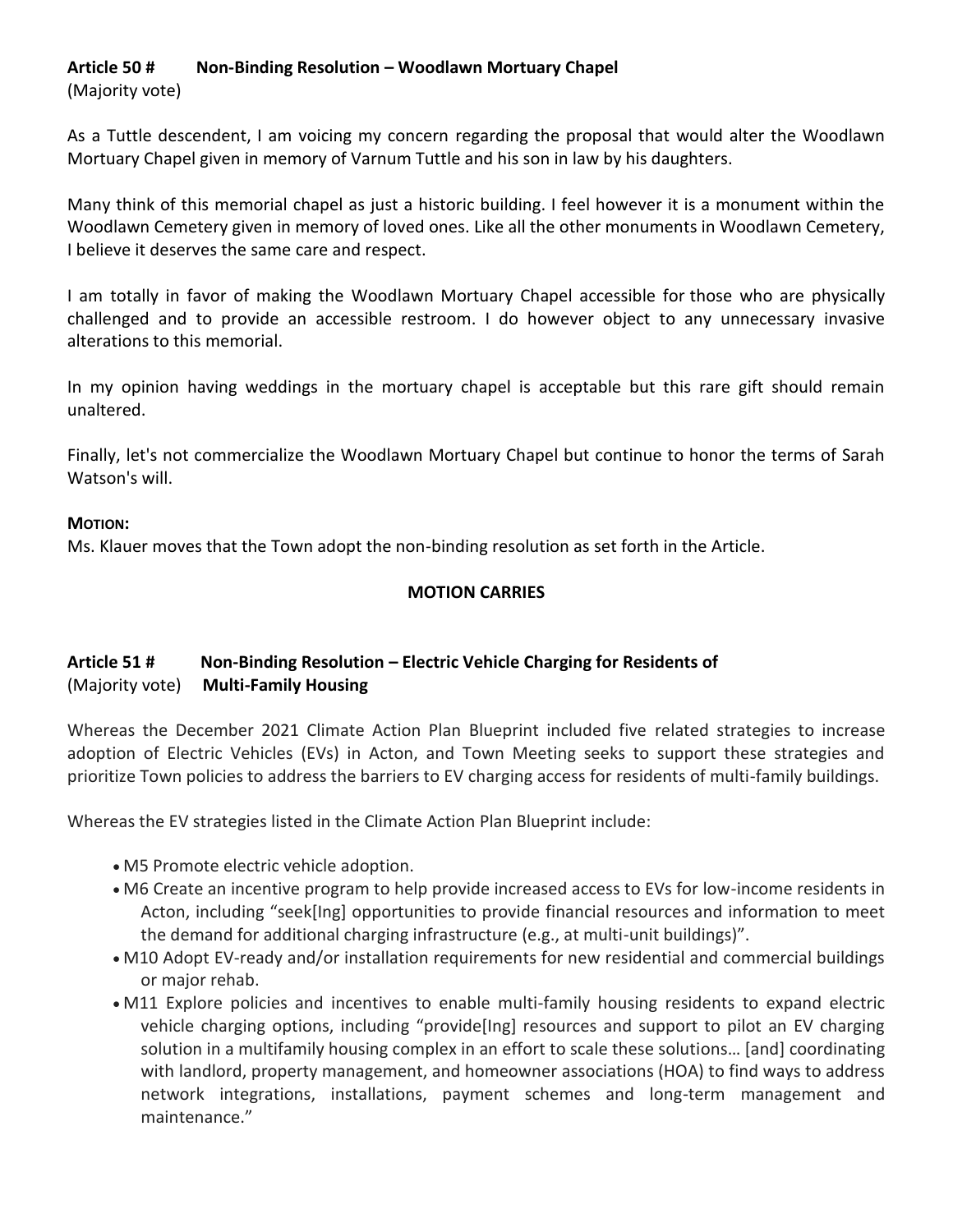**Therefore, be it resolved** that the town should pursue all available strategies to encourage electric vehicle adoption by residents of Acton by increasing electric vehicle charging capacity in both existing multifamily properties and new multifamily construction.

Part One: Resolved that the Town of Acton Planning Board and staff should work to develop a zoning amendment that will require the inclusion of electric vehicle charging infrastructure for new multifamily developments and for multifamily buildings that are undergoing significant renovation (s) subject to the zoning amendment defining significant renovation(s) defining significant renovations, for example, as a cost for renovation or rehabilitation greater than 25% of the existing assessment for the property) for adoption at the 2023 spring town meeting.

Part Two: Resolved that The Town of Acton should encourage the creation of EV charging stations in all existing multifamily buildings by pursuing available and applicable resources from state and federal agencies, MassSave and Eversource. If resources allow, the town should create a matching grant program for owners of multifamily properties to encourage EV charging station adoption and should explore best practices in encouraging EV charging infrastructure in existing properties. The Town should prioritize installation of EV charging stations in multifamily properties as part of the Climate Action Plan implementation.

**Reasoning**: The Town of Acton has adopted the goal of Action generating net zero carbon emissions by 2030. An estimated 47% of carbon emissions in the Town of Acton are from passenger vehicles. Over twenty five percent of Acton households reside in multifamily dwellings and most of those households do not have access to electric vehicle charging at their homes, making purchase or lease of an EV for those residents a difficult choice.

Although the Town of Acton is working to increase Acton's active transportation and public transportation infrastructure, a substantial percentage of the mobility needs of Acton residents will continue to be met by automobile passenger vehicles for the foreseeable future. Expanding access to EV charging stations is a readily achievable and feasible strategy for promoting cleaner passenger vehicle use and carbon emissions reduction goals of the Town of Acton.

Therefore, encouraging the use of electric vehicles by individual households who reside in multifamily buildings is an important part of decarbonizing Acton and contributing to a climate solution.

# **MOTION:**

Mr. Van Meter moves that the Town adopt the non-binding resolution as set forth in the Article.

# **MOTION CARRIES**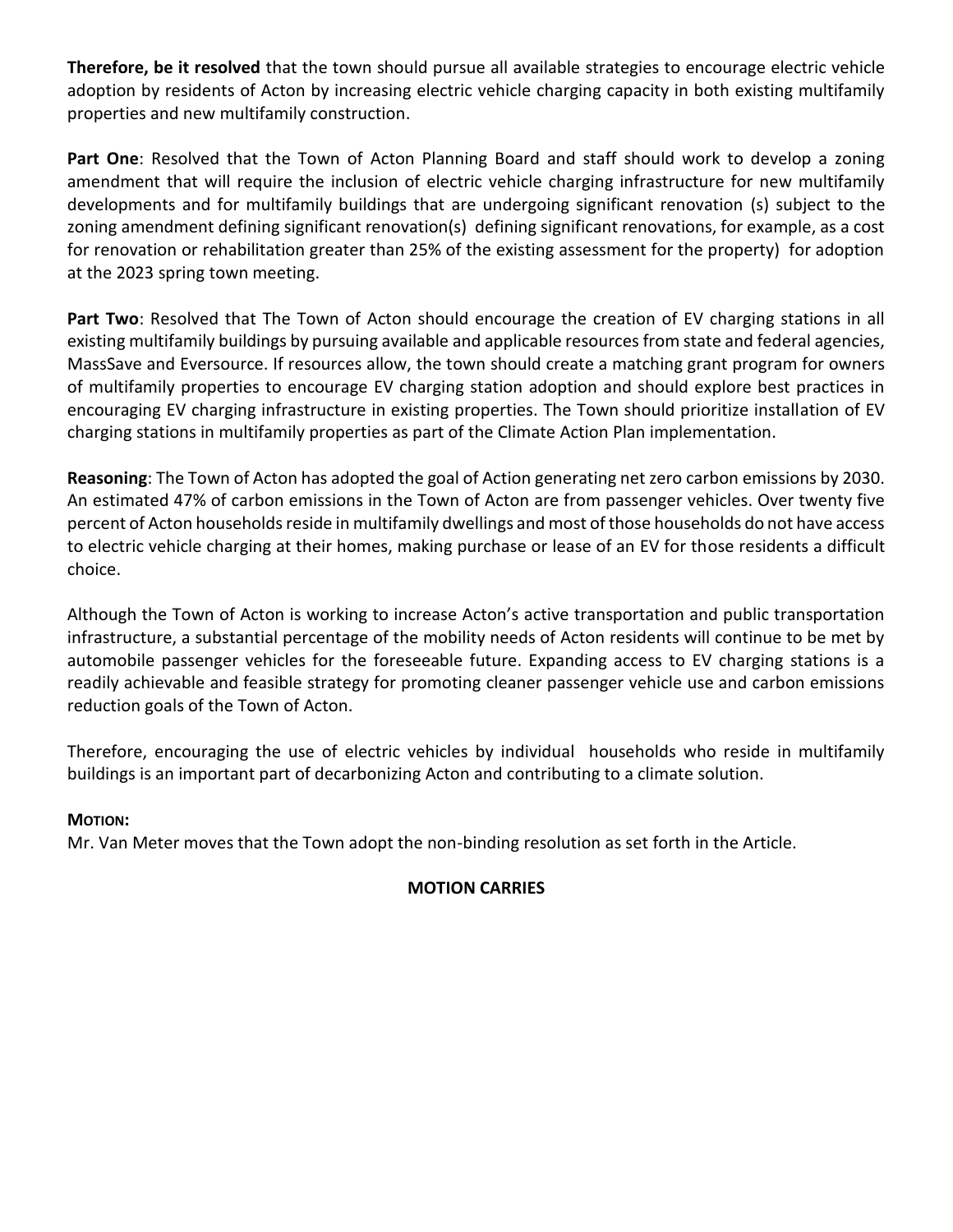# **Article 52 # Economic Feasibility Analysis of Affordable Housing Trust**

(Majority vote)

To see if the Town will raise and appropriate, transfer and/or appropriate from available funds, the sum of \$2,500 to pay for a consultant to prepare an economic feasibility analysis to determine the economic feasibility of the Town creating an affordable housing trust for the purposes of rehabilitating existing housing units and making them affordable, or take any other action relative thereto.

# **MOTION:**

Ms. Friedrichs moves that the Town transfer from Free Cash and appropriate \$2,500 to be expended by the Town Manager for the purposes set forth in the Article.

# **MOTION CARRIES**

# **Article 53 # Non-Binding Resolution – Protecting Acton's Potable Water**

(Majority vote)

Protecting Acton's potable water should be a higher priority than promoting/encouraging additional water uses.

## **MOTION:**

Ms. Friedrichs moves that the Town adopt the non-binding resolution as set forth in the Article.

## **MOTION FAILED**

Vote challenged, clicker vote requested

Clicker vote for motion  $-2/3$  vote required IClicker Vote – Yes 53 no 85 **MOTION FAILED**

# **Article 54 # Non-Binding Resolution – Land/Tree Clearing Limits Bylaw(s)**

(Majority vote)

The Select Board should bring land/tree clearing limits bylaw(s) to Town Meeting for Town Meeting to vote on.

# **MOTION:**

Ms. Friedrichs moves that the Town adopt the non-binding resolution as set forth in the Article.

# **MOTION CARRIES**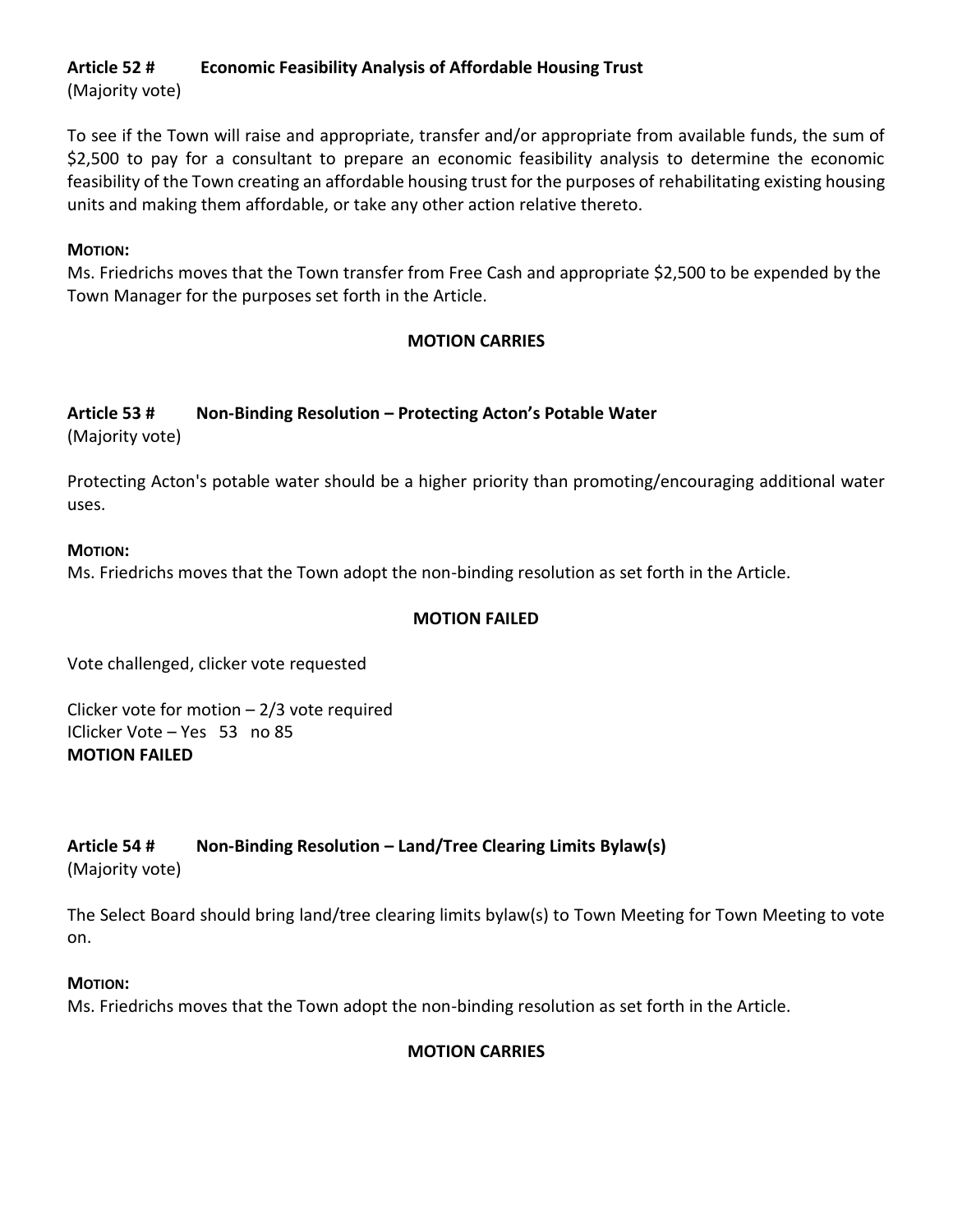# **Article 55 # Non-Binding Resolution – Limiting Negative Impacts of Unaffordable Growth** (Majority vote)

The Acton Planning Board should be more proactive in limiting the negative impacts of unaffordable growth by presenting proposed zoning and/or bylaw changes for subsquent Town Meeting to vote on, starting with the 2023 Town Meeting.

## **MOTION:**

Ms. Friedrichs moves that the Town adopt the non-binding resolution as set forth in the Article.

Ms. Friedrichs moves to lay on the table.

## **MOTION CARRIES TO LAY ON TABLE Declared 2/3 by Moderator\***

\*Town of Acton has accepted MGL CH 39 Sec 15 at its Annual Town Meeting April 2001, Article 43 and the amended Bylaw 5A was approved by the Attorney General on Aug. 6, 2001. (The Town Meeting Moderator is not required to count a 2/3 required vote.)

# **Article 56 # Non-Binding Resolution – Mobilizing Acton's Climate Action Plan**

(Majority vote)

# **Mobilizing Acton's Climate Action Plan: A Better Future Starting Now**

Whereas, Acton residents expressed their determination to address climate change by declaring a Climate Emergency at Town Meeting in 2020, which declaration calls on "Town government and staff, and all Acton civic groups, businesses, and residents to commit to a climate mobilization effort, with appropriate support from the state and federal governments, to bring net Town-wide carbon emissions to zero as quickly as possible, with a target date of 2030";

Whereas, the 2021 Massachusetts law, "An Act Creating a Next Generation Roadmap for Massachusetts Climate Policy," emphasizes significant greenhouse gas reductions across all sectors, increased renewable energy in the electrical grid by 2030, and actions to address environmental injustices;

Whereas the use of fossil fuels — such as oil, natural gas, propane, and coal — has created a "Code Red" for humanity, according to U.N. Secretary-General António Guterres in his comments on the August 2021 [Intergovernmental Panel on Climate Change \(IPCC\) report](https://www.ipcc.ch/report/ar6/wg1/): "The alarm bells are deafening, and the evidence is irrefutable: greenhouse gas emissions from fossil fuel burning and deforestation are choking our planet and putting billions of people at immediate risk"; an[d IPCC's Climate Change 2022 report](https://www.ipcc.ch/report/ar6/wg2/) warns: "Any further delay in concerted anticipatory global action on adaptation and mitigation will miss a brief and rapidly closing window of opportunity to secure a liveable and sustainable future for all";

Whereas, the challenge of achieving Acton's 2030 net zero goal means addressing Acton's largest sources of carbon emissions — electricity generation, transportation, and fossil fuel technologies in buildings — and preserving and increasing the carbon-holding capacity of our soils, trees, and plants;

Whereas, although Acton has made significant emissions progress related to electricity generation via the Acton Power Choice program, our town's goal requires more: we must, in the near term, bring town-wide electricity use to 100% renewably sourced energy;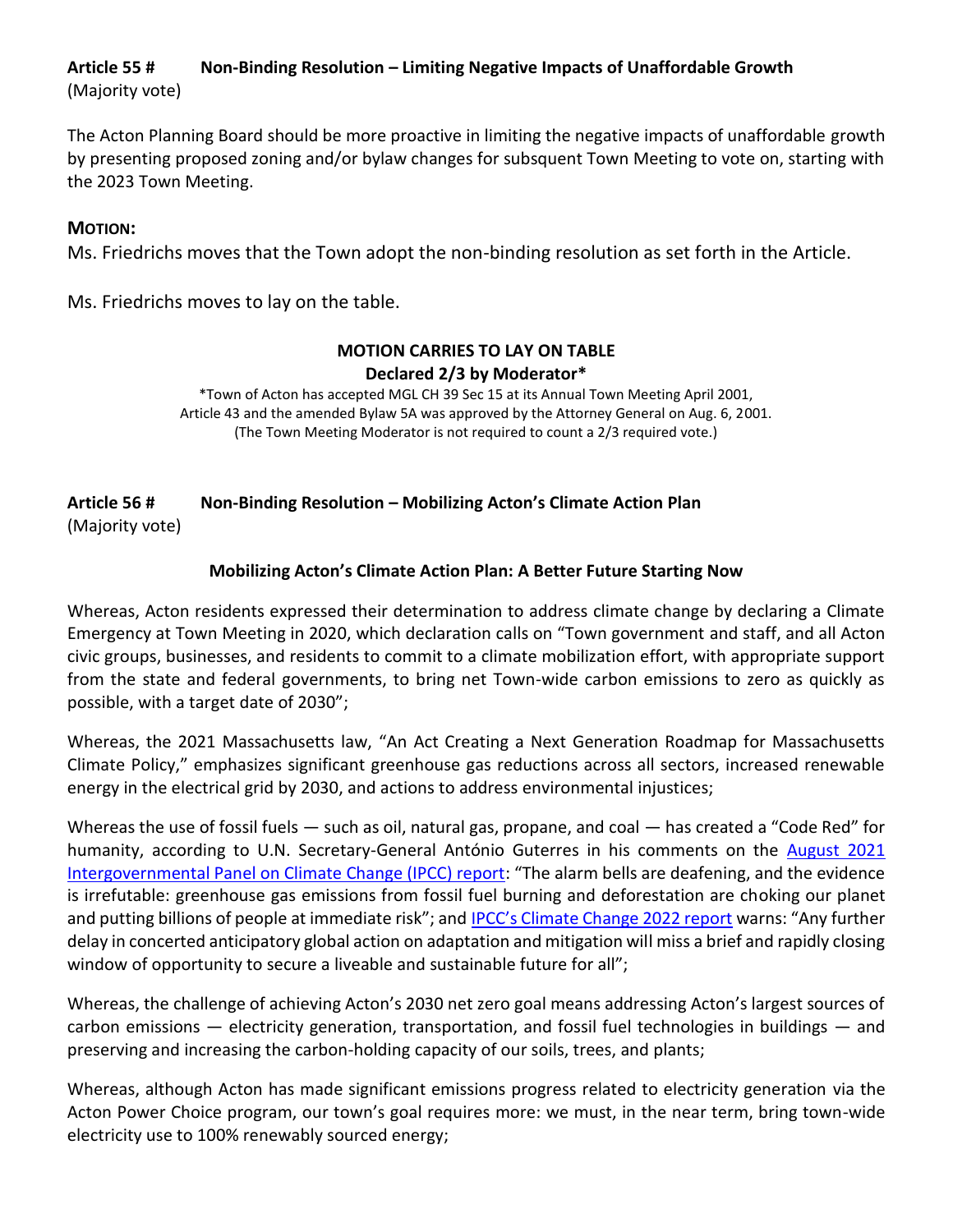Whereas, although Acton has started to transition the municipal fleet to hybrid and electric vehicles, has added electric vehicle charging stations to some municipal properties, and has initiated several public transportation programs, our town's goal requires more: we must plan and lead on a town-wide transition away from internal combustion vehicles;

Whereas, although Acton 2021 Town Meeting approved the warrant article, "Building with Clean Energy" which would require all new construction and major rehab projects to use fossil fuel–free infrastructure, and awaits state legislative action — as a first step in decarbonizing this sector, our town's goal requires more: we must electrify all of Acton's buildings;

Whereas, although Acton has protected many open space parcels (which conserve our natural environment and its ability to sequester carbon, support biodiversity, and safeguard water and soil resources), in the face of ongoing development pressures and climate disruption, our town's goal requires more: we must plan for and execute protection of more open space, ambitious land-use reforms that optimize opportunities for carbon sequestration, and nature-based solutions to maximize resilience;

Whereas, Acton Town government has demonstrated robust leadership in advancing carbon-free, equitable local projects such as the new, net zero Boardwalk Campus (housing the Douglas and Gates schools, and the Carol Huebner Early Childhood education program); the fossil fuel–free Fire Station #4 in North Acton; and the proposed all-electric Affordable Housing project at 362-364 Main Street; and is poised to meet the challenge of retrofitting existing Town buildings;

Whereas, Acton is addressing the challenge of the climate emergency and our 2030 goal through concrete strategies in its Town of Acton Climate Action Plan Blueprint: The Road to Net Zero by 2030 and ongoing climate planning;

Be It Therefore Resolved, that the town of Acton supports a climate mobilization by implementing the Climate Action Plan strategies quickly and comprehensively;

Be It Further Resolved, that the Town will seek the diverse funding sources that will be required — for example, new and emerging state and federal grants and incentives, other state and federal resources, foundation and other nonprofit support, and public-private partnerships — to prioritize non-local funding before using substantial new municipal resources;

Be It Further Resolved, that the costs of implementing the Climate Action Plan will not unfairly burden those who are economically or socially disadvantaged, and that the benefits of a realized, thriving, and sustainable future accrue to all;

Be It Further Resolved, that the Town will promote to residents (including those living in multi-unit buildings), landlords, businesses, and institutions the financial benefits of the many existing and upcoming state and federal programs and supports, including MassSave subsidies for household weatherization costs, and the Weatherization Assistance Program of the U.S. Department of Energy;

Be It Further Resolved, that the Town will build on and amplify existing collaborations, such as those with EnergizeActon.org, MassSave, Abode Energy Management, All In Energy, Eversource, and National Grid, in order to educate residents about, and support them in, the transition off of fossil fuels, including the financial incentives and long-term benefits;

Be It Further Resolved, that the Select Board will set and revise as necessary annual goals consistent with the Climate Action Plan targets, and that these Town-wide goals include greenhouse gas emissions reductions,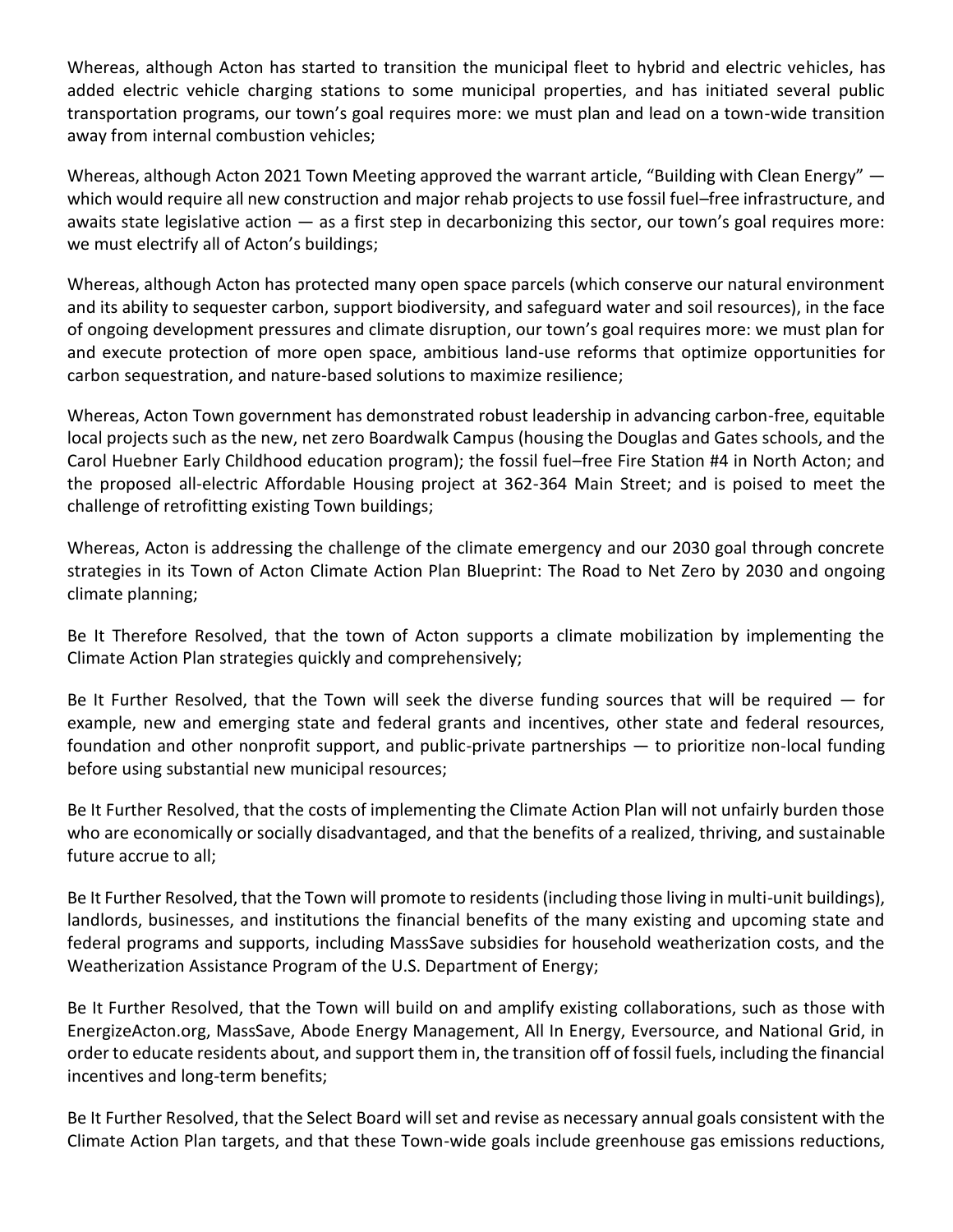solar installations, broad electric vehicle adoption, enhanced, equitable, and affordable transportation options, electrification of privately owned and municipal buildings (such as the retrofit of the Public Safety Facility), resilience initiatives (such as flood mitigation, tree planting, and others), and other key climate mobilization goals;

Be it further resolved, that Town Meeting members call on people and organizations, within Acton and beyond, to act together in this unprecedented moment for humanity to advance progress toward a robust, carbon-free, equitable economy and the many ensuing benefits for health, quality of life, and a functional environment — "a better future starting now."

### **MOTION:**

Ms. Simes moves that the Town adopt the non-binding resolution as set forth in the Article.

## **MOTION CARRIES**

# **Article 57 # Non-Binding Resolution – Changing the State Flag and Seal**

(Majority vote)

## **Resolution in Support of Changing the State Flag & Seal of Massachusetts**

**Whereas** the history of the Commonwealth of Massachusetts is replete with instances of conflict between the European Colonists and the Native Nations of the region, who first extended the hand of friendship to the Colonists on their shores in 1620, and helped them to survive starvation during the settlers' first winters on their land;

Whereas members of the Native Nation for whom the State of Massachusetts is named were ambushed and killed by Myles Standish, first commander of the Plymouth Colony, in April of 1623, barely two years after the Pilgrims arrived on their shores;

Whereas the naked Colonial broadsword brandished above the head of the Native man on the Massachusetts State Flag and Seal is modeled after Myles Standish's own broadsword, borrowed for that purpose from the Pilgrim Hall in Plymouth by the illustrator Edmund Garrett in 1884;

Whereas the belt binding the Native's cloak on the Flag and Seal is modeled after a belt worn by Metacomet, known to the English as King Philip, who was among the Wampanoag leaders who resorted to a mutually destructive war in 1675-76 in defense of Native lands against Colonial encroachment;

Whereas the proportions of the body of the Native man in the Flag and Seal were modeled from a Native skeleton kept in Winthrop, the bow modeled after a bow taken from a Native man shot and killed by a colonist in Sudbuy in 1665, and his facial features taken from a photograph of an Ojibwe chief from Great Falls, Montana, considered by the illustrator to be a "fine specimen of an Indian," though not from Massachusetts;

Whereas the history of relations between Massachusetts since Colonial times and the Native Nations who continue to live within its borders includes the forced internment of thousands of so-called "praying Indians" on Deer Island, in Boston Harbor, where they died by the hundreds of exposure in 1675, their subsequent enslavement in Boston, Bermuda, and the Caribbean Islands, the offering of 40 pounds sterling as bounty for